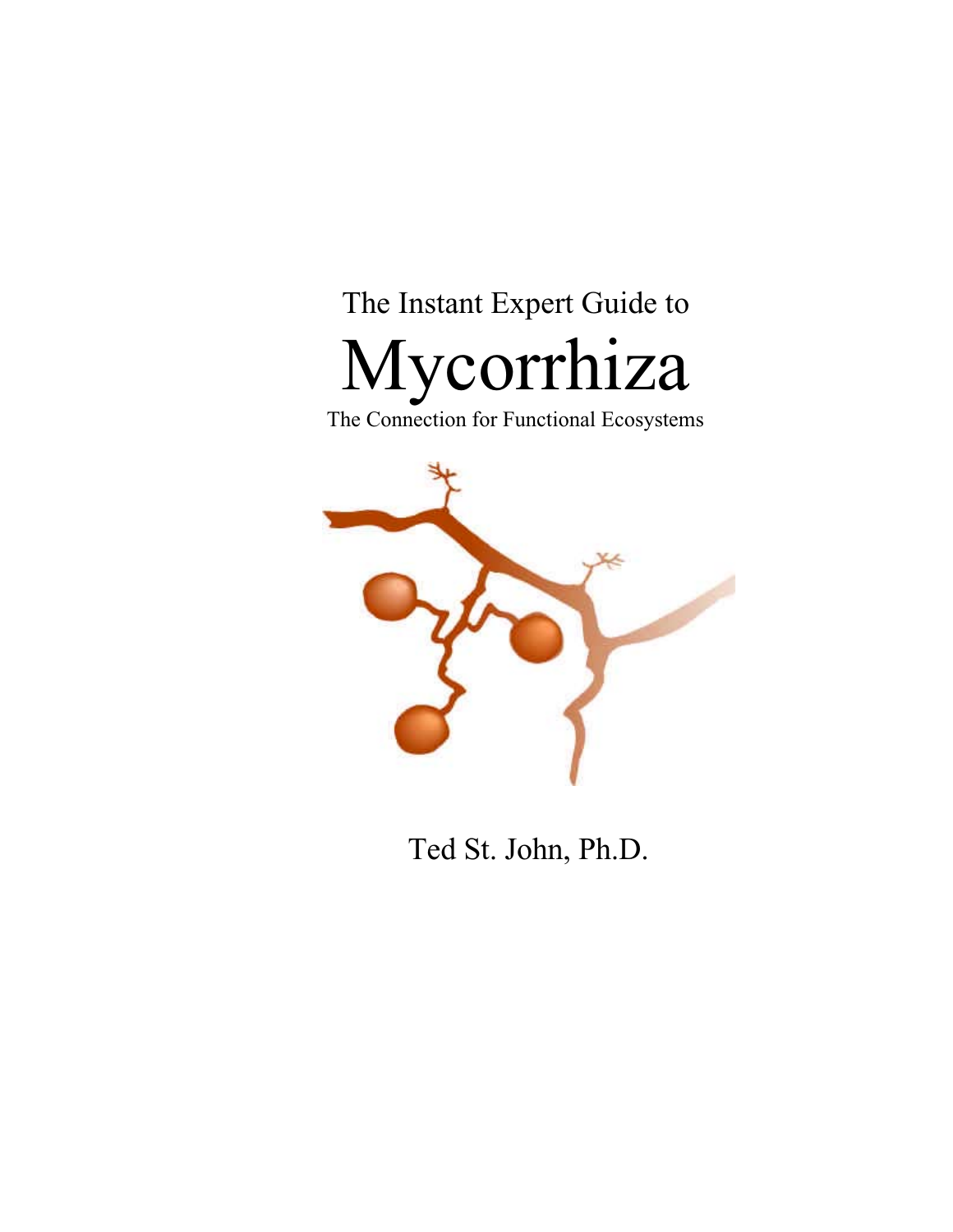|                                            |                       |            | <b>Find it Fast</b>                                       |    |
|--------------------------------------------|-----------------------|------------|-----------------------------------------------------------|----|
|                                            |                       | Background | Myco-what?                                                | 1  |
|                                            |                       |            | The Terms: Let's Get It Right!                            | 2  |
|                                            |                       |            | Why become an expert on mycorrhiza?                       | 3  |
|                                            |                       |            | <b>Learn the terms</b>                                    | 4  |
|                                            |                       |            | The questions that clients always ask                     | 6  |
|                                            |                       |            | Learn the benefits of mycorrhiza                          | 7  |
|                                            |                       |            | Where is the proof?                                       | 12 |
|                                            |                       |            | What your clients can reasonably expect                   | 13 |
|                                            |                       |            | Why not just fertilize instead of inoculate?              | 14 |
|                                            |                       |            | Learn why some sites require inoculation                  | 15 |
|                                            |                       |            | Topsoil as inoculum for restoration                       | 15 |
|                                            |                       |            | Determine whether your plants need to be mycorrhizal      | 16 |
|                                            | Evaluation            |            | Determine the best fungal species                         | 18 |
|                                            |                       |            | Consider a mixture of mycorrhizal fungi                   | 19 |
|                                            |                       |            | <b>Consider local native fungi</b>                        | 19 |
|                                            |                       |            | Are there fungal "weeds"?                                 | 20 |
|                                            |                       |            | Determine whether your site requires inoculation          | 20 |
|                                            |                       |            | Determine whether your soil is toxic to mycorrhizal fungi | 22 |
|                                            |                       |            | Use mycorrhizal inoculum correctly                        | 22 |
|                                            |                       |            | Choose the best way to place inoculum                     | 23 |
|                                            | noculation<br>Process |            | The cost of mycorrhizal inoculum                          | 26 |
|                                            |                       |            | Mycorrhizal status of some California plant species       | 26 |
| valuating:                                 |                       |            | Form a strategy for building the mycorrhizal network      | 27 |
|                                            |                       |            | Detect the scent of sales tactics                         | 29 |
|                                            |                       |            | Spacing of mycorrhizal propagules                         | 29 |
|                                            |                       |            | How mycorrhizal inoculum is produced                      | 31 |
|                                            |                       |            | <b>Conduct a field trial</b>                              | 32 |
|                                            | ക്                    |            | Judge the success of an inoculation trial                 | 33 |
| Resto<br>ই<br>৴<br>$\overline{\mathsf{c}}$ |                       |            | Inoculate in a production nursery                         | 34 |
|                                            |                       |            | Inoculate for erosion control                             | 35 |
|                                            |                       |            | Inoculate agricultural crops                              | 35 |
|                                            |                       |            | Learn more about mycorrhiza                               | 38 |
|                                            | Re-sources            |            | Look at the scientific literature                         | 39 |
|                                            |                       |            | <b>Modify the standard specifications</b>                 | 45 |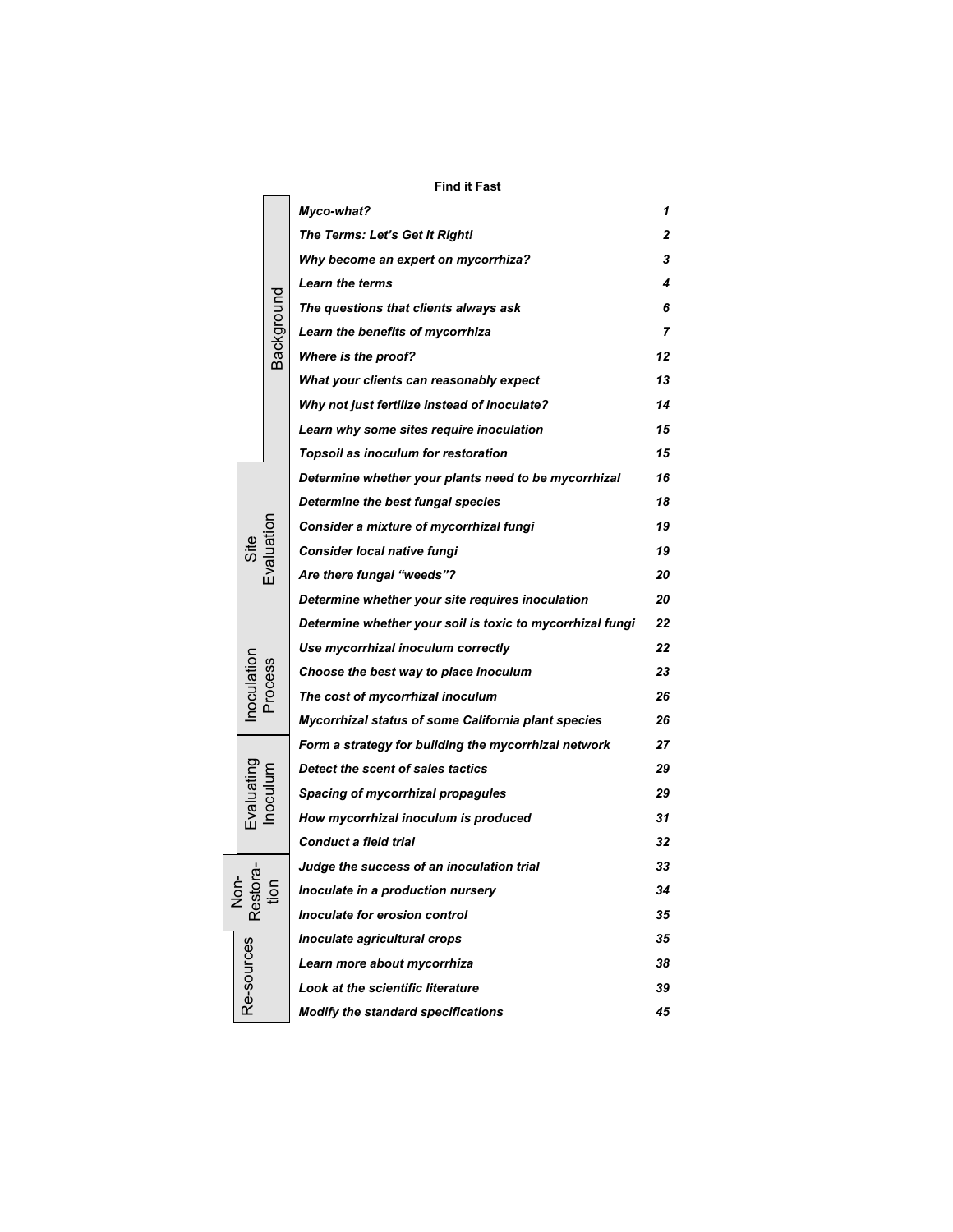The Instant Expert Guide to



# *Myco-What?*

Most plant species form a symbiosis (mutually advantageous living arrangement) with beneficial fungi. The roots are colonized by the fungus, which also ramifies through the soil. The combination of root and fungus is called mycorrhiza. Mycorrhiza is considered such a fundamental part of the plant that most species could not survive in nature without it. The few plants that do not need mycorrhiza (mostly weeds) are considered to be departures from the normal state of the plant kingdom.

The mycorrhizal symbiosis appeared in the fossil record along with the earliest land plants, and may have made possible the transition from the aquatic to the terrestrial environment. Mycorrhizal fungi constitute the dominant microorganisms in most undisturbed soilsestimated at about 70% of microbial biomass. They make plant growth possible, link the roots of different species, control the mix of plant species on the site, and dominate the microflora, selecting a soil full of "good bugs" when the site might otherwise fill up with pathogens. Is it any wonder that Dr. R. M. Miller has called restoration without mycorrhiza "lipstick on a corpse?"

Mycorrhizas are fundamental to ecosystem function: the sum of energy flow and mineral cycling processes that characterize a natural community and allocate the resources that maintain it. It hardly states the case to say that mycorrhizas are *important* to ecosystem function. It is much more accurate to say that mycorrhizas *are* ecosystem function.

It is important to understand what mycorrhizal fungi are not. These are not the organisms that fix nitrogen (make atmospheric nitrogen available to plants) in association with legumes (those are bacteria of the genus *Rhizobium*) or with alders and *Ceanothus* (those are certain

Background Background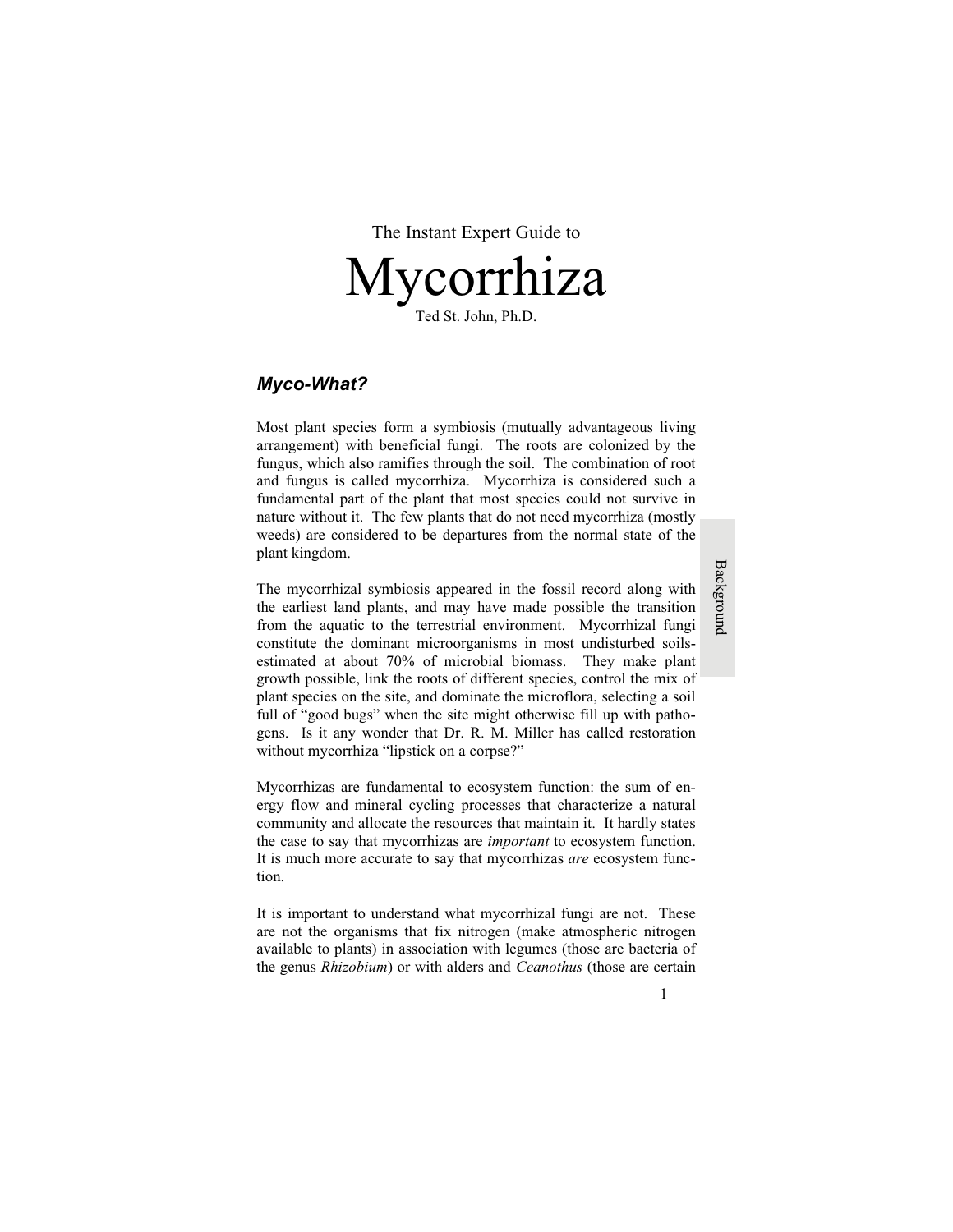# **The Terms: Lets Get It Right!**

The first job is to learn the language of this discipline. Misuse of these terms is a giveaway that you are operating on the edges of your expertise.

**Noun**: The word mycorrhiza comes from Greek origins: *myco* for fungus and *rhiza* for root. The extra "r" is free. The most common way to make this into a plural in North America has been the Latinized *mycorrhizae* (say my-co-RIZ-ee), a mixture of Latin and Greek in the same word. The British have no patience with this unsuitable mixture of languages and pluralize the word by simply adding an s, a mixture of Greek and English instead. The British practice is somewhat more defensible, since the earliest uses of the word was by a German in the late 1800s who pluralized the term in accordance with his own language.

Background **3ackground** 

**Adjective**: The adjectival form is *mycorrhizal*. Speak of a *mycorrhizal plant*, but please do not speak of a *mycorrhizae plant*.

**The fungus**: The term mycorrhiza refers to a combined structure. **The mycorrhiza is not the fungus - the mycorrhiza is the** *symbiotic combination of plant and fungus***.** This subtlety is elusive enough that even specialists have lapses from time to time, and say mycorrhiza when they really mean the fungus. Even if you occasionally slip, be sure you grasp the central idea that a mycorrhiza is the combination, which includes the *mycorrhizal fungus* and the *mycorrhizal host plant*.

specialized actinomycetes). Mycorrhizal fungi do not fix nitrogen at all; in most cases what they do for the individual plant is aid in uptake of phosphorus.

Native mycorrhizal fungi are present in healthy ecosystems, but are often destroyed by disturbance. They are always missing from freshly graded sites, the most common situation for commercial restoration projects. **The lack of mycorrhizal fungi on disturbed sites is the**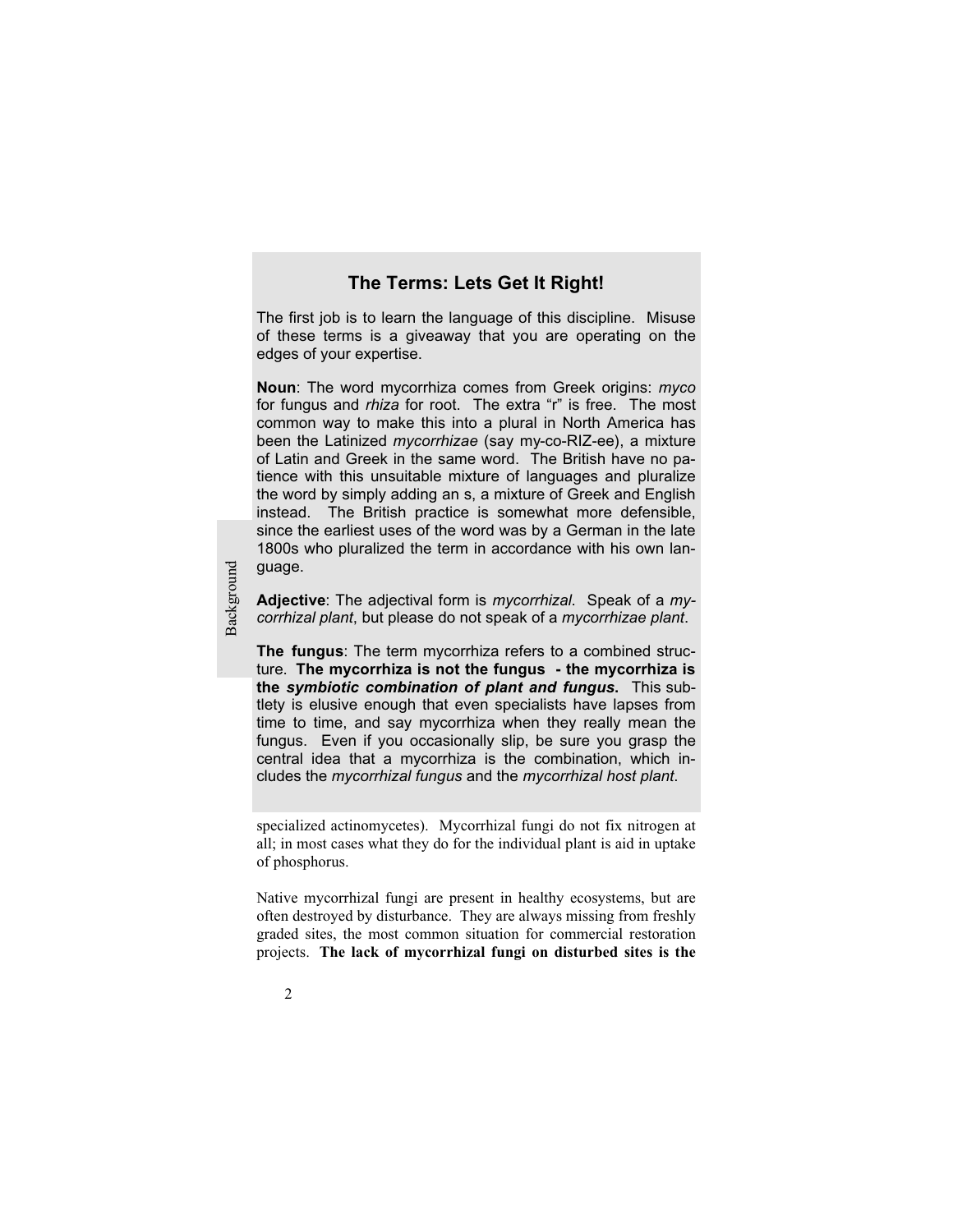

#### **basis for inoculation**.

Numerous successful trials show that we now have the means to not just make individual plants mycorrhizal, but to quickly fill the soil with mycorrhizal roots and the network of mycelium (the mass of fungal filaments) that mediates ecosystem function. By putting the network in place on a restoration job, we can realize the same benefits that the network extends to natural ecosystems.

# *Why Become an Expert on Mycorrhiza?*

The purpose of this booklet is to bring restoration and revegetation consultants up to speed on the symbiosis, its importance in ecosystem function, and its use in habitat restoration. The level of expertise we are hoping to achieve is an ability to understand the symbiosis and its role in a particular project, and an ability to make the procedures ap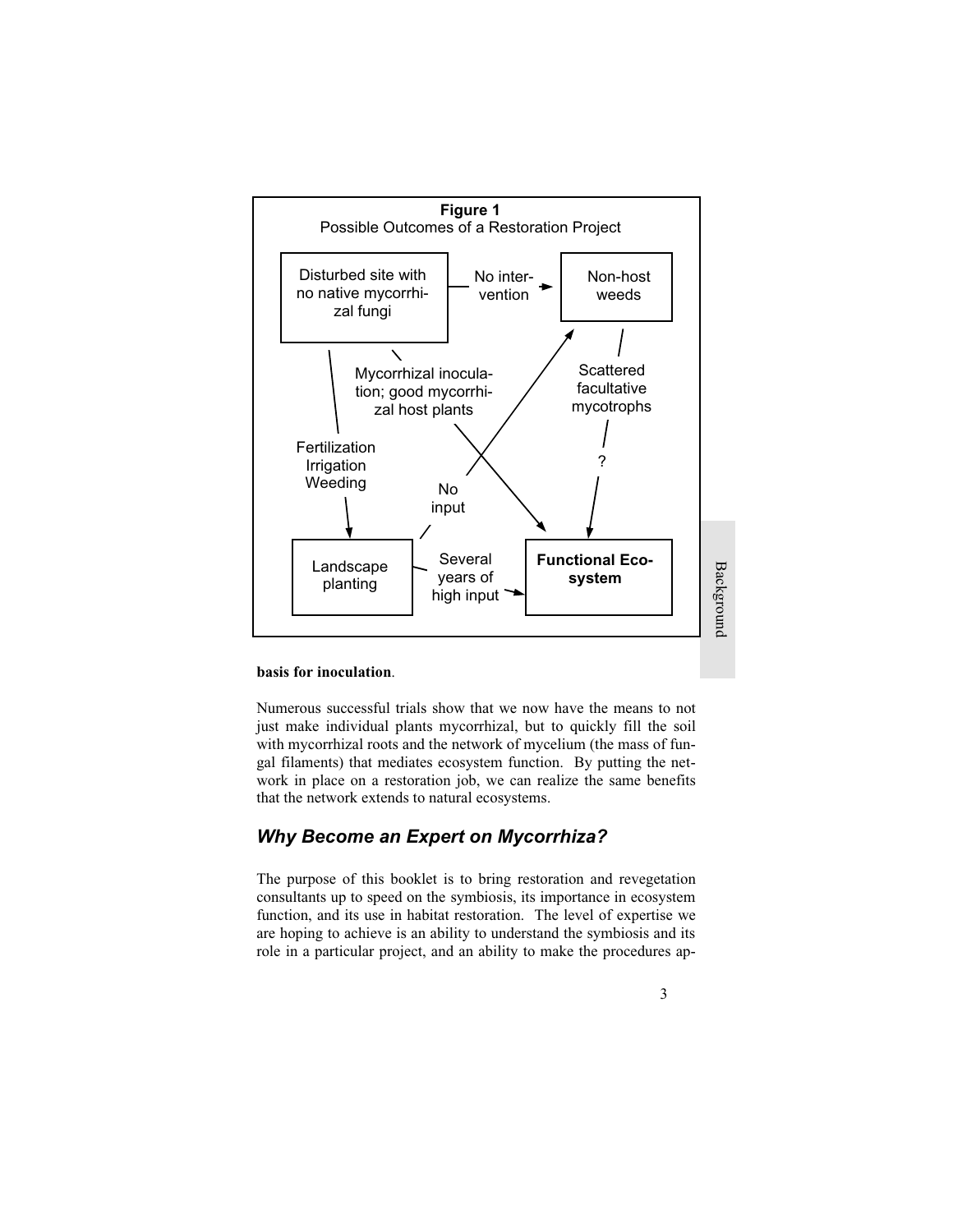propriate for each project.

The most important reason for you to know about mycorrhiza is that its use in restoration is here to stay. This is now an established technique for greatly improving the success of revegetation efforts, and a method that successful consultants need to know in order to stay current with the industry.

# *Learn the Terms*

The sidebar indicates the most central, and most often misused terms. Here are a few more with which you should be comfortable:

**Host status**: There is potential for confusion when speaking of the plant and its mycorrhizal status. In this booklet a plant that is incapable of becoming mycorrhizal is a *non-host*. A plant that can become mycorrhizal but just happens to be without symbiotic fungi is called a non-mycorrhizal plant.

**Mycotrophy**: Host plant species differ in the degree to which they depend on the symbiosis. That is, some (mostly weedy) species benefit little, even though they are capable of becoming mycorrhizal. Other species are *mycotrophic*: they depend upon the symbiosis and make little growth without it unless heavily fertilized.

Some particularly mycotrophic plants are trees and shrubs with roots that are sparsely branched and have few root hairs (cellular extensions that help roots take up nutrients). Perennial grasses are often strongly mycotrophic. Most weedy plants are either non-mycotrophic (i.e. annual grasses and weedy composites) or non-hosts (e.g. the families Amaranthaceae, Chenopodiaceae, Brassicaceae, Aizoaceae, Cyperaceae, and others).

**Colonization**: Until the 1970s, mycorrhizal plants were said to be *infected* by mycorrhizal fungi. Since *infection* sounded too pathological, we began saying *colonization* instead. Today, hard looks will befall those who speak of mycorrhizal *infection*.

**Types**: Mycorrhiza come in about seven types, which differ by kind

Background Background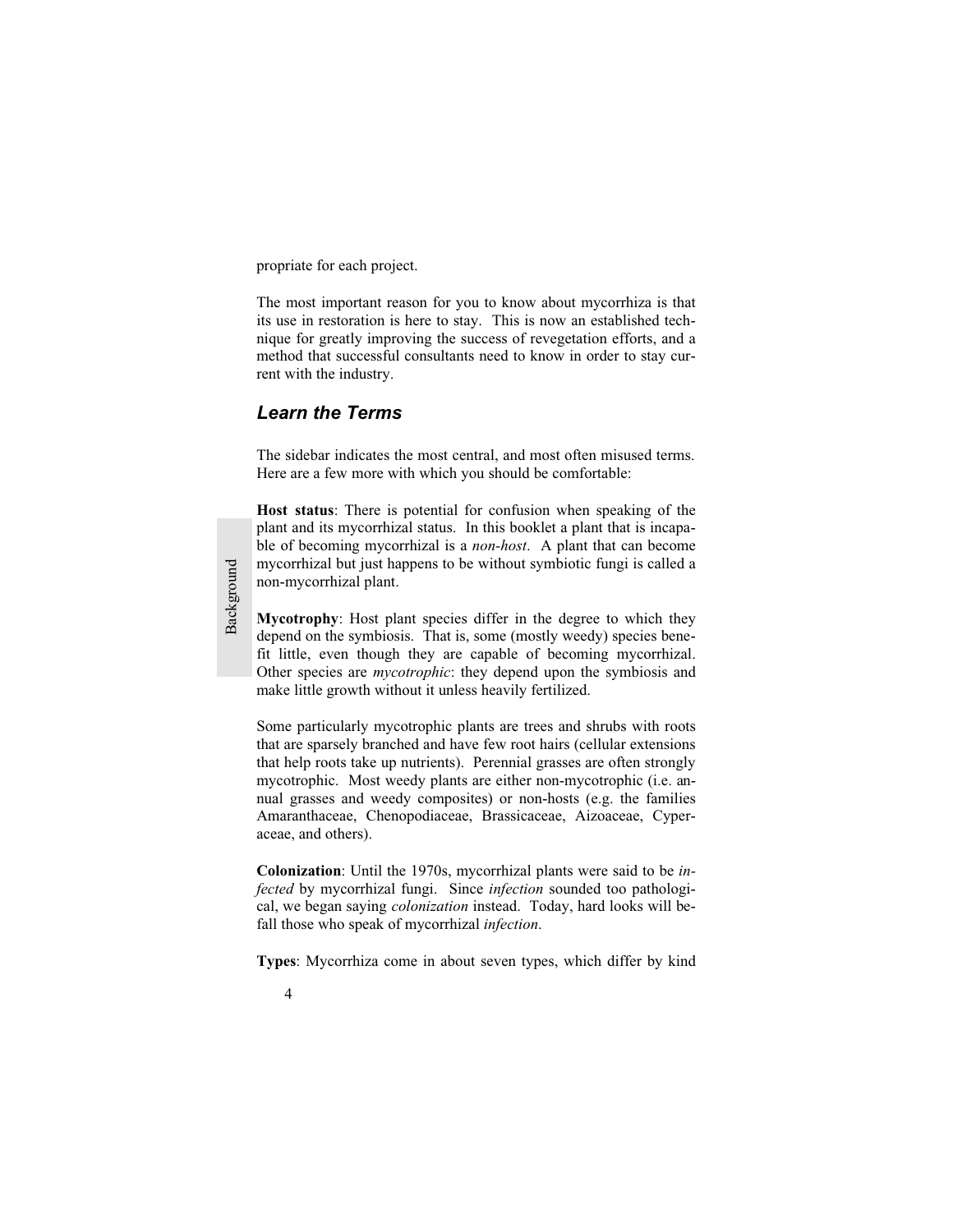of fungus, kind of host plant, and morphology of the interface. The fungi of these several kinds of symbiosis may differ so completely that they cannot be related to each other. In other words, mycorrhiza was so successful that evolution produced it several times in several different versions.

These various types of mycorrhiza share certain characteristics. Mycorrhizal fungi plug into the *cortex* (a layer of cells found only on relatively young roots), and at the same time pass into the soil, forming a bridge to the plant. They all provide soil nutrients to the plant and draw energy compounds from the host.

**Ectomycorrhizal** fungi enter the roots, where the hyphae (fungal filaments) pass between root cells. They do not enter the root cells, as do endomycorrhizal fungi. There is often a mantle (covering) of interwoven fungal mycelium (mass of fungal filaments) on the surface of the finest roots, and an internal network, the Hartig net, that weaves between the cells in the root. The mantle is often visible to the unaided eye or by use of a hand lens. Ectomycorrhiza is found on many dominant forest trees and involves a "higher" (often mushroomforming) fungus. The term is abbreviated ECM or EM.

**Endomycorrhiza** is not really a natural group; it simply refers to the fact that fungal hyphae enter the root cells. Under this name are the very dissimilar mycorrhizas of orchids, Ericaceae and relatives, and the largest group, the arbuscular (AM), or vesicular-arbuscular (VAM) type of mycorrhiza. This last group is so dominant in the plant kingdom that we might simplify the whole discussion by giving AM primary rights to the term endomycorrhiza. The less common types would then go by their own separate names. This book is almost entirely directed toward endomycorrhiza (AM).

The arbuscules and vesicles, for which AM/VAM were named, are structures found in the roots of mycorrhizal plants. AM fungal species form arbuscules (branched structures inside the root cells) at some point in the colonization cycle, but not all form vesicles (oil storage organs in the roots). Thus, the current trend to drop the V part of VAM. Among mycorrhizal specialists, those who still say VAM are thought to be badly out of date, and there has been a stampede to the more current term. Say VAM at your peril.

Background Background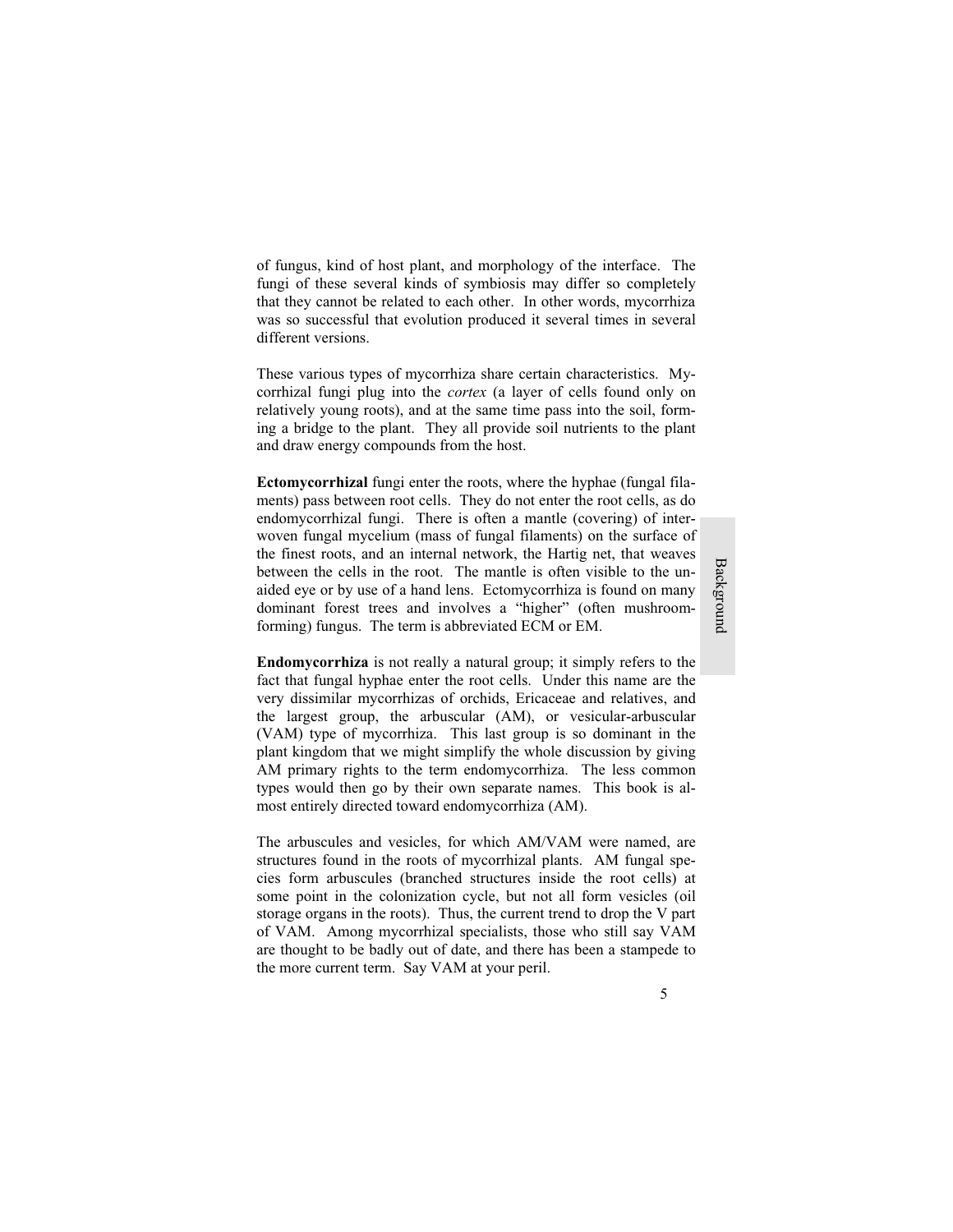# *The Questions that Clients Always Ask*

Mycorrhiza is invisible to anyone but a specialist, and this leads newcomers to dismiss the symbiosis as non-existent, insignificant, or selfmaintaining. The claims made for its effectiveness resemble the claims made for a large number of amendments, solutions, vitamins, and other "miracle" products. Mycorrhiza is distinguished from the other plant growth enhancers by a large body of scientific work, extending over more than a century. Nevertheless, clients and customers always have a certain sense of skepticism, and almost always ask one or more of the questions in the following list:

- What beneficial effects can I expect on my project?
- Why is inoculation better than fertilization?
- Microbes are everywhere, especially in soil. Why do I need to add them?
- Can I get the same effects by replacing the topsoil?
- Do my plant species need to be mycorrhizal?
- Does it take a separate kind of mycorrhizal fungus for each species of plant?
- Is a mixture of fungi better than a single species of fungus?
- Are native fungi better than the generic fungi in commercial inoculum?
- Will the non-native fungi in commercial inoculum become microbial weeds at the project site?
- How much will inoculation cost?
- How do I know I do not already have mycorrhizal fungi?
- 6

Background Background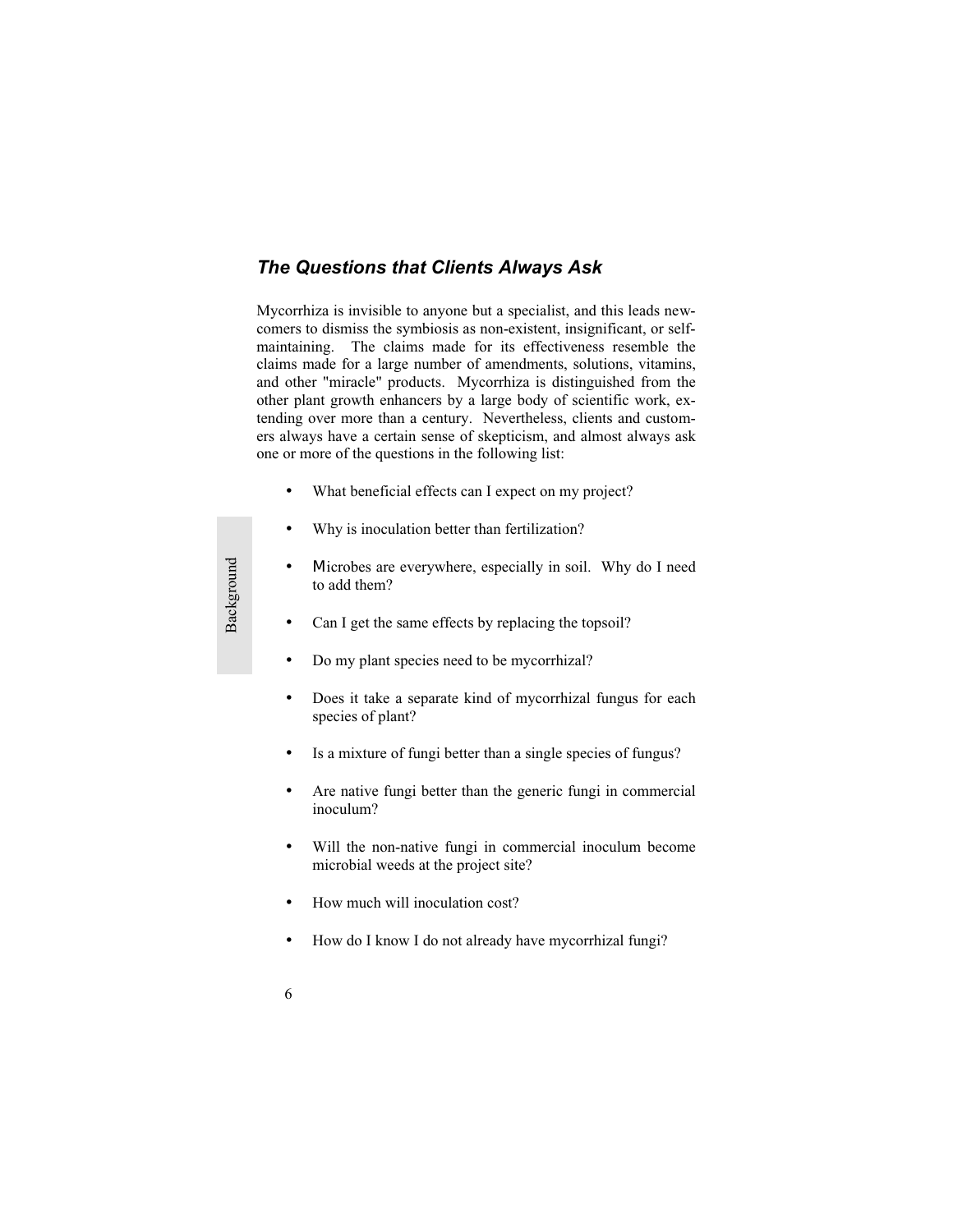

The remainder of this booklet addresses the questions and ways to explain the underlying principles to your clients.

# *Learn the Benefits of Mycorrhiza*

**Growth response**: The best known mycorrhizal effect is that mycorrhizal plants take up more soil phosphorus and grow faster than corresponding non-mycorrhizal control plants. Hundreds of photographs of this growth response have been published. The pictures of big plants and little plants are largely responsible for the common perception that mycorrhizal inoculation ought to bring on a "Jack and the Beanstalk" response.

The growth response is probably the least important and indeed, the least likely of the effects of inoculating a restoration project. The growth response may be duplicated, and usually exceeded, by adding phosphorus fertilizer. The difference in growth rate is simply a meas-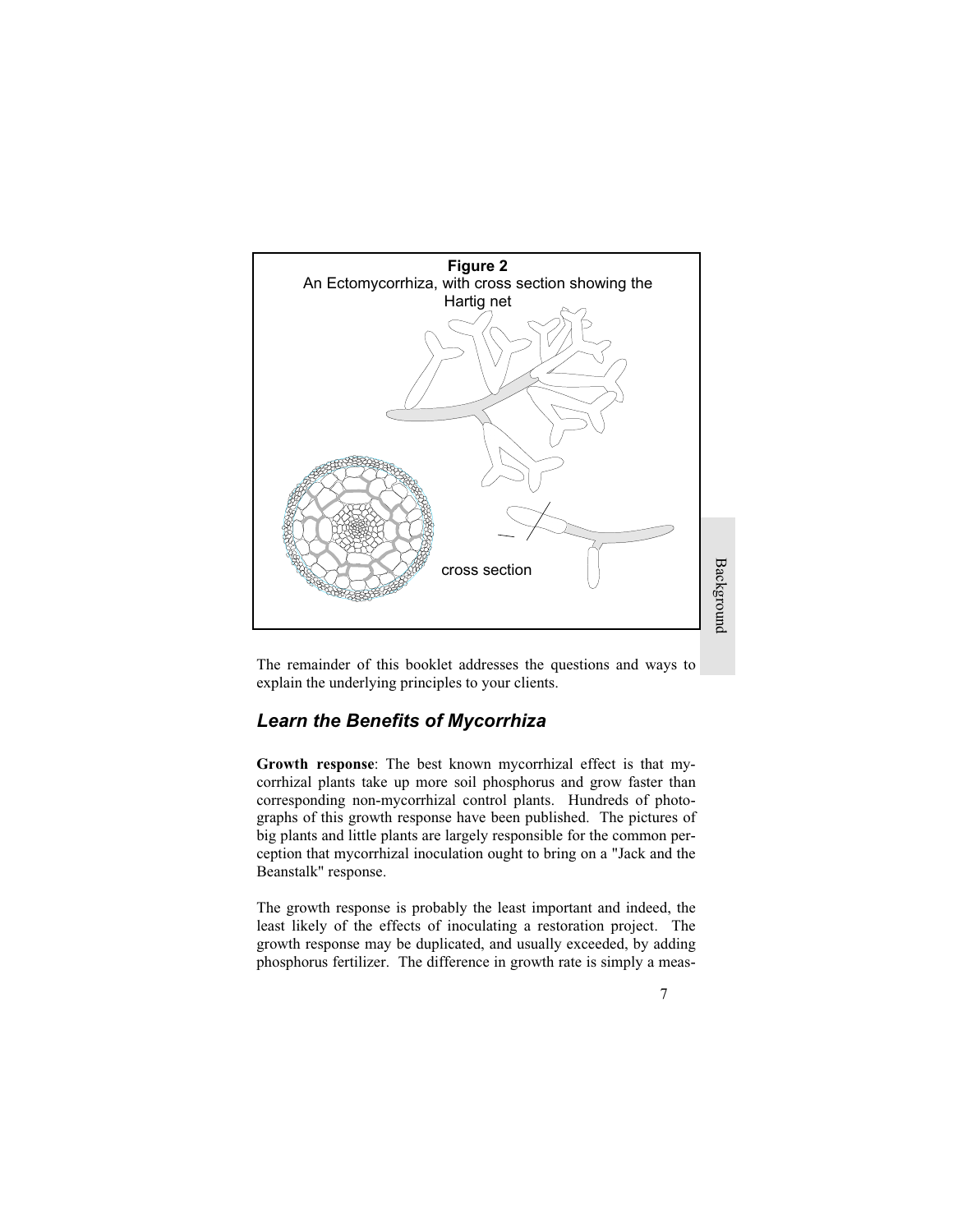



ure of what one might have gained by spending pennies on fertilizer instead of dollars on inoculum. By dwelling on the relatively unimportant growth response instead of the enormously important ecosystem effects, you will set your client up for disappointment. You and your client may then miss out on a chance to make a real ecosystem instead of a fertilized garden.

**Greenhouse trials**: The growth response is common in greenhouse trials, and many hundreds of these experiments have been published. Specialists are rather tired of them, as the point was well established by the early 1970s. Nevertheless, people want to see it work with *their* plant, in *their* conditions, in *their* greenhouse. It is unlikely that these experiments will end any time soon.

**In the field,** growth responses are considerably less evident than in the greenhouse. This does not mean that mycorrhiza is less important; it is probably more so. Non-mycorrhizal plants in the field can extend their root systems to find new nutrient sources, one of the reasons the growth response may be much less than in containers. If you compare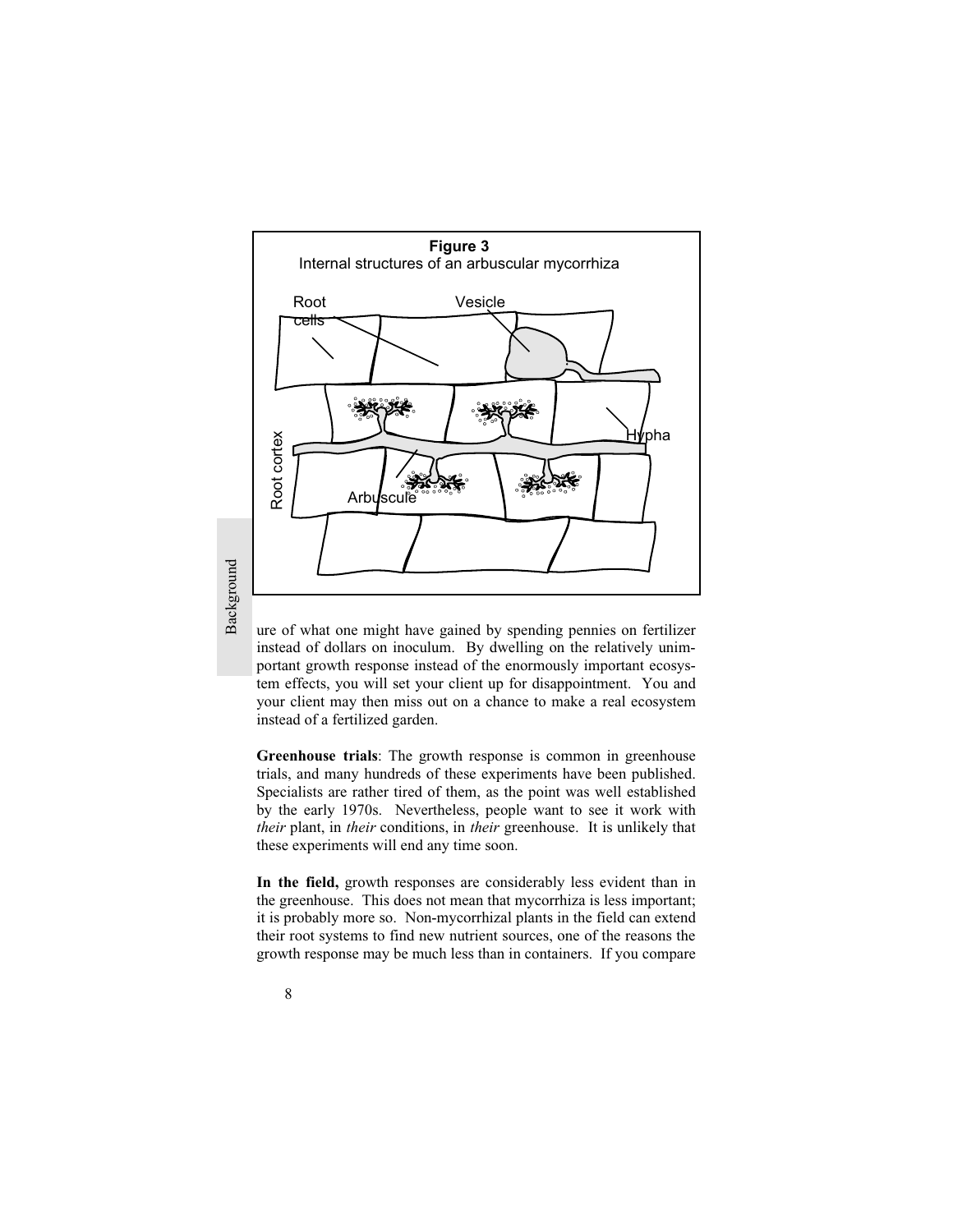

only growth rates between inoculated and uninoculated plots, you may overlook the fact that many more plant species appeared from the same seed mix on the inoculated plot, or that many more individuals of some species survived on the inoculated plot.

If the plot was designed as an experiment to test the effects of inoculation, you may have used only the few plant species known to perform well on disturbed sites. If so, you have pre-selected species that will show little or no growth response. **The major reason that informal field trials are considered failures is that people look only for a growth response in plant species that have been pre-selected for non-mycotrophy**.

A more useful measure of success would be survival from a seed mix of many plant species. Many native plants fail if they are unable to become mycorrhizal soon after germination. This failure rate is differential: the most mycotrophic species are the least likely to survive. Many species are badly underrepresented on the uninoculated plot, and others do not appear at all (zero survival). Any difference in average plant size is accidental and largely beside the point. This important improvement in plant species diversity would be very unlikely from fertilization.

Seedlings become mycorrhizal very quickly if the soil is full of mycorrhizal hyphae, but more slowly if the soil contains only dormant

# **Background** Background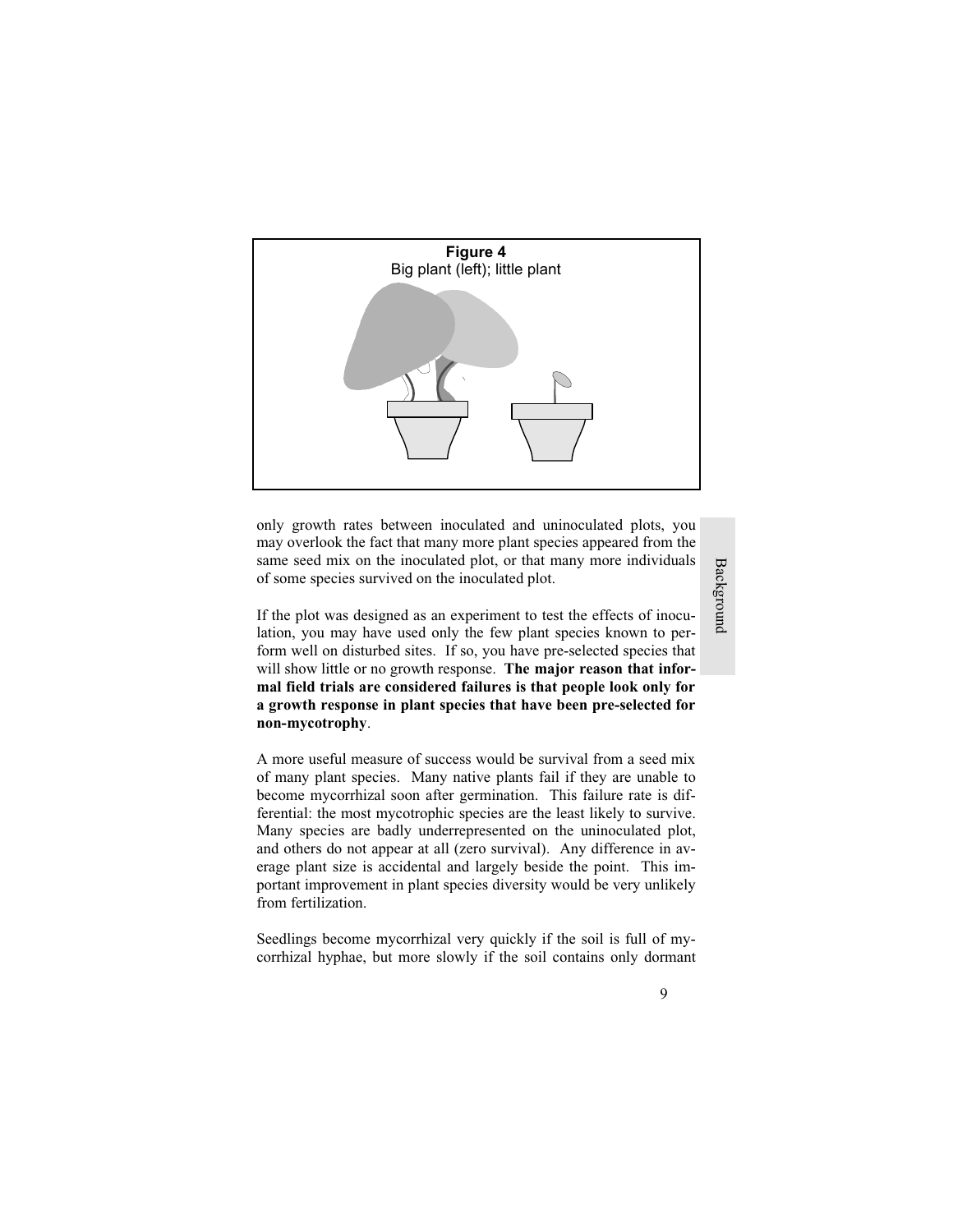spores (fungal reproductive structures). The living mycelial network favors the diverse native species that must become mycorrhizal quickly. Soil with little inoculum selects against most natives and favors the plant species that do not need to become mycorrhizal early in life. **These plants are better known as weeds**.

**Links**: The effects of the fungus on the soil are even more significant than its effects on the plants. As more and more plants become mycorrhizal, the fungus links one root system to the next. This is possible because the fungus can colonize almost any plant species. Experiments have shown movement of soil nutrients and even photosynthate between plants of different species, as the mycorrhizal fungi pass materials back and forth. The early ecologists who spoke of the community as a "super-organism" were not entirely wrong. Below ground, the community is to some extent a super-organism with a single nutrient uptake system. The active hyphae that make up the network are by far the biggest component of the soil microbiota, and make the essential difference between living soil and inert "dirt."

Background **3ackground** 

The structure of the network is much more complex than this simple picture. It includes not only a mixture of plant species, but a mixture of mycorrhizal fungal species. Different fungi are most active in different parts of the soil, they change seasonally, and to some extent associate with preferred plant species.

**Structure**: Fungal hyphae, and the bacteria they encourage, are the primary agents that bind soil particles into *soil aggregates*. These fungi control aggregates in the visible size range; ionic and other processes operate in the smallest aggregates. The hierarchy of soil aggregates, and the voids, pores, and cracks that form between aggregates constitute the *structure* of the soil. Soil structure allows water and air to infiltrate the soil and keeps soil particles from washing or blowing away. Root growth and animal movement generally follow the cracks between aggregates (the *macropore* space of the soil). In this way, the life of the soil and the structure of the soil are heavily interdependent. New research is showing that the fungi that best form soil structure are the ones that produce the most *Glomalin*, a biological glue that helps hold the soil together.

Soil structure is poorly developed or non-existent on badly disturbed

10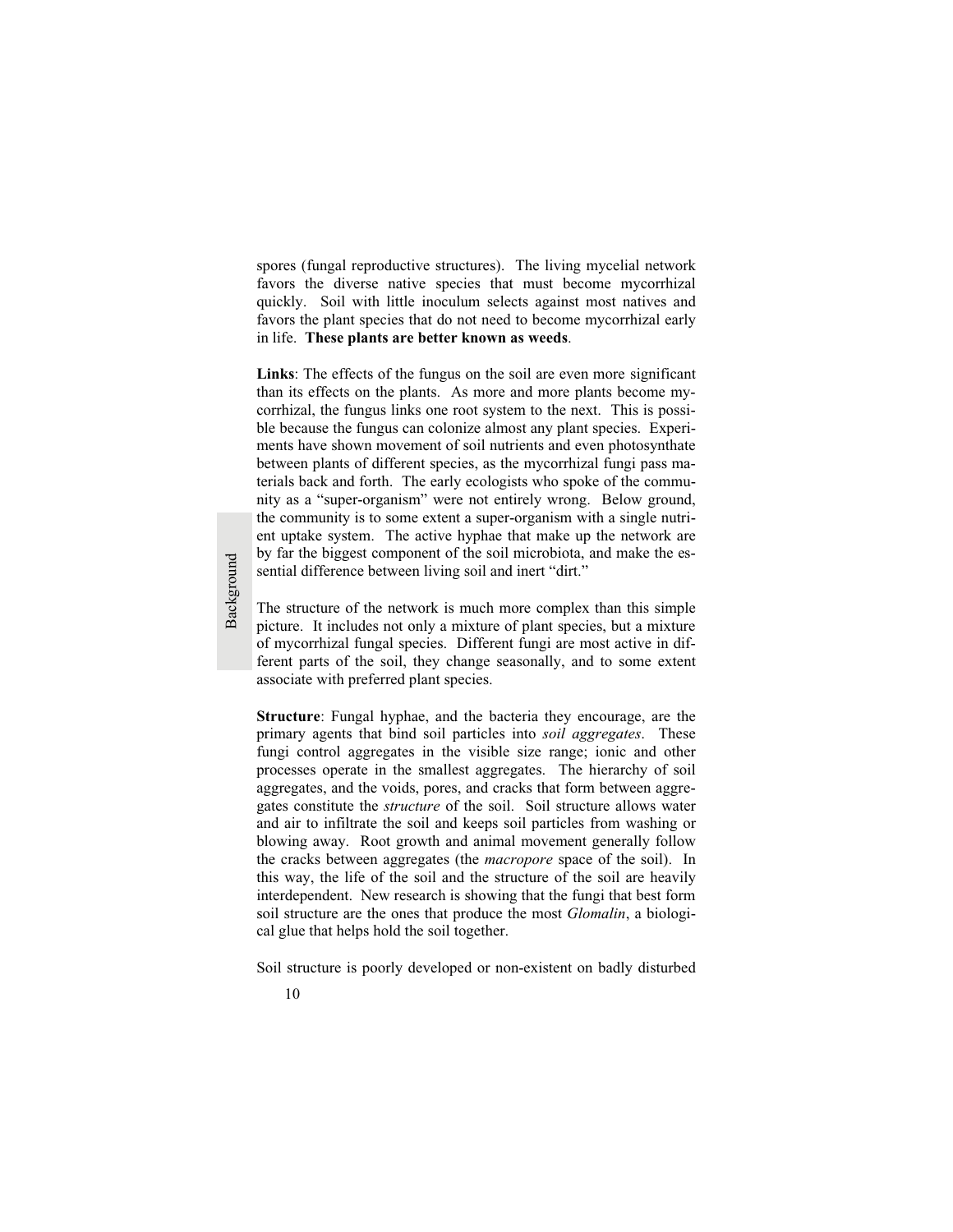

sites, and very well-developed in native ecosystems. Successful creation of soil structure should be a primary objective of habitat restoration, and is only possible after the mycorrhizal network is in place.

**Soil microbiology**: Because mycorrhizal fungi are so pervasive, they exert a large effect on other soil organisms. Research by the USDA has shown that beneficial soil bacteria are more abundant in soils permeated by mycorrhizal fungi, and pathogenic organisms less abundant. Protection by AM against pathogens probably depends primarily on independent *pathogen antagonists*. ECM appear to protect by other mechanisms, including physical shielding of the root by the fungal mantle, and perhaps by production of antibiotics.

Function: As the first organ of nutrient uptake, the mycorrhizal network mediates nutrient cycling. As the instrument of rapid root colonization, it determines the plant species composition of the community. As the medium of soil structure, it determines the flow of water, nutrients, and air, directs the pathways of root growth, and opens channels for the movement of soil animals. As the moderator of the microbial community, it determines the metabolic processes of the soil. In other words, **the mycorrhizal network is practically synonymous with** *ecosystem function*.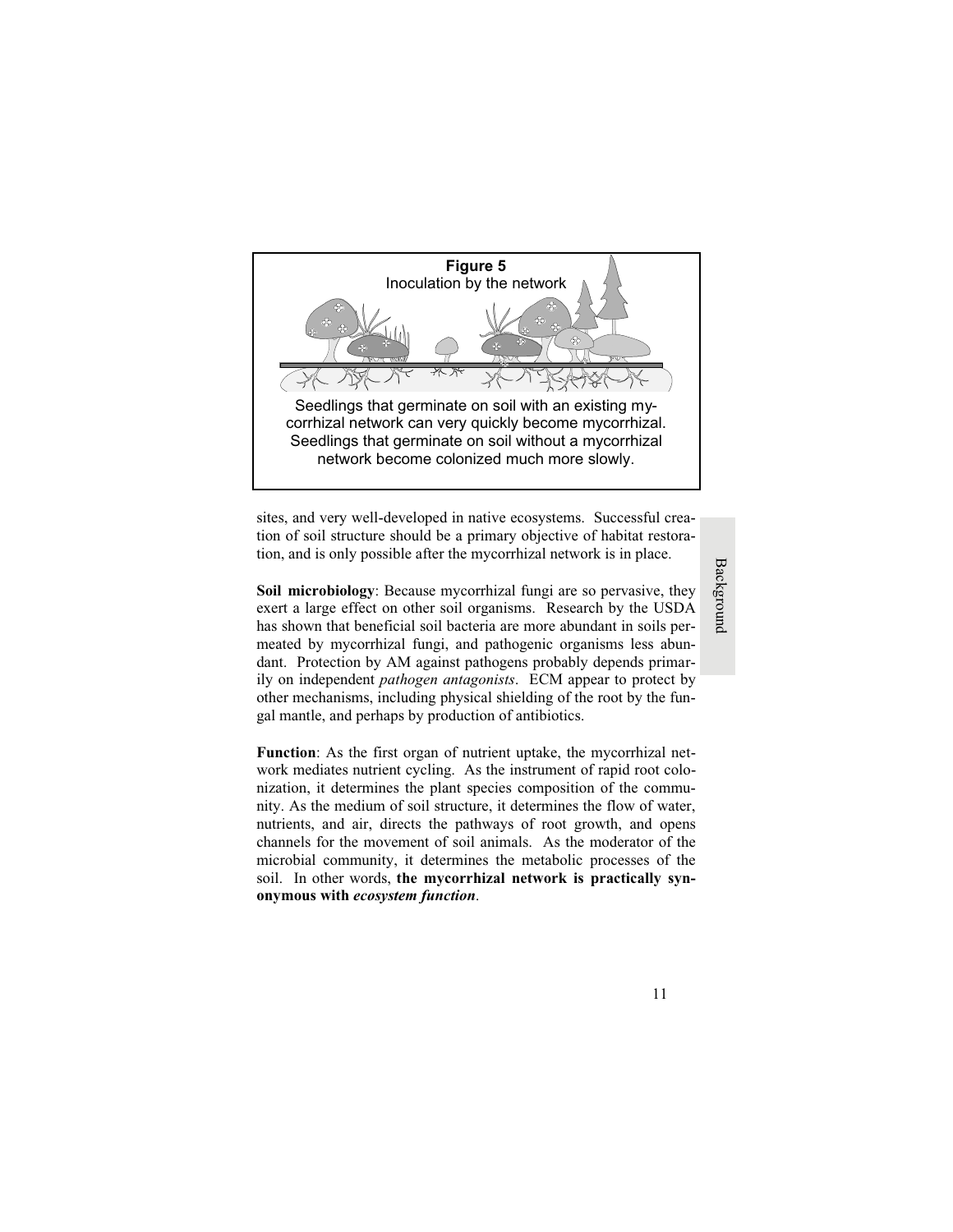

# Background Background

# *Where is the Proof?*

Mycorrhiza is probably the best studied of all plant-microbial relationships. There are thousands of publications in the technical literature that demonstrate the importance of mycorrhiza in plant growth and ecosystem function, but you will have to represent this base of knowledge to your client. At the end are lists of books and articles that can take you to the next step.

Since the scientific literature is difficult to read without a solid background in biology, you may want to show and interpret some examples for your client. You might try showing your client graphs and tables from scientific papers, documenting the growth response, seedling survival, species diversity, or effects on soil structure. Suitable papers might be the review by Brundrett, or that by Frances and Read in the bibliography. These papers are available in the technical libraries of universities that have good agricultural or biological programs. I have written for both scientific and semi-popular audiences, and have included some of those in the bibliography.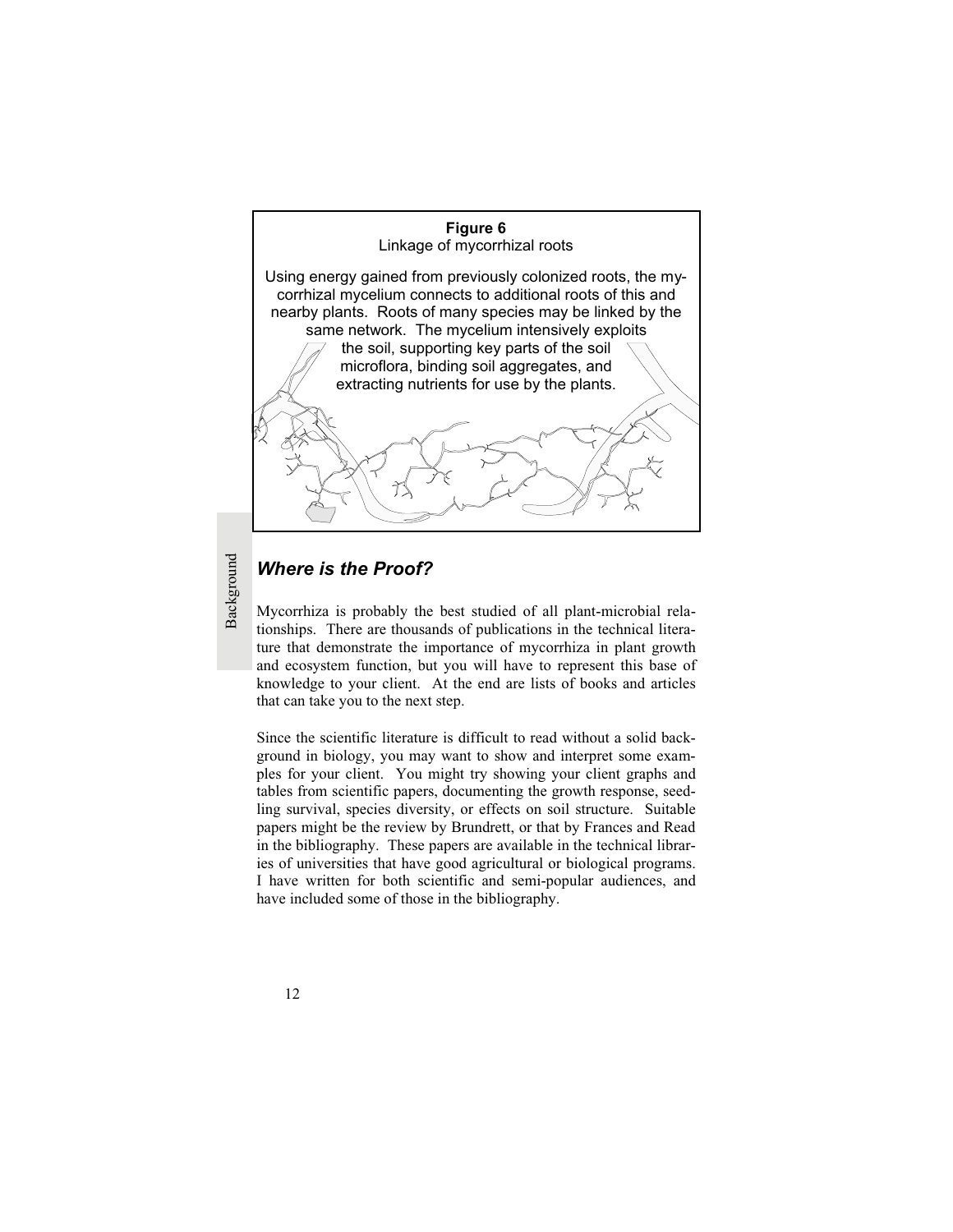

# *What Your Clients Can Reasonably Expect*

If your clients have heard of mycorrhiza at all, they will expect dramatically larger plants on the inoculated plots. While there may be some growth response, plants in the field have a habit of expanding their root systems, taking over resources left behind by plants that did not survive, and otherwise compensating for the nutrient uptake that should be provided by symbionts. There are usually fewer plants on uninoculated sites, so each plant gets a larger share of soil resources. **The main reason for modest growth responses in the field is that the few species traditionally used on disturbed sites are those that do not need to be mycorrhizal.** Among those species, there will be little difference between inoculated and uninoculated plots.

Realistic benefits that your client can expect include survival, diversity, protection from disease, improved soil structure, and resistance to invasion by exotic plant species. Most of these benefits depend on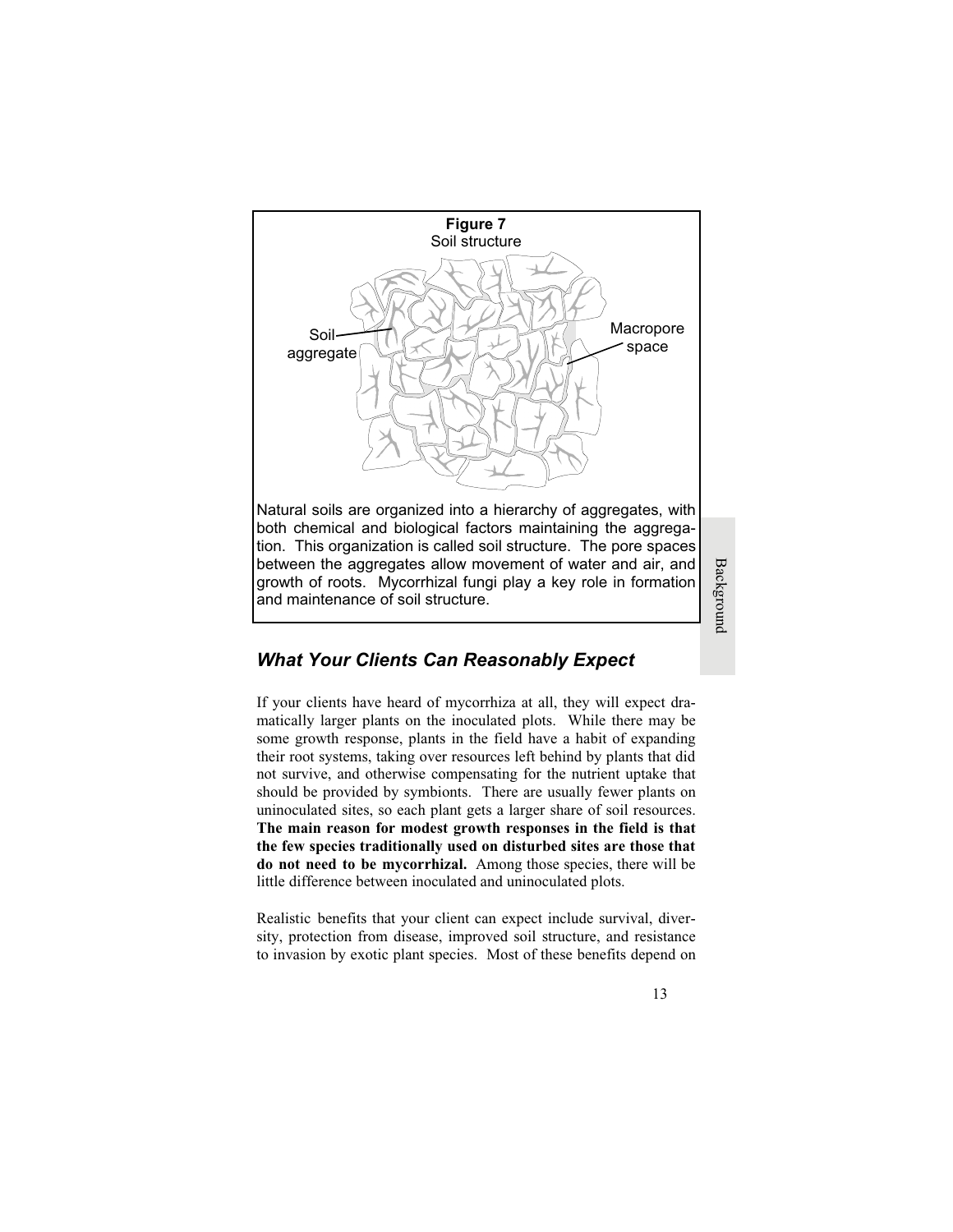

# Background Background

development of the mycorrhizal network in the soil. If the weeds win the race for control of the soil, none of the benefits will develop and the restoration effort will fail. That does not mean inoculation is not worthwhile; it means that timing, choice of host plants, and other details are critical and must be carried out with a firm commitment.

# *Why not Just Fertilize Instead of Inoculate?*

Fertilization can produce large plants, but it often suppresses mycorrhiza formation. Fertilization lacks or even suppresses the other important benefits of mycorrhiza. Fertilization cannot increase plant species diversity; it tends to favor large individuals of the few most vigorous species. Fertilization cannot improve plant survival, but rather tends to favor a few large plants rather than many smaller ones. Fertilization does not make the site unfit for weeds, but instead gives them a nearly insurmountable competitive edge against native plants. Fertilization does nothing to decrease root disease, favor beneficial bacteria, or improve soil structure, perhaps the most important effects of mycorrhiza in natural systems. In a revegetation project, fertilization is often a serious mistake.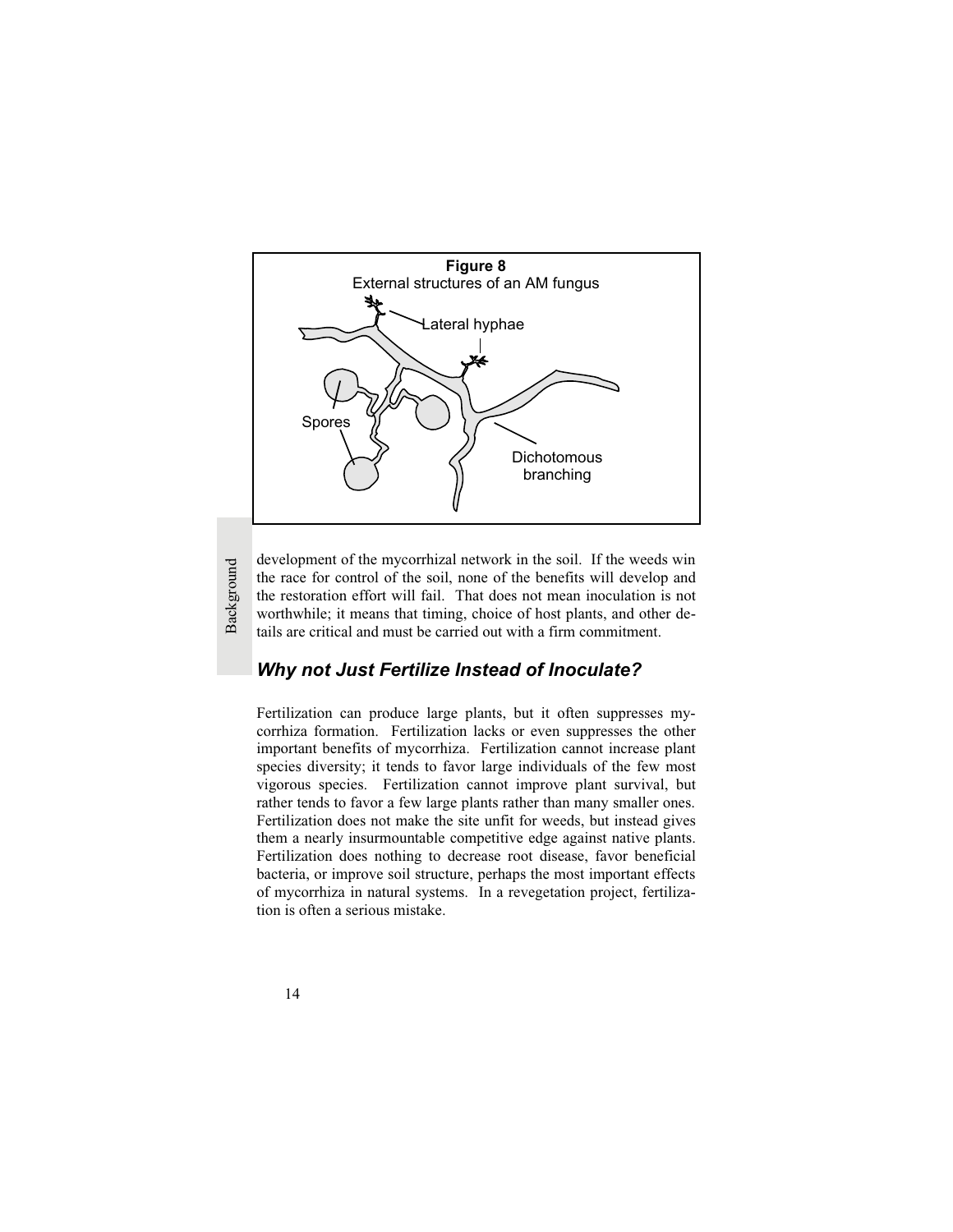# *Learn Why Some Sites Require Inoculation*

If mycorrhizal fungi are in all soils, why do we have to worry about them? Actually, the correct statement is that mycorrhizal fungi are in all **natural** soils. Any serious disturbance takes a heavy toll on the soil microbes, and such activities as grading, erosion, or overgrazing can destroy the fungi completely. The fungi do not disperse with the wind like mold fungi, but instead move by growing from root to root, or by moving with quantities of soil. Unless your site is within a few feet of healthy native vegetation, mycorrhizal fungi are very unlikely to show up fast enough to benefit your plants in the critical early stages. There are confirmed cases of native plants that sat three years (surviving only with artificial maintenance) before native mycorrhizal fungi moved to the site.

# *Topsoil as Inoculum For Restoration*

For restoration of native vegetation, the ideal way to inoculate is to salvage and re-apply quality native topsoil. It is very important that the soil be as free of weeds as possible, and that it previously supported diverse, healthy native vegetation. Topsoil contains a range of valuable organisms and chemical properties, and often contains seeds of native plants.

Topsoil salvage is expensive and destroys the donor site; thus it should be considered only if the site to be graded can furnish the topsoil. Topsoil should be collected during a dormant season: the dry part of the year in warm climates, or the cold part of the year if there is no distinct dry season. The stockpile should be close to the restoration site; ideally, the soil is moved immediately from donor to receiving site. If it must be stockpiled, do not pile more than 30 cm deep for clay soils or two meters deep for sandy soils. While viable mycorrhizal propagules have been documented in stockpiles as much as twelve years of age, in general two to three years is the longest that stored soil should be considered reliable mycorrhizal inoculum. Salvaged topsoil may be spread over about twice the area from which it was collected.

Background Background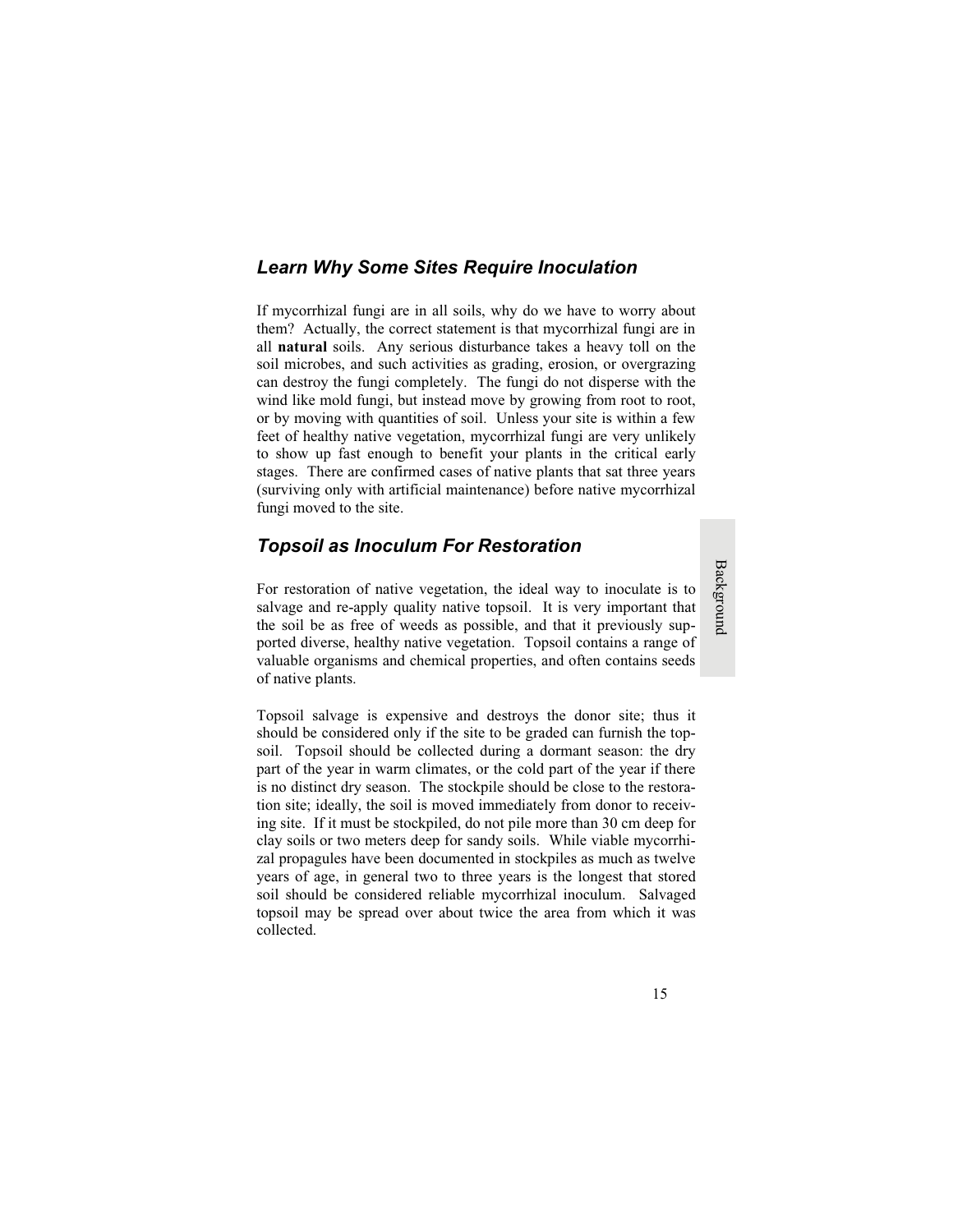

# *Determine Whether Your Plants Need to Be Mycorrhizal*

Most plant species- probably 70 to 80%- are normally mycorrhizal in nature, and most of those are AM rather than some other kind. If in doubt, assume that your plants need to be AM. If your plant list contains few AM hosts, you should in most cases add some to the species list to be sure you gain the benefits of soil structure and favorable microbiology.

**ECM** hosts include members of the Pinaceae (most timber species), the oak and beech family, some tropical legume trees, and scattered members of other families from the arctic to the tropics. ECM-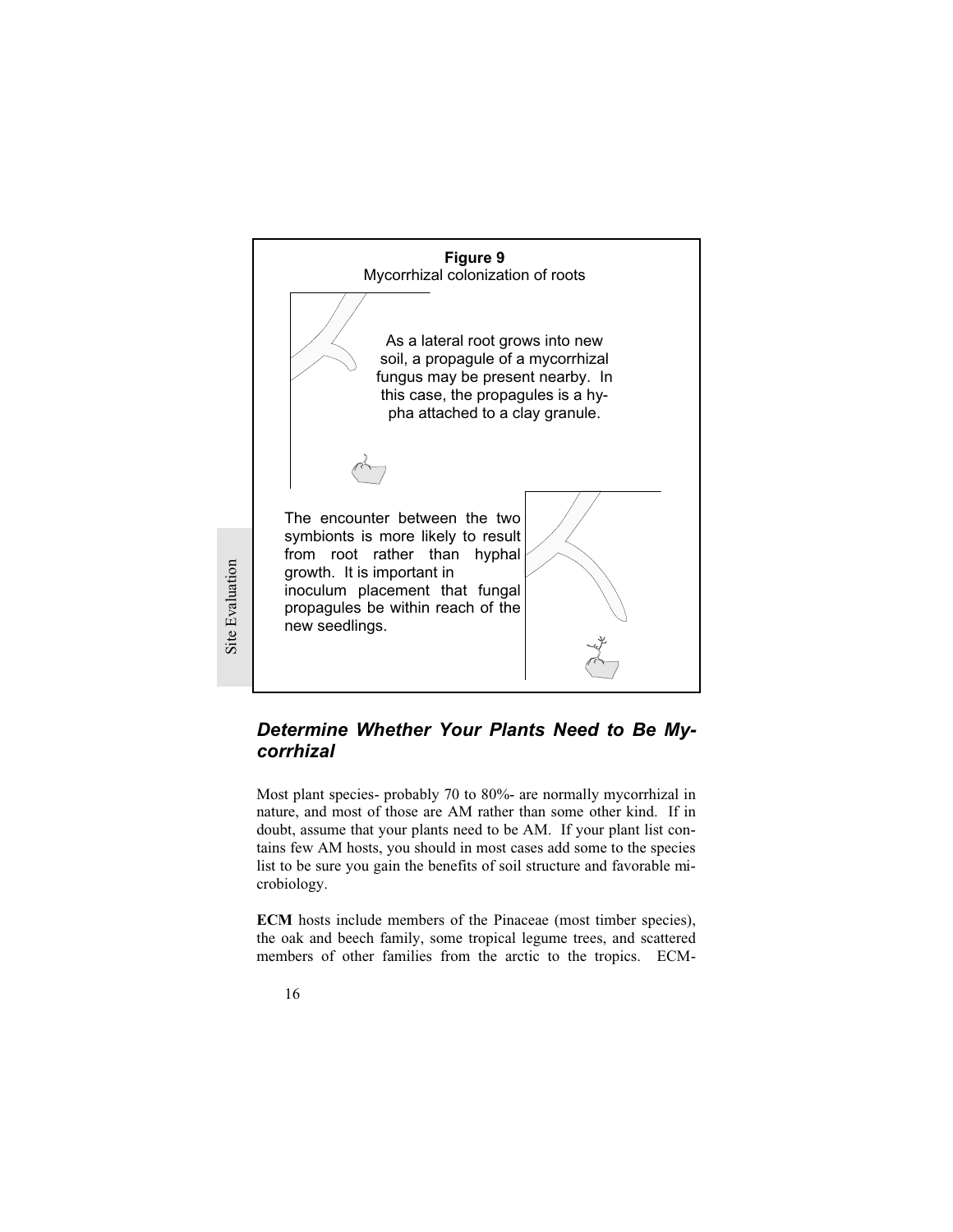

dominated forests tend to be low in species diversity compared to AM forests, and may have a thick layer of organic debris on the forest floor.

Among ECM hosts are some species that can be simultaneously ECM and AM. These include willows, cottonwoods, alders, *Eucalyptus*, and some of the tropical legumes. There is a tendency for these doubly symbiotic plant species to be AM as seedlings and both AM and ECM as mature trees.

**Ericads**: The family Ericaceae, found worldwide on impoverished, acid soils, has two mycorrhiza types of its own. *Arbutoid* mycorrhizas, found in *Arbutus* and *Arctostaphylos*, look like and are related to ECM, except that the fungi penetrate the cells of the cortex. Ericoid mycorrhizas, found in most ericads, are quite different, and involve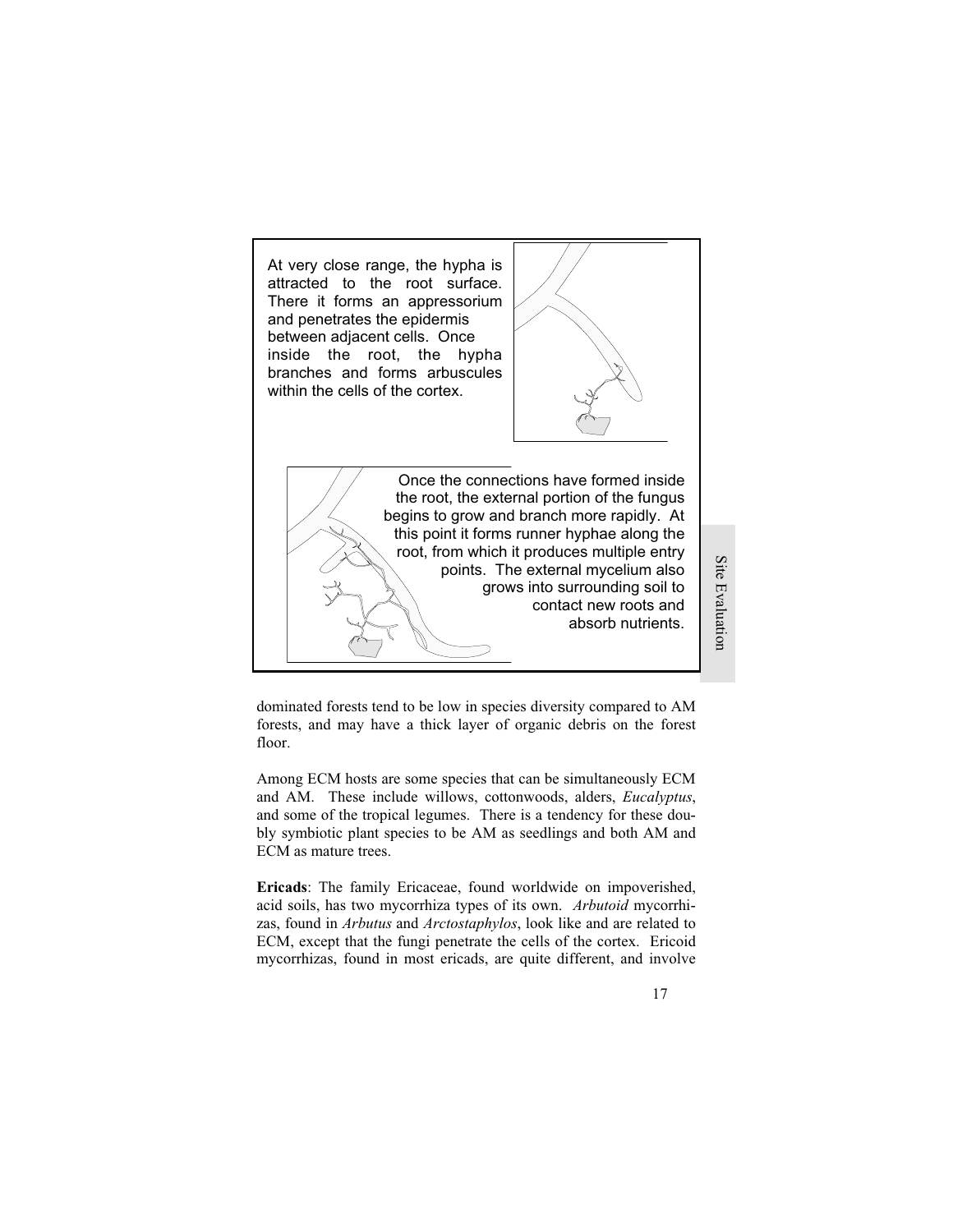fine, specialized roots. Some of the non-photosynthesizing plant species of families related to Ericaceae share the ectomycorrhizal fungus with a nearby ECM tree, and extract sugars from the tree by way of the mycorrhizal fungus. Their roots look much like arbutoid mycorrhizas.

**AM** hosts include almost everything else: grasses, shrubs, trees including redwoods and cedars, most domesticated plant species, and many members of the forest understory. You cannot distinguish AM roots from those without mycorrhiza except by a laboratory clearing and staining procedure.

# *Determine the Best Fungal Species*

**Specificity to hosts**: AM fungi are very non-specific in their ability to associate with plants. That is, almost any AM fungus can form mycorrhiza with almost any AM host plant. However, there are preferences, in that host plant species may select different mycorrhizal partners from the mix of fungi available in the soil.

**Specificity to soils**: Mycorrhizal fungi are in general more specific to soil type than to host plant. Soil pH is the biggest selective factor, but soil texture and organic matter may also influence the suitability of the soil for particular fungi. The fungi commonly available as commercial inocula tend to have wide tolerance ranges. *Glomus intraradices*, the most widely available species, is suitable for soils from about pH 6 to 9. Another widely available fungus, *G. etunicatum*, is at its best in the acid range. There are fungi that tolerate cool spring temperatures and others that remain dormant until the soil warms up. Some do best in new plantings and others do not appear to take well in plantings, but may be abundant in mature native vegetation.

There is reason to believe that some fungal species are better than others at promoting soil structure. Some species appear to produce more "Glomalin," the newly-discovered glycoprotein that acts as a glue for soil structure.

Site Evaluation Site Evaluation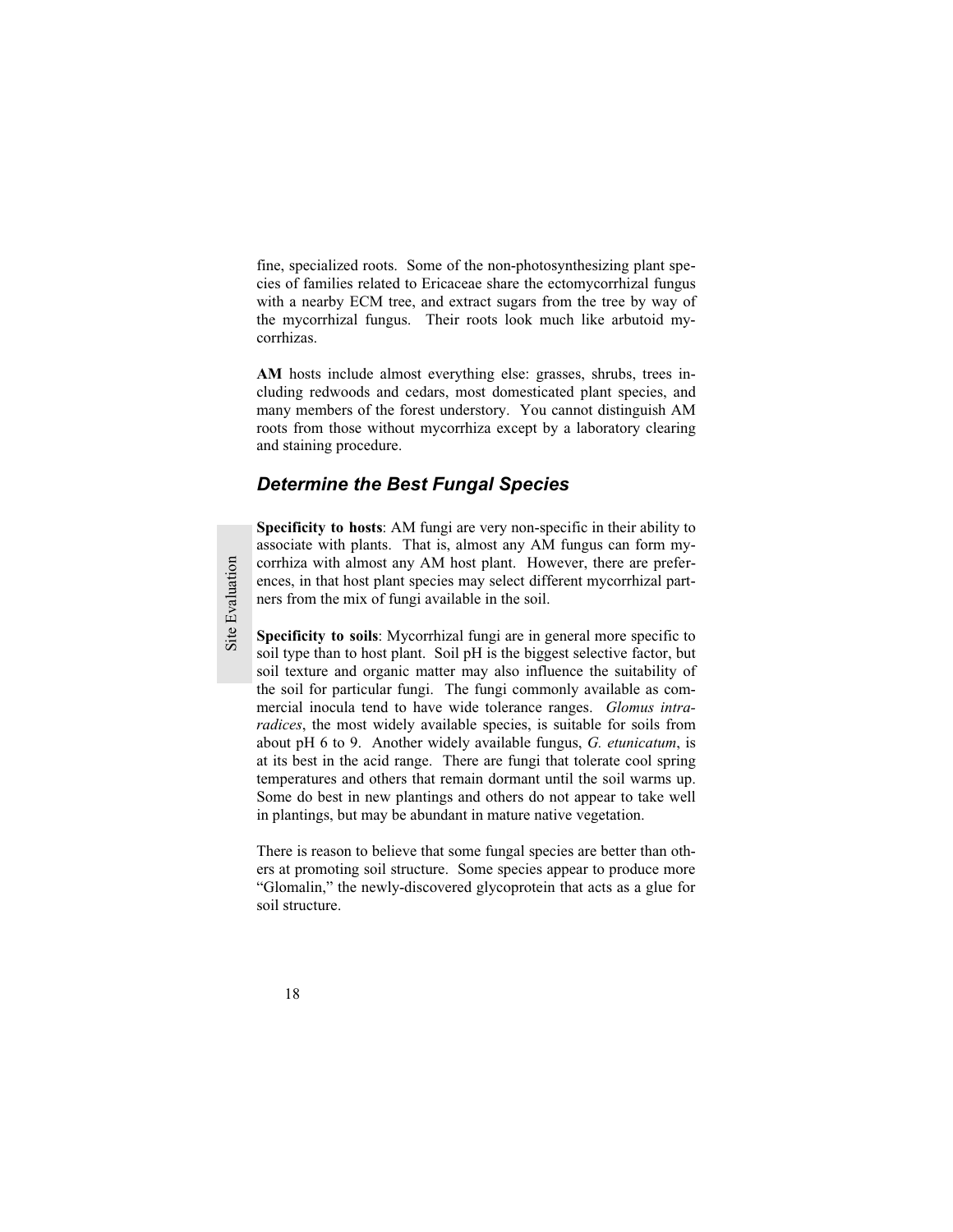# *Consider a Mixture of Mycorrhizal Fungi*

Several scientific studies have concluded that growth responses were improved with mixtures of fungi rather than single species. However, none of these studies has included a "wonder fungus" of the type sometimes isolated in large-scale screening projects. *G. intraradices* has turned up as a "wonder fungus" in several surveys, and field experience so far has shown it to be equal or superior to mixtures of other fungi. There is a concern that less effective fungi could dilute the propagules of the fungus that works best, perhaps decreasing its effectiveness. Even so, many researchers believe that mixtures of fungal species are preferable.

Plant diversity depends to some extent upon fungal species diversity. There may be a benefit to some rare plant species of having particular fungi that grow at the right time of year or produce some other specific effect. Until we know exactly how the effects are produced, the only way to include such fungi would be in quality topsoil from the native habitat of the rare plant species. What is very clear, from every study that has done the tests, is that inoculation is greatly superior to no inoculation, with differences between fungal species forming a secondary effect.

The pattern has been that high quality commercial inoculum allows a diversity of plant species to become established, and a diversity of fungi from nearby undisturbed land moves onto the site in subsequent months. Neither scientific nor commercial experience has sufficiently precise information to know which fungi provide the widest range of benefits, or may be required for particular rare plant species. If native topsoil is not available, the best strategy at this point is make sure a diversity of plant species succeed and are available to propagate more fungal species as they find their way onto the site.

# *Consider Local Native Fungi*

Genetics of the organisms used in restoration is always a concern. Since mycorrhizal fungi are not strongly specific to hosts, there is usually no need to culture fungi from the same plant species. However, the fungi must be suitable for the soil and the climate of the resSite Evaluation Site Evaluation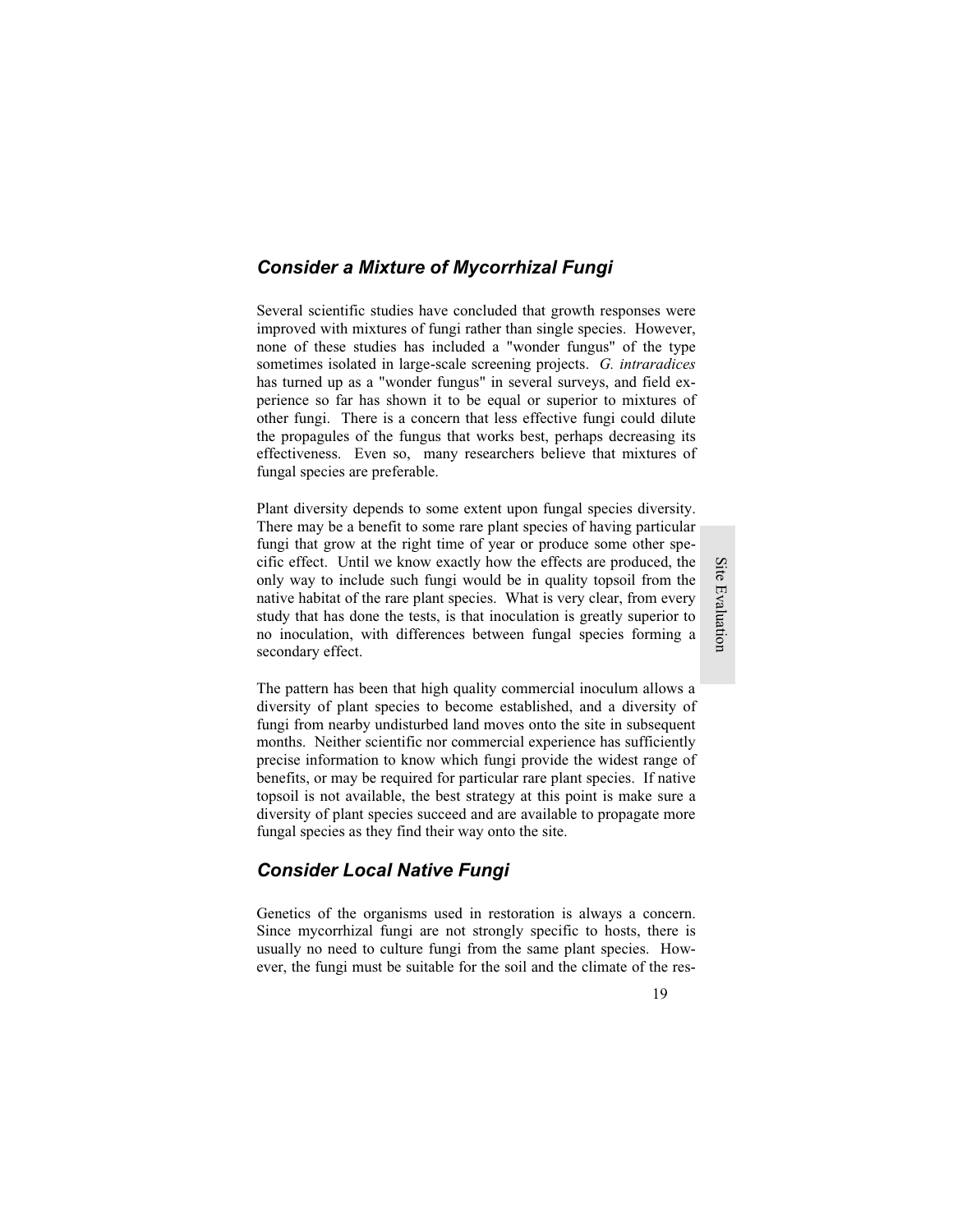toration site.

In some cases introduced fungi meet these tests better than the natives. This is likely to be the case if the soil has been so modified by disturbance that its properties no longer resemble the original native topsoil. Subsoil, which usually differs in many ways from topsoil, is the material into which most restoration projects are planted. There is no assurance, or even likelihood, that the native fungi that came from the topsoil are better suited to the subsoil than exotic fungi.

Mixtures of local native fungi are available on contract from BioNet LLC. Their production requires appropriate material from the field site and takes several months. Because restoration projects often run on a compressed or unpredictable schedule, there will be times when neither topsoil nor native fungi are available and "generic" commercial inoculum will be the only realistic alternative to no inoculation at all.

# *Are There Fungal "Weeds"?*

Another question is the possibility of introducing a "weedy" mycorrhizal fungus, which might displace native fungi. This appears unlikely, since attempts to do so in agriculture have consistently met with failure. In every documented case that I have found, natives replaced the introduced species between one and three years after introduction. As commercial inoculation increases, we must be alert for any evidence that there can be "weedy" mycorrhizal fungi.

# *Determine Whether Your Site Requires Inoculation*

Laboratory tests can indicate whether the soil contains spores or whether the roots of existing plants are already mycorrhizal. However, in most cases you can make a very good guess without laboratory work, just by considering the condition of the site.

Mycorrhizal fungi are removed entirely by grading, and newly graded land always requires inoculation if the objective is a functional terres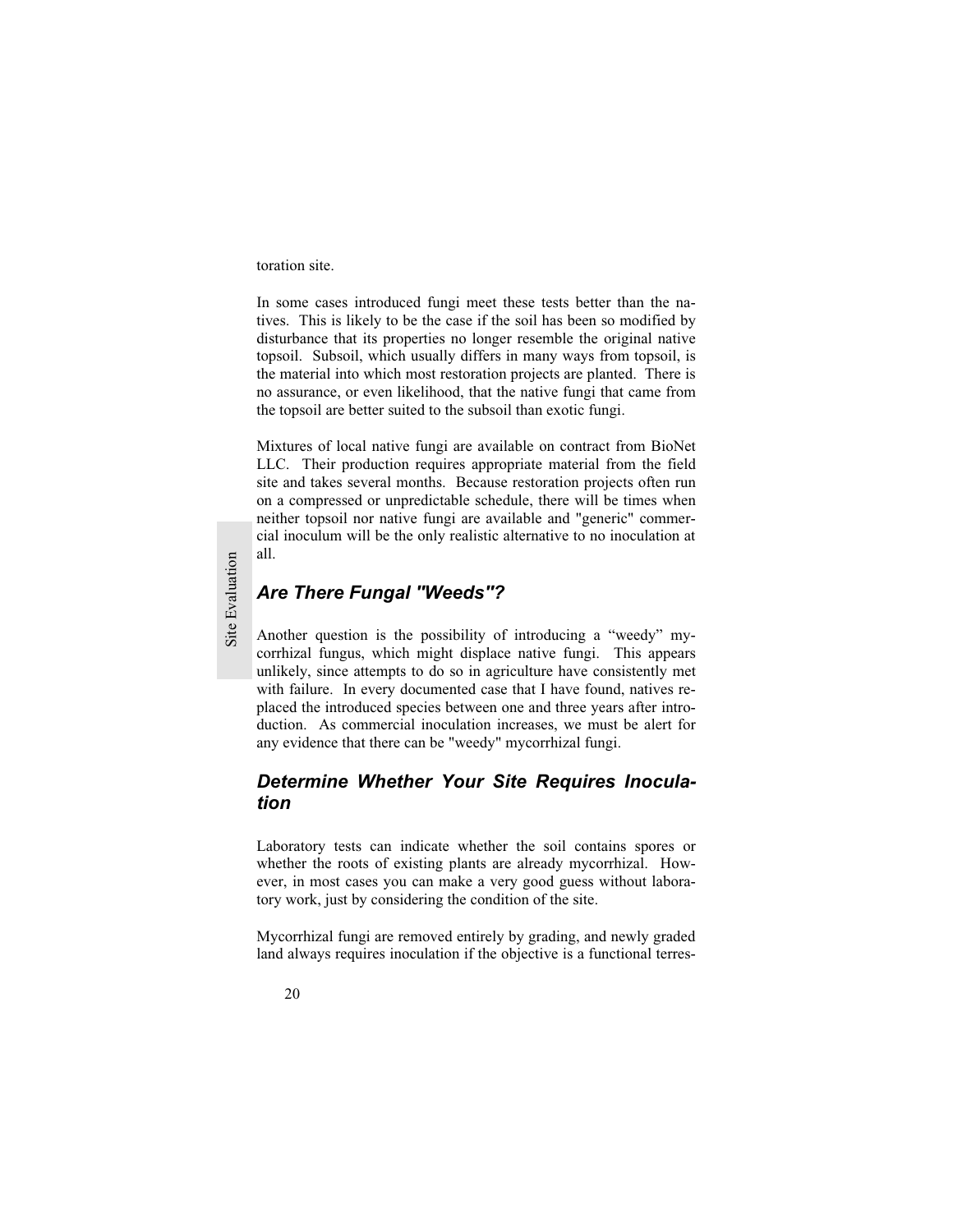trial ecosystem. Eroded land is in nearly the same condition. Overgrazed land usually has greatly reduced amounts of native inoculum, and may have none at all. Agricultural sites that have been fumigated or disked several times a year may have a low concentration of native inoculum.

A good first look at your site should consider the existing vegetation. If there is none at all, or if it is occupied by weeds of the mustard, Chenopod, and Amaranthus families, you may assume that inoculation is mandatory. If it is occupied by weedy annual grasses and composites, or exotic perennials known to be highly invasive (brooms, *Arundo*, salt cedar), there may be some inoculum but the site would probably benefit from inoculation. If the site includes natives in a degraded state, say scattered early-successional native shrubs with weeds in between, inoculation is also likely to help, but the problem might be solved by overseeding or imprinting with aggressive natives that are good mycorrhizal hosts. These natives will propagate the fungi and if not overwhelmed by weeds, will build a continuous network that should favor improvement of the native community.

Sites that receive carefully stored topsoil, less than a year or two in age, should not require inoculation.

Some scientists believe that in humid climates native fungi invade so rapidly that inoculation is unnecessary. This requires more research, since the most mycotrophic species must become mycorrhizal very early in life, perhaps too early for even the fastest natural recolonization.

You can examine the soil directly for mycorrhizal spores during the season of plant dormancy. Combine ten or more soil samples from the upper soil and have a specialized laboratory look for spores, or find the methods for wet-sieving and spore identification to try it yourself. It is also possible to clear and stain field-collected roots or carry out a bioassay with the soil. There are very few laboratories prepared to provide these services. One good one is Soil Foodweb Incorporated of Corvallis, Oregon (541/752-5066).

**Site Evaluation** Site Evaluation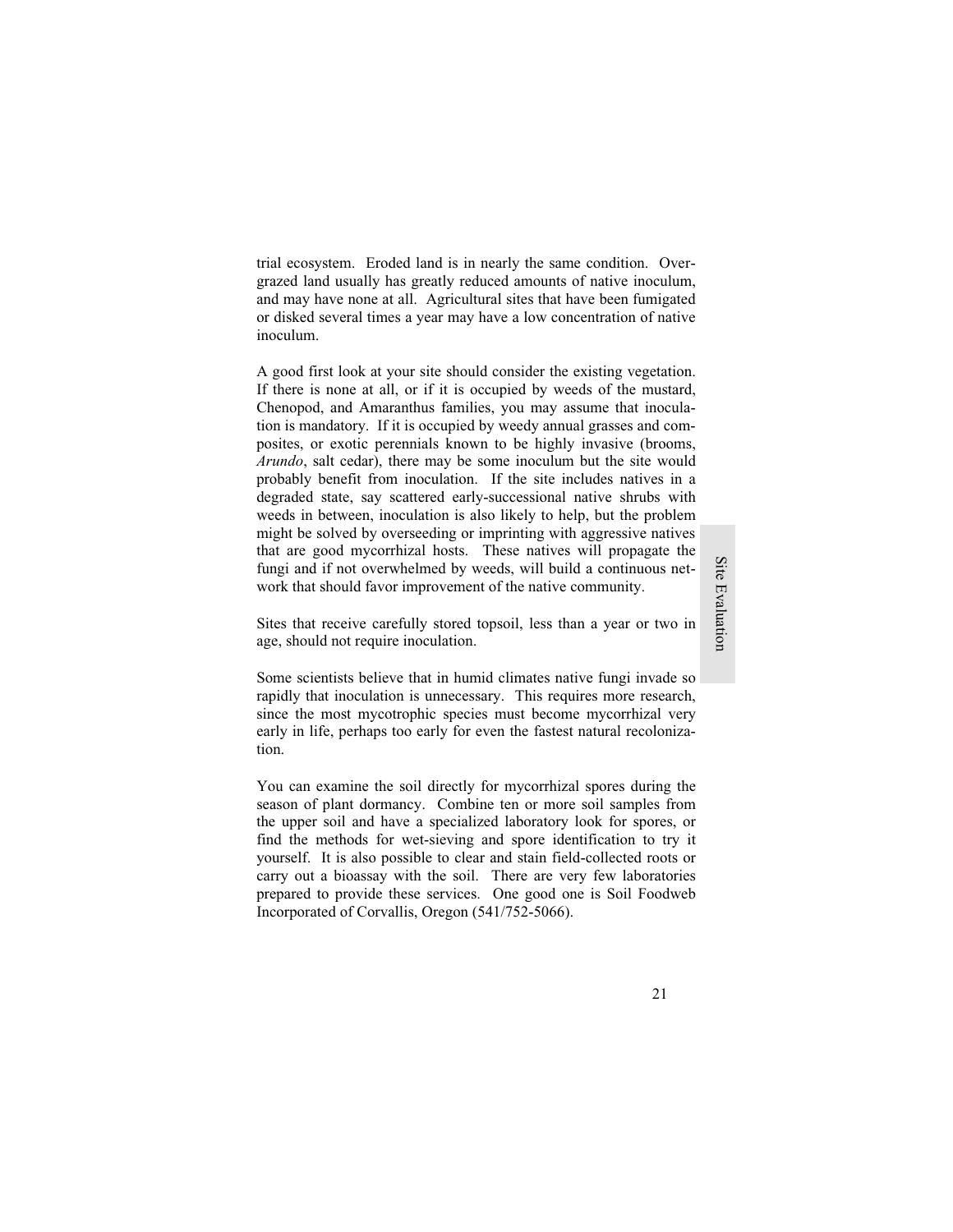# *Determine Whether Your Soil is Toxic to Mycorrhizal Fungi*

Mine spoils are often toxic because of processing or because of the sometimes toxic nature of the ores that contain mineral resources. In most cases toxicity will have been determined as an early step in the remediation process, and detailed analyses will be available. A bioassay with radish seedlings (radish is a non-host) grown in representative soil samples will indicate whether the medium is suitable for plant growth. If it is suitable for plants, it is possible but less likely that there are factors that are toxic for spore germination or root colonization by mycorrhizal fungi.

In examining a soil analysis, look for high concentrations of Na, Cl, B, Cd, Zn, and Mn. Any of these have been shown to interfere with colonization or may reasonably be suspected of doing so. Look also for extreme pH values. Soils in a more acid range may have toxic levels of aluminum ions.

If the soil is receiving organic amendments consider their possible effects on mycorrhizal colonization. Many forms of peat are tolerated only as a low proportion of the mix. Very raw compost materials can sometimes be inhibitory, although mature compost and most humic materials can be neutral or even stimulatory to fungal growth.

It is possible for artificial media to be so low in some nutrient ions that colonization is inhibited. I know of no example of this in a natural temperate zone soil, but it happens in subgrade or spoil material.

# *Use Mycorrhizal Inoculum Correctly*

**Root zone**: One of the most important points is that endomycorrhizal inoculum must be placed in the soil, where new roots will grow through it. Colonization will succeed only if the fungi are properly placed and if the roots are healthy and growing. ECM spores are better able to penetrate the soil due to their small size.; even so surface application is not the best use even of ECM inoculum.

The Inoculation Process The Inoculation Process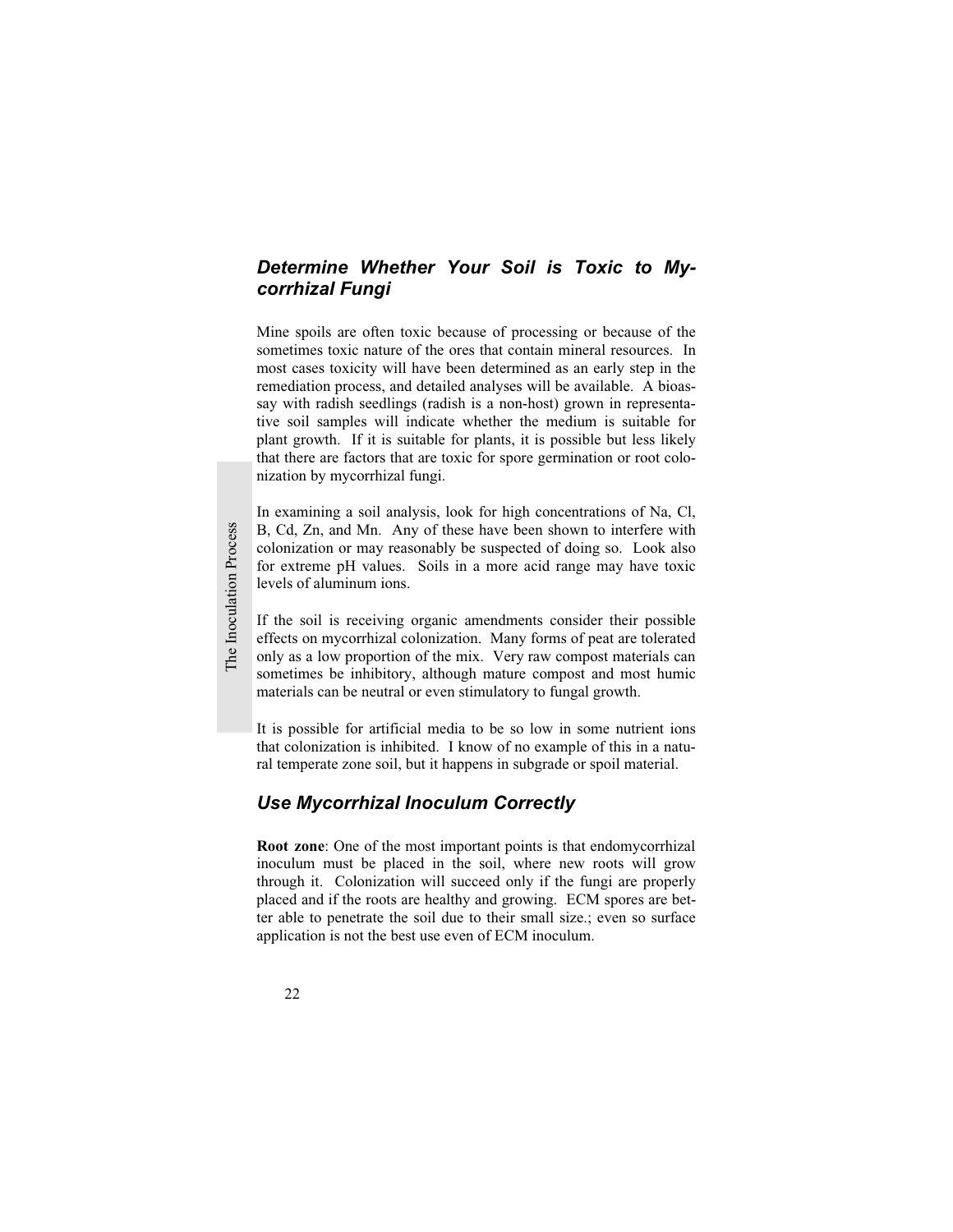**Propagules**: In a soil with an established mycorrhizal network, the most active kind of propagule (structure that can produce new fungus) is fungal mycelium. Most new seedlings in healthy native vegetation are colonized in this way. Commercial inoculum contains several kinds of propagules, including spores, mycorrhizal root fragments, and living mycelium.

Most species of AM fungi form resting spores, either in the soil or in the root. Spores are more resistant to environmental stress than other propagules, but do not produce mycorrhiza as quickly as live mycelium or fragments of mycorrhizal roots. Spores can be separated from inoculum or the soil, and form the basis for classification for these fungi.

Fragments of roots may contain live fungi, and these fragments are often good propagules. In some cases the root fragments contain spores, and in other cases only fungal mycelium. Hyphae deteriorate once separated from the host plant, but continue for weeks or months as active propagules in whole inoculum.

As a living material, mycorrhizal inoculum is susceptible to environmental stress. It is important not to allow the inoculum to sit in the sun or expose it to freezing temperatures. Temperatures over about 50º C (122º F) may be lethal for many temperate zone isolates. The life span of mycorrhizal spores as given in the scientific literature is in the neighborhood of 6 months to a year. Certain kinds of carriers appear to provide protection, and in good storage conditions, with the original production vessel kept intact, inoculum in calcined clay has retained its viability for two or more years.

# *Choose the Best Way to Place Inoculum*

The best options are mechanized and can be carried out at the same time as something else already being done on the project. For example, a compacted site may have to be ripped before planting. It works out well to rip, broadcast the inoculum, then finish with a process that incorporates the inoculum into the cracks and openings created by ripping. This might be another pass with the ripping equipment, disking, or dragging with a heavy timber. Some land imprinters are

# The Inoculation Process The Inoculation Process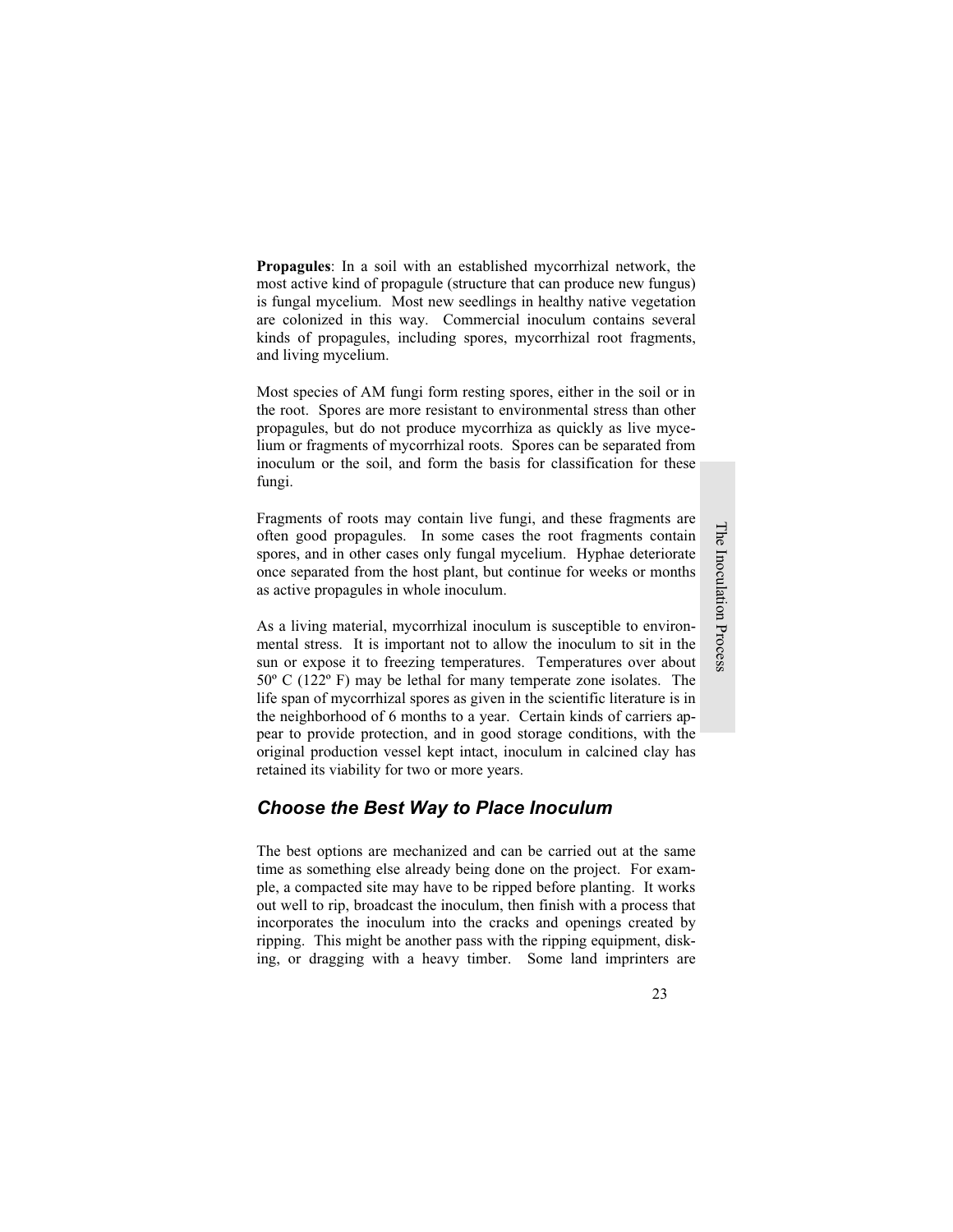equipped to drop inoculum from a fertilizer box, such as those sold under the brand names Clampco or Gandy. From the fertilizer box it falls through delivery tubes behind short ripping shanks. On agricultural land, where compaction and large rocks are not a problem, the inoculum can be delivered below ground with a fertilizer box and chisel type shanks, designed for placing fertilizer in the root zone.

Land imprinters and some other land preparation machinery moves the soil around during operation, and somewhat "accidentally" incorporate a significant portion of the inoculum. Imprinter operators are increasingly deciding that this somewhat inefficient means of incorporating inoculum is preferable to the problems caused by shanks, which tend to rake up weeds, bend during turns, and otherwise require continuous attention.

If the inoculum is laid down in lines, as by a fertilizer box, the lines should be about a foot apart. This is difficult on sites with vegetative debris, which becomes tangled in the shanks. Eighteen-inch spacing gives less trouble, and has given good colonization in most cases.

When growing from root to root, the fungi spread between  $\frac{1}{2}$  and 1 meter per year. Soil animals may move it somewhat faster. Most often, the roots grow to the inoculum rather than the reverse, so the real requirement is to be sure that there is some inoculum close enough to each new seedling that its roots can find the fungi quickly. With wide spacing, there are probably a fair number of seedling deaths, but enough survive to give good representation of the seed mix.

**Broadcast**: It is possible to broadcast the inoculum (this has even been done by air), followed by disking or chaining. In one case a contractor with his own hydroseeding equipment blew it on, then disked to incorporate the inoculum.

**Hydroseeding**: a California consultant and landscaping company established some careful trials of EndoNet inoculation with hydraulic seeding equipment. There was a surprising degree of success, especially when seeds and inoculum were applied in the first pass, then mulch and other components in a second pass. The California Department of Transportation (Caltrans) has prepared some specifications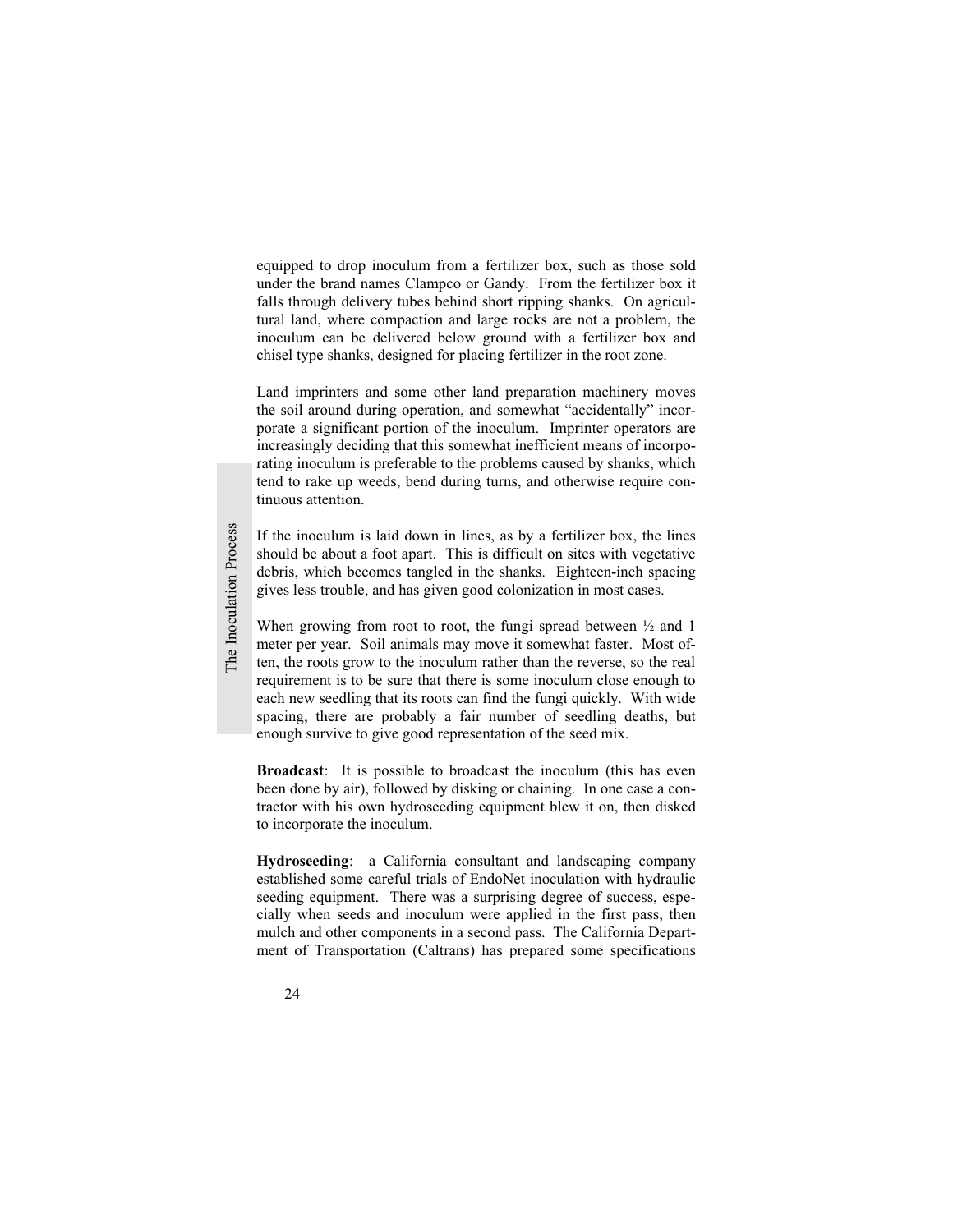for mycorrhizal inoculation by hydroseeding.

**Hand labor** is less efficient but may be the only option on small inaccessible or rough sites. Mycorrhizal container plants or salvaged wild plants can be used to introduce inoculum. This is not generally a satisfactory way to introduce inoculum for plants that follow from seed, since the spacing of containers is generally too wide for access by any but the closest seedlings. Container plants may be inoculated at the time of planting, either by adding a small amount of bulk inoculum to the root zone, or by dropping in a biodegradable "teabag" package.

It is possible to put inoculum, rather than container plants, in the ground at intervals. A worker can make a slit in the soil with the blade of a shovel, drop a few inoculum granules into the slit, and press the hole shut. Seed can be placed by hand in the loose soil above the slit and pressed into the soil as the hole is firmed shut. These spot applications should be spaced as closely as possible to quickly fill the soil with mycorrhizal roots and mycelium. Again, one foot spacing is better, although much more labor-intensive, than eighteen inch spacing. At one foot spacing, there are 43,560 applications per acre. Even if it takes only 30 seconds to do each application, this process may cost thousands per acre in labor.

For very small jobs, you can collect topsoil from the root zone of a known mycorrhizal host. For AM inoculum, try a late-successional native shrub or tree, or a perennial grass. For ECM or arbutoid hosts, use the duff or upper soil from under the target plant species. In any of these cases, look for soil that is free of weeds, contains roots of the wild host plant, and has good structure. The disturbance caused by removing topsoil may negate any expediency of using wild-collected inoculum.

Machine application is generally much less expensive than hand application. There is need for some kind of hand-operated machinery that can reduce this high labor cost on inaccessible sites. Some kinds of antique corn planting tools might be modified to release inoculum from a backpack, and might reduce the time for each application to a few seconds. Other possibilities include a modified walk-behind tiller or lawn edger that would drop a line of inoculum into a narrow slit in the soil.

The Inoculation Process The Inoculation Process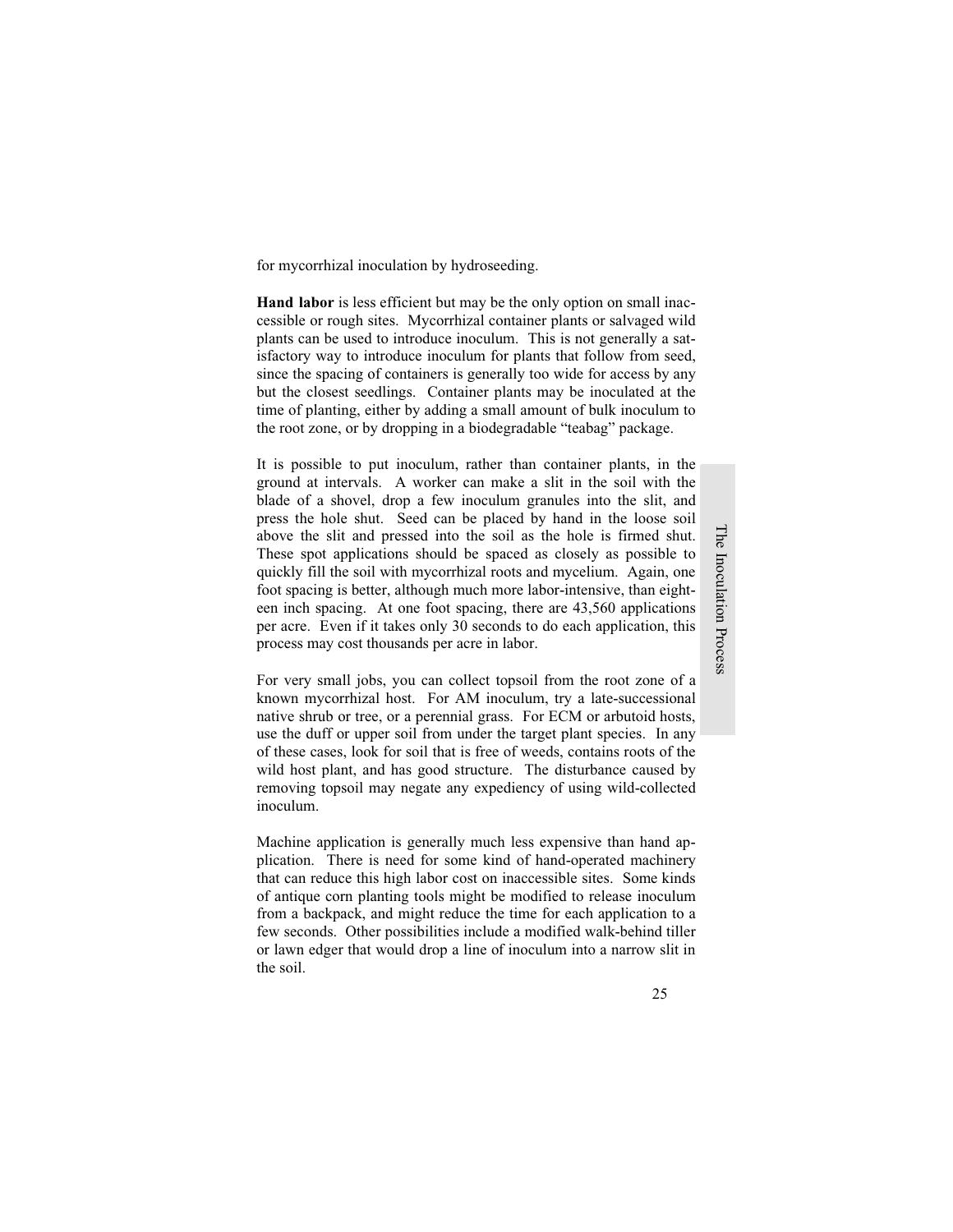# Mycorrhizal status of some California plant species

# **Facultative mycotrophs**

*Lotus scoparius* California broom *Baccharis pilularis* Coyote brush *Eriogonum fasciculatum* California buckwheat *Nassella pulchra* Purple needlegrass *Artemisia californica* California sagebrush

### **May be facultative mycotrophs**

*Salvia mellifera* Black sage *Salvia apiana* White sage *Encelia californica* Brittlebush

## **Net-builders**

*Iva hayesiana* Poverty weed *Epilobium canum* California fuchsia *Eriophyllum confertiflorum* Golden yarrow *Ericameria* spp. Goldenbush *Hazardia squarrosa* Goldenbush *Isocoma menziesii* Goldenbush *Bromus carinatus* California brome *Hemizonia fasciculata* Tarweed

## **Obligate mycotrophs**

Most long-lived perennials, including *Nassella lepida* Foothill needlegrass *Nassella cernua* Nodding needlegrass *Rhus ovata* Sugar bush *Rhus integrifolia* Lemonade berry

#### **May be non-hosts**

*Atriplex* spp. Saltbush *Sambucus mexicana* Mexican elderberry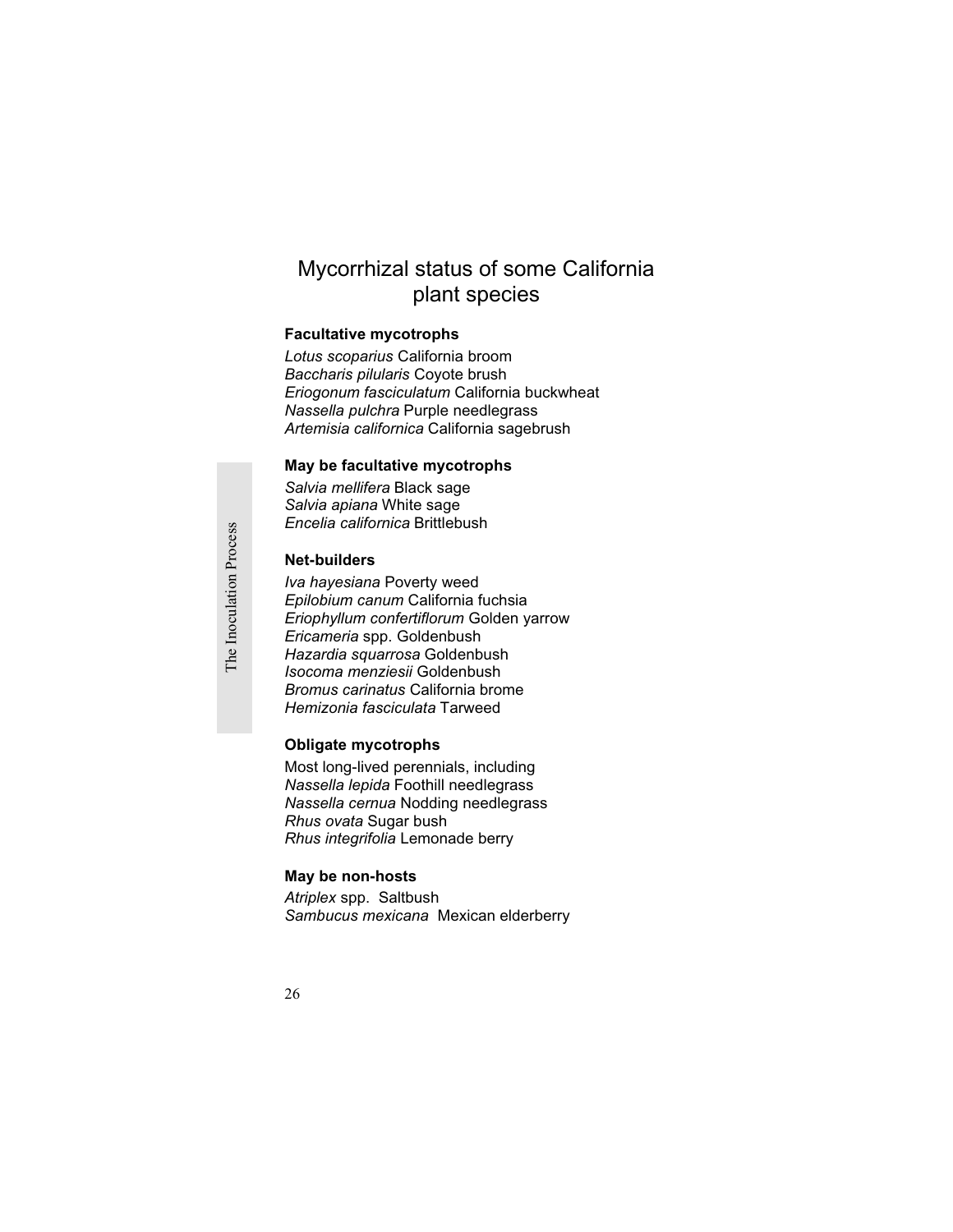# *The Cost of Mycorrhizal Inoculum*

The direct components of this cost are materials and application. The cost of materials depends upon bulk cost, propagule count, and desired number of propagules per unit land area. The bulk inoculum itself varies in cost depending on supplier and quantity purchased. Commercial inoculum costs from near \$100 to thousands per acre at the time of this writing, with the trend in cost downward over time.

Since mycorrhizal inoculum must go into the root zone, there is a cost associated with placing the material below ground. If the site is already being imprinted, ripped, or tilled, inoculum incorporation adds little to the existing costs. If inoculum application must be a separate step, the cost depends on the method. See the section on getting inoculum into the root zone, and the model specifications for details on some of the available methods.

# *Form a Strategy for Building the Mycorrhizal Network*

**Distance**: The shorter the distance the root must grow before encountering a propagule, the more quickly the plant will become mycorrhizal and the more quickly the mycelial network will form. It is important to minimizze the average distance between propagules.

An important consideration is how much inoculum to use. Suppliers may make recommendations based on their own economic ambitions rather than the best interests of the customer. You may have to satisfy yourself that their recommendations are appropriate for your project.

All inocula registered in the state of California have to guarantee the number of propagules. You can determine this yourself with a bioassay, but for now accept the figure given by the supplier. Most suppliers determine their number of propagules with a bioassay method that takes into account all means of forming new colonization. If the supplier offers no propagule count, look for a better product.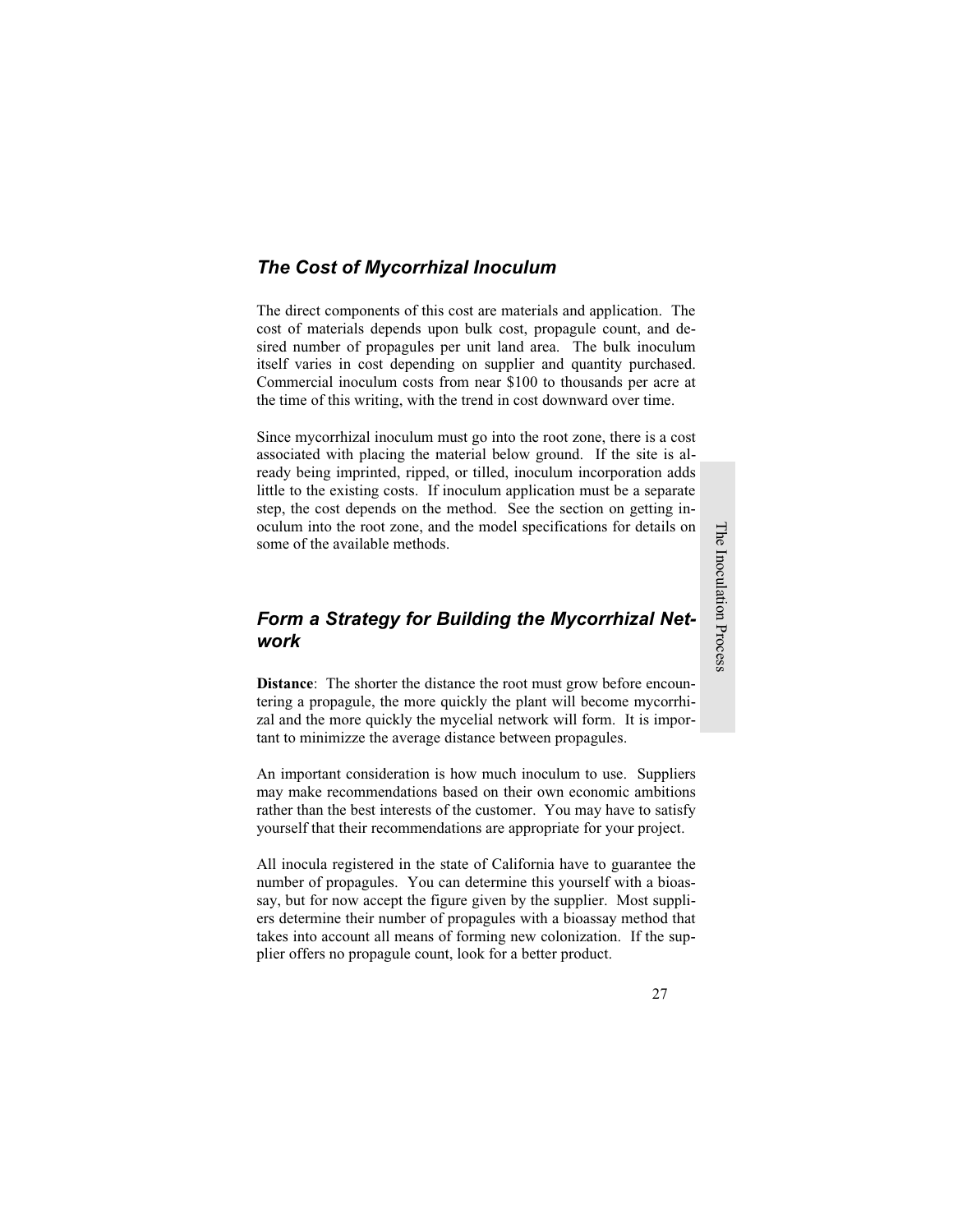**Carrier**: Commercial inocula usually come in the carrier that was used to grow the host plants. If so, dispersal is essentially a matter of distributing the carrier. EndoNet comes in a carrier that consists of porous clay granules. A granule of the carrier material with attached fungal structures may be considered a single propagule in practice, even if several fungal structures are attached to each granule.

**Calculations**: You can use some general guidelines to help decide how much inoculum to apply. In native soils with an active mycelial network, new roots need grow only a few millimeters before encountering propagules. In stored topsoil most surviving propagules are probably spores. With 10 to 1000 spores per liter of soil, a root needs to grow from one-fourth to four inches before encountering a spore.

The Caltrans recommendation of 3.6 million propagules per acre would be diluted in a six-inch layer of soil to give an average spacing of 2.2 inches between propagules. To calculate the distance for some other amount of inoculum, find the number of propagules to be applied to an acre, then interpolate from the table. The table is based on the simplifying assumption that propagules are distributed evenly through the top six inches of soil, and that they sit at the intersections of a cubic grid.

To give another example, a commercial inoculum supplied as a liquid suspension claims 2 propagules per ml (2000 per liter). They recommend 15 gallons (57 liters) per acre. Using the above calculation, this application would give 6.9 inches between propagules.

**How close is close enough?** This is a fair question, and one without a firm answer. Greater spacing means slower colonization, and a greater chance that the natives will lose the race to the weeds. The figure given above for top soil (one-fourth to four inches) would be about the right range. A guideline might be that the wider spacing should make use of fast growing native plants that are very active mycorrhizal hosts. Closer propagule spacing should be used when slower-growing natives are the dominant plant species. If host plants were in rows, as with some agricultural crops, a line of inoculum would give a predictable distance of propagules from seedling roots. Careful use of this principle might make possible very low rates of inoculum application, but would not result in a uniform mycorrhizal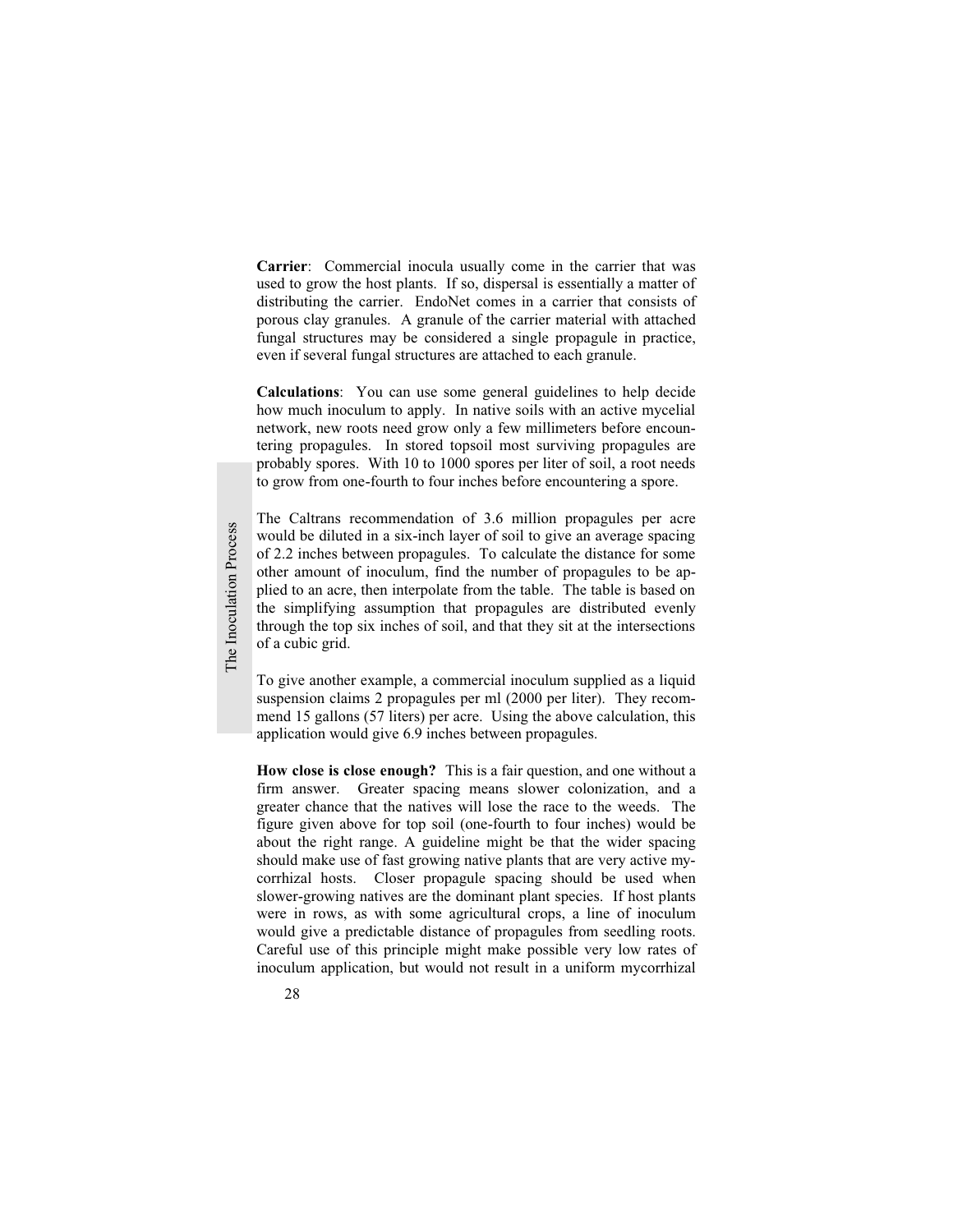| <b>Spacing of Mycorrhizal Propagules</b> |                |            |  |  |
|------------------------------------------|----------------|------------|--|--|
|                                          | Number of      | Separation |  |  |
|                                          | propagules     | Distance,  |  |  |
|                                          | per acre       | inches     |  |  |
| <b>Pure EndoNet</b>                      | 60,000,000,000 | 0.086      |  |  |
| <b>Best native topsoil</b>               | 6,000,000,000  | 0.19       |  |  |
|                                          | 3,000,000,000  | 0.23       |  |  |
| <b>Average topsoil</b>                   | 600,000,000    | 0.40       |  |  |
|                                          | 300,000,000    | 0.50       |  |  |
|                                          | 60,000,000     | 0.86       |  |  |
|                                          | 30,000,000     | 1.1        |  |  |
|                                          | 6,000,000      | 1.8        |  |  |
| <b>Subsoil with EndoNet</b>              | 3,600,000      | 2.2        |  |  |
| <b>Poorest topsoil</b>                   | 600,000        | 4.0        |  |  |
|                                          | 300,000        | 5.0        |  |  |
| <b>Subsoil with very</b>                 | 60,000         | 8.6        |  |  |
| low inoculation rate                     | 30,000         | 10.8       |  |  |

network between the rows.

**Choice of host plants**: it is important to choose host plants that will become mycorrhizal quickly, propagate the network aggressively, and grow quickly enough to help suppress weeds. Every local flora includes such plants. Many turn out to be short-live perennials from the grass and composite families. The decision of which host plants to use is a matter of seed availability, cost, and suitability of the site for the potential choices. Be sure to include several candidate plant species, not just one or two.

# *Detect the Scent of Sales Tactics*

Unfortunately, the relatively immature inoculum industry has made use of a time-honored sales technique: BS. BS has been applied liberally by newcomers to the industry, many of whom are veterans of Evaluating Inoculum Evaluating Inoculum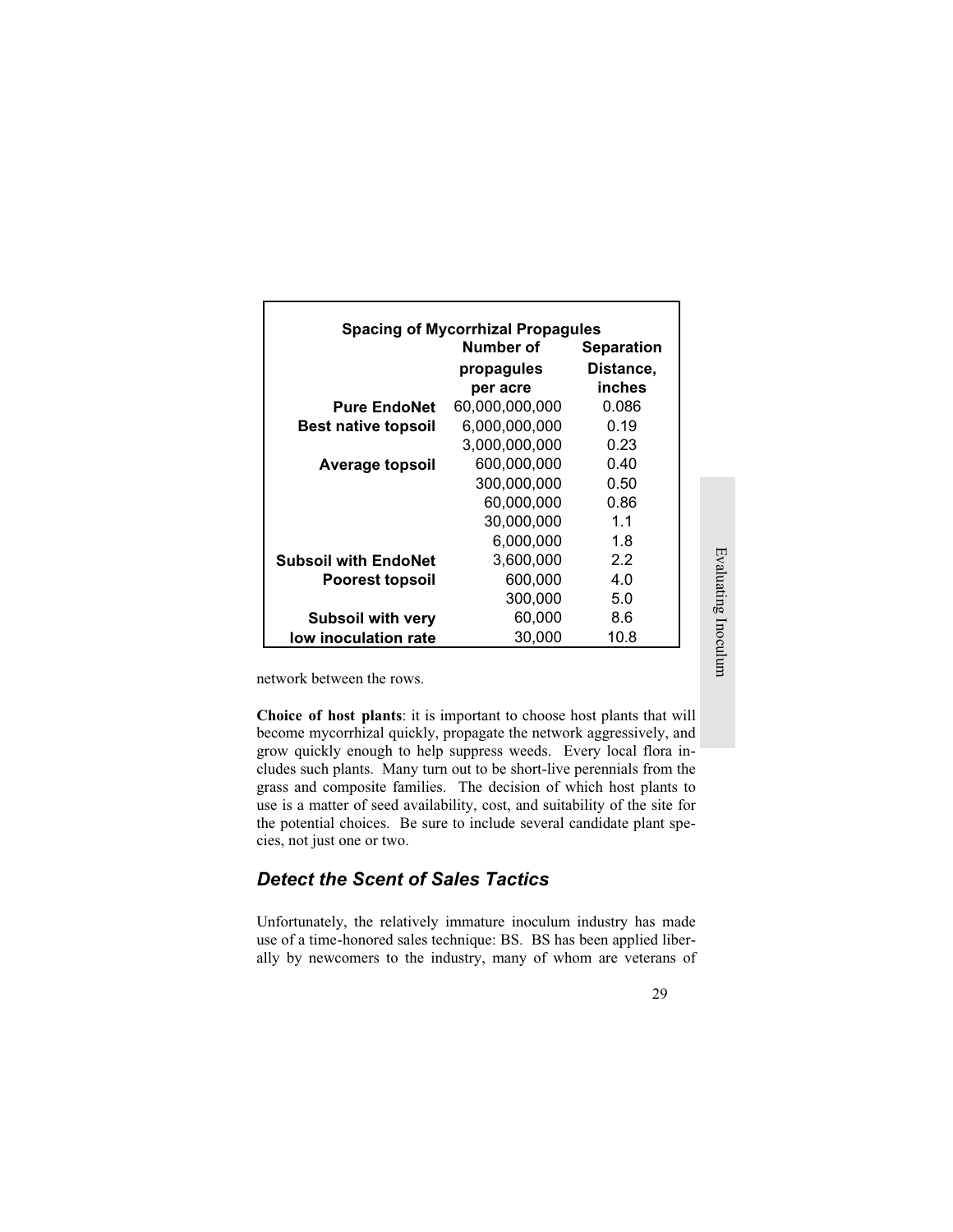BS: that in which we try not to step while crossing a pasture; that which is not so.

miracle plant growth formulas and potions of all kinds. These people give an unfortunate flavor to the whole concept, and have no doubt convinced many that mycorrhiza is just one more form of snake oil.

Mycorrhiza is a natural part of the soil and a part of plant nutrient uptake. The fungi are the dominant soil microorganisms, and soil biology depends heavily upon the presence, density, and types of mycorrhizal fungi. However, mycorrhizal fungi cannot make it rain, cannot decompact a fill slope, cannot compensate for planting out of season, and cannot make up for methods that are otherwise very poor. Here are some of the claims that should raise a red flag:

**Plants show dramatic growth increases within a few days:** Mycorrhizal growth responses are slow to develop; a rapid response would have come from fertilizer in the inoculum.

**Growth response in spinach, broccoli, or other non-host**: plants known to be non-hosts are good tests of fertilizer or other nonmycorrhizal factor in the inoculum.

**No guarantee of propagule count on label**: California and several other states require guarantees of propagule or spore counts. Even so, a number of inoculum products are being sold with no indication of propagule density. On close examination, these have usually proven to have no detectable propagules, or at best a very low count. Others claim multiple fungal species but offer only a total propagule count.

**Very low propagule counts**: propagule and spore counts vary from as low as two to several hundred per cubic centimeter of inoculum. Be aware that the cost of the material should reflect the propagule density.

**Inoculum offered in liquid or powder form**: ECM fungal spores are fine enough to be incorporated in a powder form, but AM fungal spores are relatively large and are destroyed by grinding. The small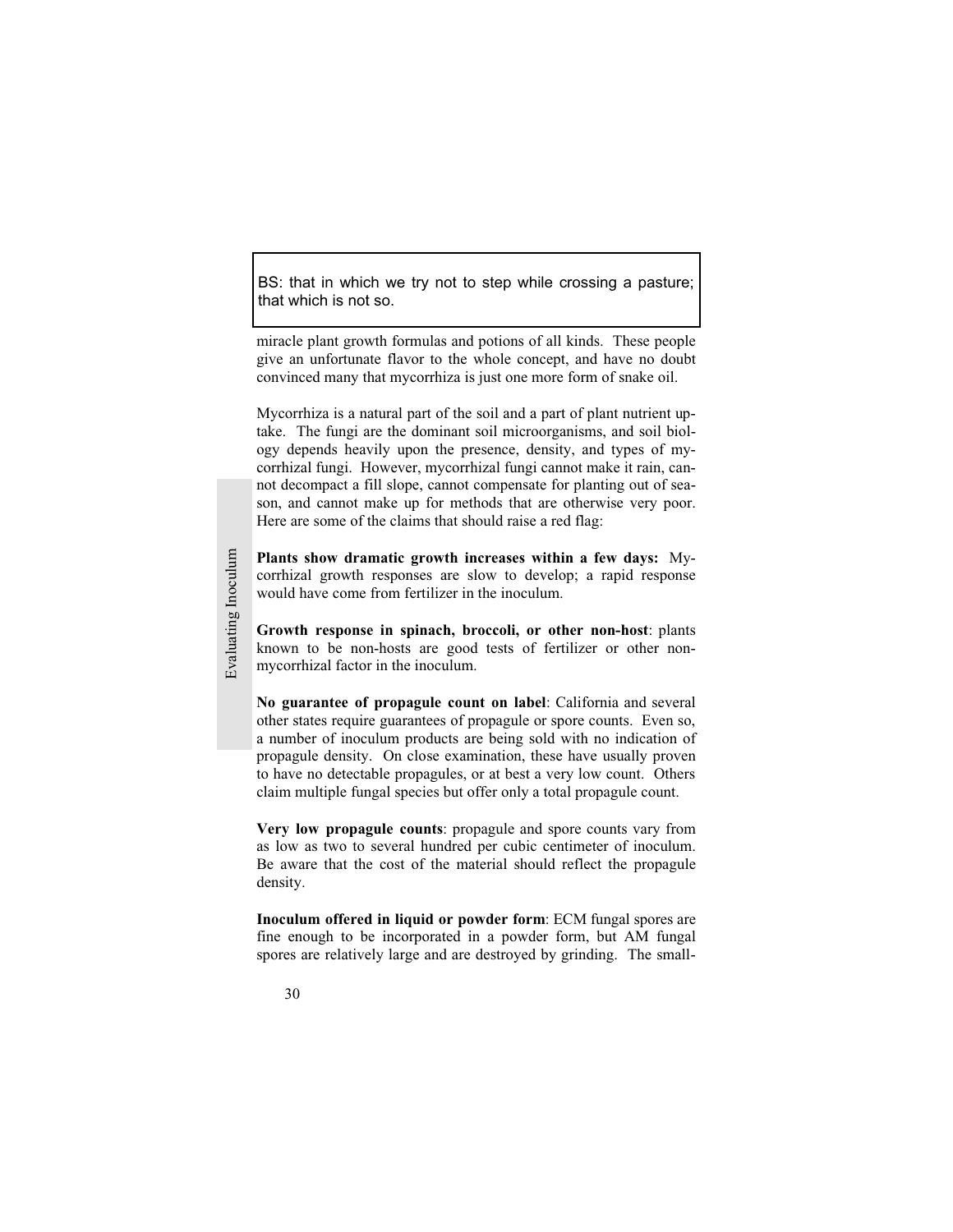est viable root fragments are about 1/10 mm in length, and the spores themselves are also in that size range.

Mycorrhizal propagules settle out quickly in water and must be continuously agitated to remain in suspension. Inoculum suspensions have been recommended for application through drip irrigation systems with hundreds of yards of pipe and tubing. AM inoculum is singularly unsuited for such use; see the earlier section on BS.

# *How Mycorrhizal Inoculum is Produced*

ECM fungi are generally grown in laboratory media by methods of industrial microbiology. Some fungal species cannot be easily cultured in laboratory conditions, and those are either unavailable as commercial inocula, or are collected from the wild. Certain fungi that fruit belowground, including truffle-like species of the genus *Rhizopogon*, lend themselves to wild collection. The fruiting structures are essentially pouches of spores that may be applied at the user's convenience.

AM fungi must be cultured with a host plant; these fungi remain the last important holdouts among microorganisms that cannot be grown on defined culture media. Inoculum typically consists of roots, spores, fungal hyphae, and growth medium from the "open pot culture" method of inoculum production.

Carrier materials include soil, sand, calcined clay (the same material often used for cat litter), and organic mixes. The trade-offs involve suitability for plant and fungal use, convenience of storage and handling, and suitability for application by machinery.

An experimental method that may be finding its way into commercial inoculum production is the use of "transformed roots". These are roots that can grow on laboratory media without leaves, and can support mycorrhizal fungi. It is not yet clear whether this relatively slow and exacting method can produce inoculum that is economically competitive with more conventional methods. Also potentially useful are hydroponic and aeroponic methods, which depend upon a nutrient solution rather than a solid medium. With certain combinations of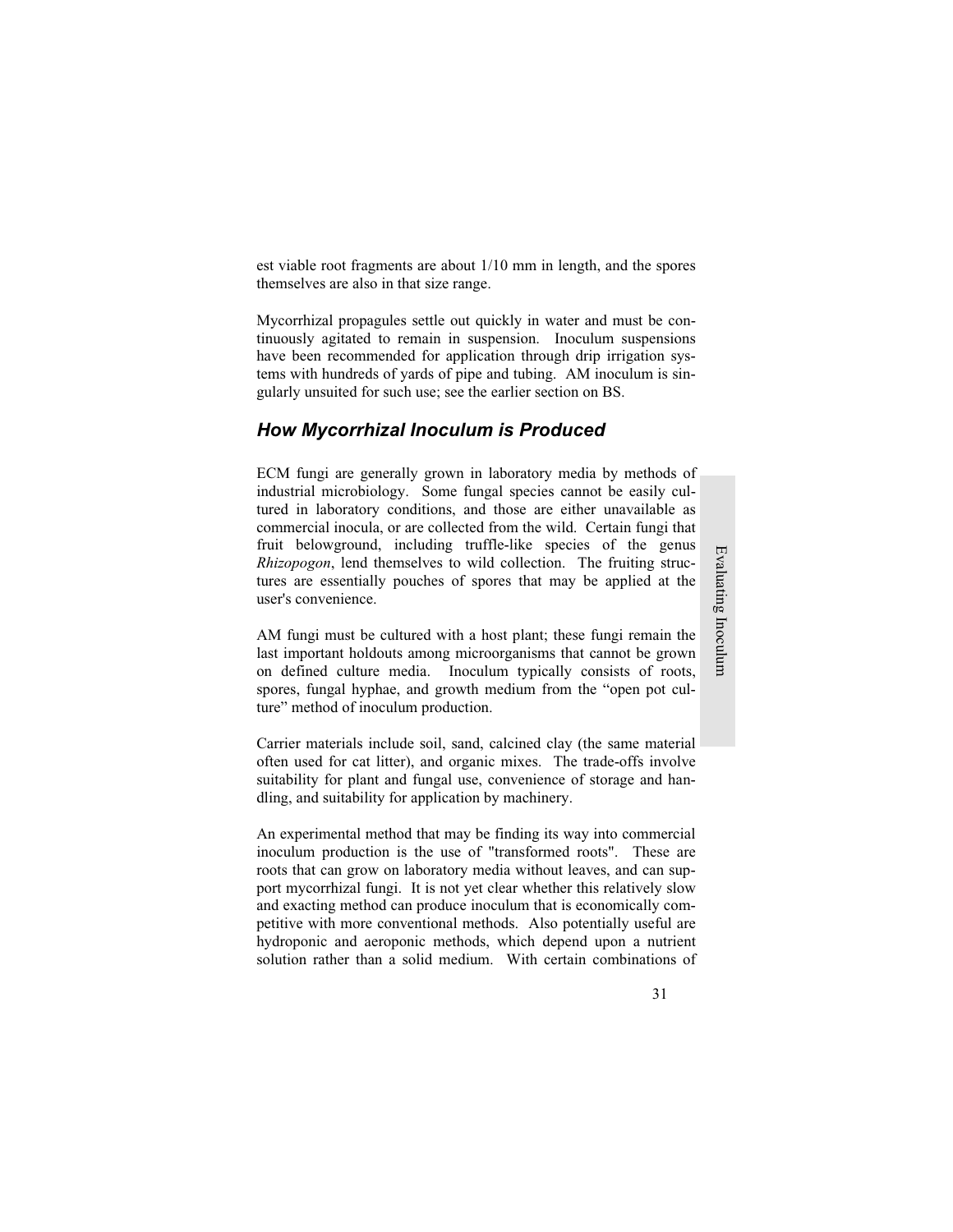plant and fungus these methods can produce very concentrated inoculum. Most such material has been short-lived compared to that produced in solid media, but there are some indications that the life span can be considerably extended with post-production treatment.

# *Conduct a Field Trial*

There are thousands of experiments in scientific journals that have documented every aspect of the mycorrhizal symbiosis. These studies began to appear in the early part of the  $20<sup>th</sup>$  century. Much of the scientific work has incorporated careful experimental design and made use of laboratory equipment, specialized knowledge, and university facilities that are not available to field practitioners. Even so, it has turned out that almost every purchaser of mycorrhizal inoculum ignores decades of good experiments and performs one bad experiment, his own, before becoming convinced of the efficacy of mycorrhizal inoculation.

This attitude among users is not entirely unreasonable. Scientific work is usually designed to eliminate all variables but the one under study. Scientists are unfamiliar with commercial restoration practice, just as contractors are unfamiliar with scientific methods. Practical work must tolerate conditions that change over space and time, with details of methodology that are often determined on the job. Every inefficiency results in lost time and high costs. It is very difficult to imagine that a scientific project could be done by the methods that are actually used in practice; these complex, variable, and subjective factors are to a large extent beyond the reach of the scientific method. It therefore not surprising that practitioners want to do at least an informal trial in their own conditions, using their routine planting methods.

There can be no illusion that these trials are scientific, or that their results can be taken as scientific evidence. Every imaginable factor, from usage history of each spot to position on the slope, influences the experimental outcome. However, there is considerable value in seeing the results in practical conditions and gaining an understanding of the realistic possibilities. Over several such trials, we can begin to see whether the result is predictable, and to build a basis for confident decisions in the future. It is thus important to make these trials as ob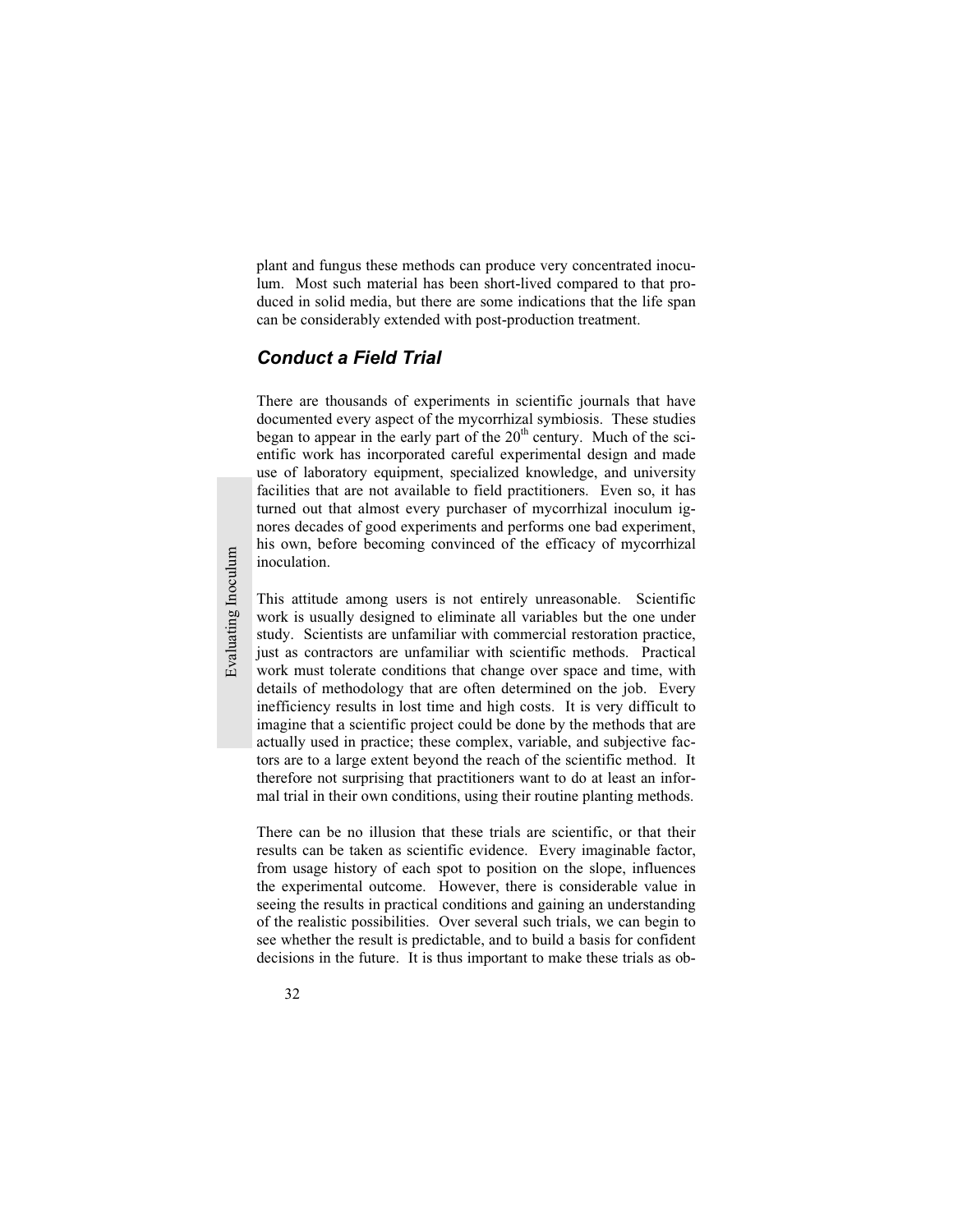jective and enlightening as they can be, given the considerable constraints of time, cost, and facilities.

The most common design is to divide the project area into two portions and apply inoculum to half. A serious weakness of this procedure is that the two halves are never equivalent; one side has some advantage regardless of inoculation. Watch for different amounts of sunlight, initial weed loads, amounts of native topsoil incorporated into the slope, proximity of native vegetation, water distribution, and activity by animals and human visitors.

When locating control and treatment plots, consider factors that may cross contaminate them. Inoculum may be introduced onto control plots by re-use of the same equipment for each treatment, slope position that lets soil and water move from treated to control, and movement of personnel and equipment. The plots should be at the same elevation, and controls should be treated before inoculated plots to avoid residual inoculum in the equipment. There should be no foot or wheel traffic after inoculation, especially from treated to control plots. If at all possible, there should be several plots of each treatment, spread over the entire available area. All plots must be carefully marked, photographed, and documented in written records. Many of these trials have proven useless because of poor documentation.

Plan at the beginning for the evaluation of the trial. Growth response is a less common result than improved plant diversity, greater seedling survival, improved root systems, greater vegetative cover by natives, and reduced weed growth. Use a diverse seed mix, including species that have traditionally been difficult to use in your conditions. For this purpose, do not include species with difficult germination requirements, since mycorrhizal fungi generally have no effect on the germination stage.

## *Judge the Success of an Inoculation Trial*

The effects of inoculation on native ecosystems are so profound and such a natural part of the vegetation, that the only complete failure is a lack of colonization. This can be detected by laboratory examination of root samples, determination of the presence of mycorrhizal spores Evaluating Inoculum Evaluating Inoculum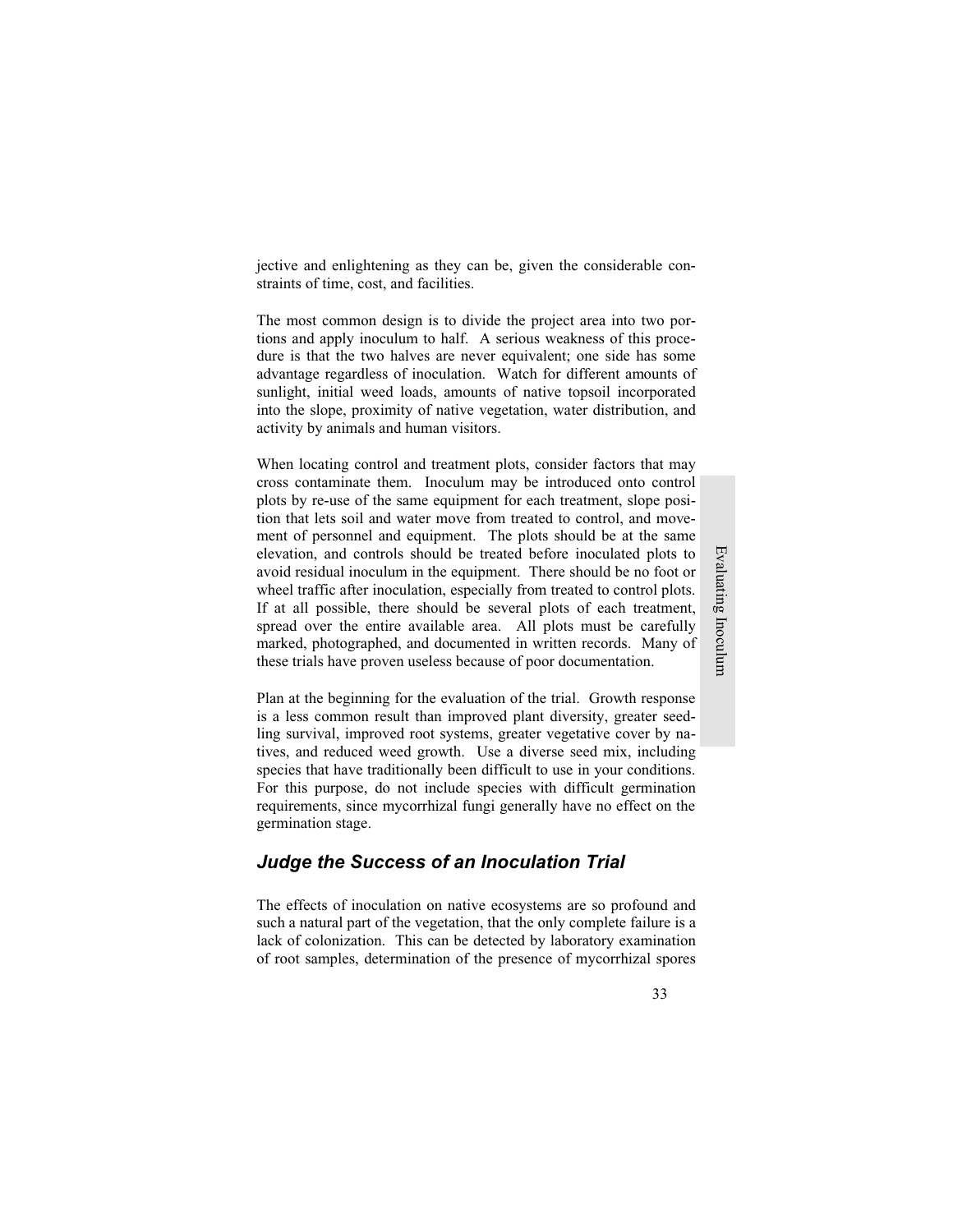during an appropriate season after planting, or the formation of soil structure as the vegetation grows. These tests require facilities and training, or the services of a specialized laboratory.

Plant growth response in itself is not likely to tell the story. If uninoculated plots have been kept healthy by fertilization, any mycorrhizal effects will have been masked. Uninoculated plots will likely have a different set of plant species, dominated by the least mycotrophic, and least responsive, species in the seed mix. Plant species diversity and species-by-species determinations of survival rate are more likely than growth response to clearly indicate successful inoculation.

In order to see an effect with diversity and survival, the seed mix must contain mycotrophic plant species. That is, it must not consist only of species known to be "reliable" on disturbed sites. These species almost always turn out to be non-hosts or weakly mycotrophic species.

If improved diversity and greater dominance by natives are not apparent by visual examination, use transects or other quantitative measure to compare inoculated with uninoculated plots. Doing so has turned up as much as a two-fold difference in native cover on a site where the difference was not visually apparent.

Habitat restoration on graded land is the situation in which inoculation is virtually always required. Within other disciplines, there are particular circumstances in which inoculation is required, or would allow a departure from established methods that have been in effect compensating for a lack of the natural soil microflora.

# *Inoculate In a Production Nursery*

At least one native plant nursery has been shipping mycorrhizal plants for over a decade. To make the production process reliable, it was necessary to re-examine almost every aspect of nursery operation. Difficulties were at various times traced to shade conditions, watering methods, fertilizer formulations and application rates, planting media, and water sources. Certain kinds of plants became vulnerable to root disease on a seasonal basis, and were unreliable hosts during those

# Evaluating Inoculum Evaluating Inoculum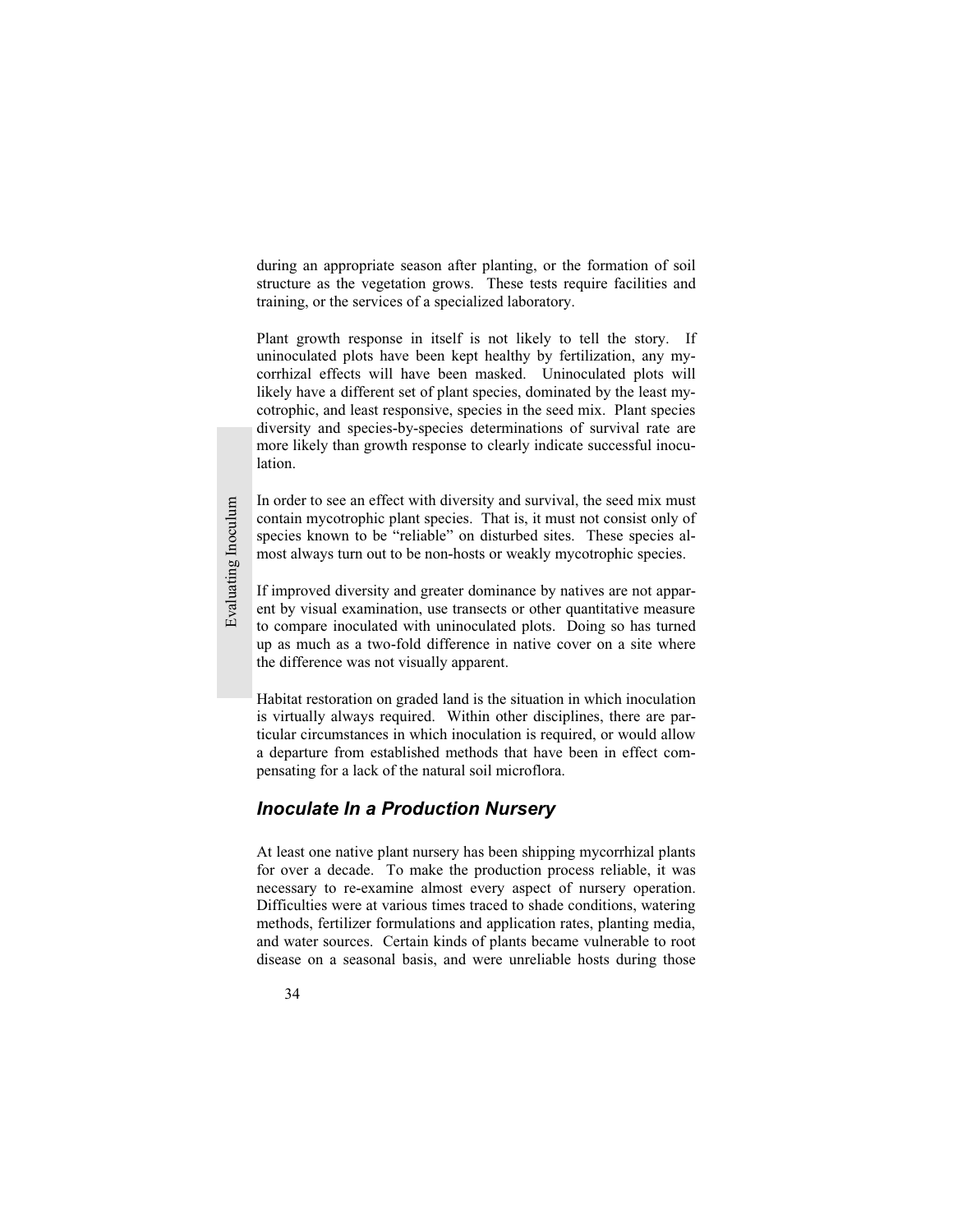periods. The smallest containers were found much more troublesome than larger containers. Containers directly on the ground or on weed control fabric were more likely to become mycorrhizal without intentional inoculation. Containers kept in full sunlight, or those that had been in production a year or more, were also more likely to become mycorrhizal on their own. The nursery was surrounded by native ectomycorrhizal hosts, and container-grown plants of those species often became mycorrhizal spontaneously.

A nursery program for mycorrhizal plant production is a major undertaking. The full range of considerations is beyond the scope of this booklet. The grower must be prepared to modify existing procedures, sometimes to the extent of a complete overhaul. The economic and public relations value of doing so will in some cases compensate for the costs, and in other cases will be irrelevant.

# *Inoculate for Erosion Control*

Mycorrhizal fungi bind the soil in ways that the plants alone cannot do. In addition, mycorrhizal fungi promote the formation of soil structure, allowing movement of air and water through the rooting volume rather than across the surface. These have obvious implications for erosion control. In addition, erosion control plants introduced without inoculation may have a difficult time becoming selfreliant. In that case, non-host weeds may quickly claim the site, reducing it to an unsightly, easily eroded condition.

Use of inoculation in erosion control requires a suitable means of introducing both seed and inoculum, and incorporation of a diverse seed mix that includes several good mycorrhizal hosts. The use of fertilizer should be limited to the forms and amounts that approximate the actual needs of the vegetation. Excess fertilization, the rule in erosion control, will discourage formation of the mycorrhizal network and will encourage the growth of weeds.

# *Inoculate Agricultural Crops*

This is a complex topic. The value of inoculation will vary from zero to great, depending on crop and history of the site, among other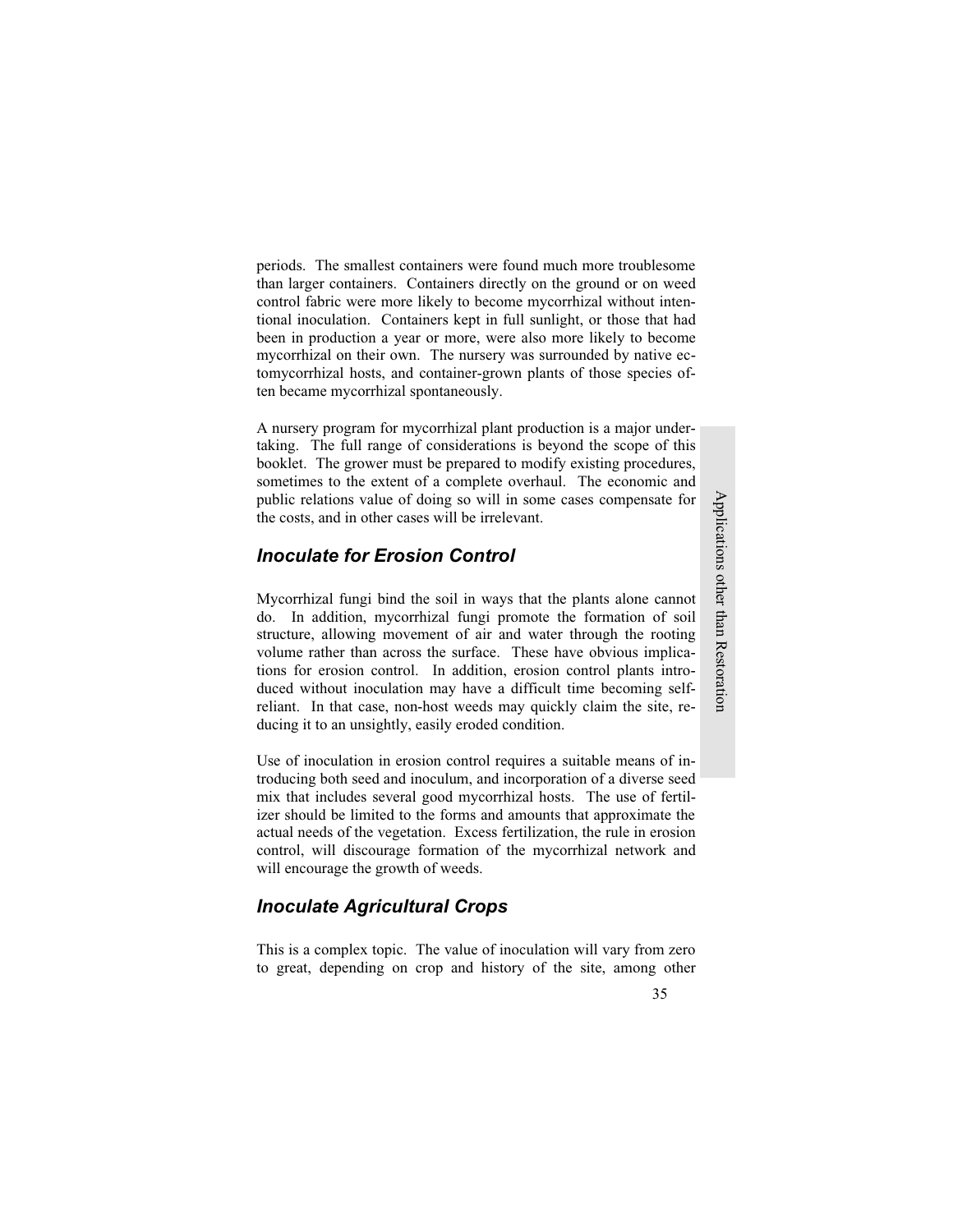things. The value of inoculating must be balanced against both cost and benefits of established or alternative procedures. A foremost consideration is cost; a crop that can only produce \$100 net income per acre can scarcely support an inoculation cost of \$100 per acre.

The clearest application is in the establishment of orchards or vineyards on newly fumigated ground. This is now standard practice in some areas and there have been good results in citrus, grape, stone fruits, and apples. The benefits may be less from improved nutrient uptake than from improved soil microbiology. Mycorrhizal roots encourage greater populations of native bacteria that fight root pathogens, and that otherwise promote plant growth. In addition, improved soil structure may be a worthwhile benefit of inoculation. Done at the planting stage, inoculation is a one-time cost that may be spread over the lifetime of the crop. The usual procedure is to drop some inoculum into the planting hole and backfill so that the roots encounter it as early as possible when they begin to grow.

There is not likely to be much benefit from inoculating an established vineyard or orchard. If mature plants are not mycorrhizal, look to inhibitory conditions to find the cause, not lack of inoculum. Possible inhibitory conditions include excessive fertilization, frequent disking, soil compaction, or the presence of root disease.

A second category of crop that may benefit from inoculation is nursery transplants, whether annual or perennial, especially those that go into fumigated soil. These tend to be high value crops that can support the added expense. Further, inoculation at the nursery stage makes very efficient use of inoculum. Possible candidate crops are strawberry, hops, and melons. Growth responses may be masked by heavy fertilization, especially with phosphorus. A program that involves inoculation should also reduce fertilizer and chemical input. It will require some research to understand the best balance between "natural" and chemical methods for each crop and each set of growing conditions.

Row crops, especially those of relatively low value, will be the lowest priority for inoculation. Unless the soil has been fumigated it is likely that native mycorrhizal fungi will meet the needs of the crop. Even with fumigation, the heavy fertilization typical of modern agriculture

36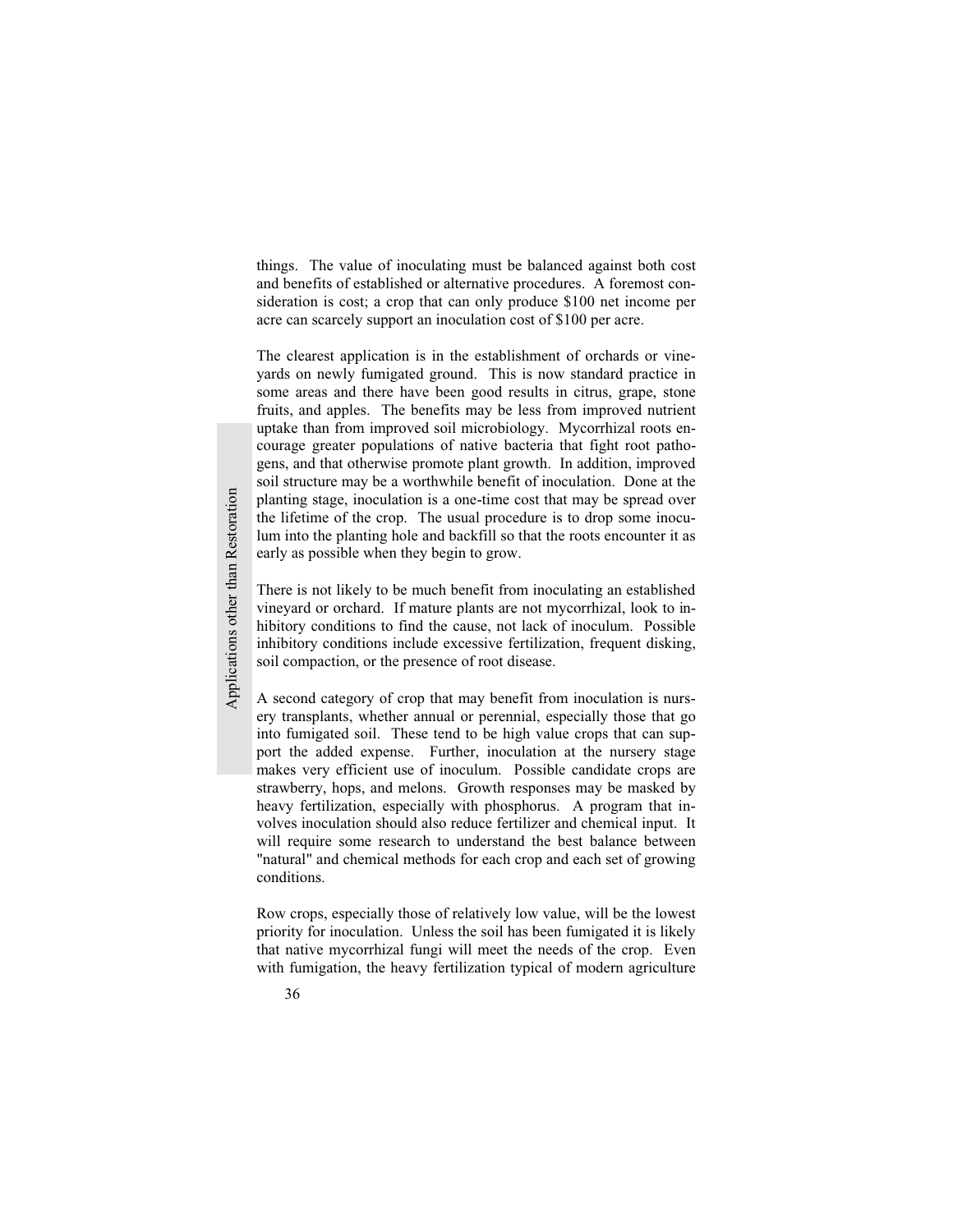will very likely mask the growth benefits of inoculation.

Any future for mycorrhiza in row crops will depend upon particular problems that can be solved only by a system that involves inoculation. Constraints may at some point be imposed upon use of phosphorus fertilizer, especially near bodies of water. Mycorrhizal inoculation may permit a shift to less mobile forms of phosphorus, including rock phosphate. Refinement of application techniques and inoculum placement may allow dramatic reductions in the amount of inoculum required for rapid root colonization. When those circumstances are combined, inoculation of carrots, onions, cotton, and certain other annual crops may become a reality.

> Applications other than Restoration Applications other than Restoration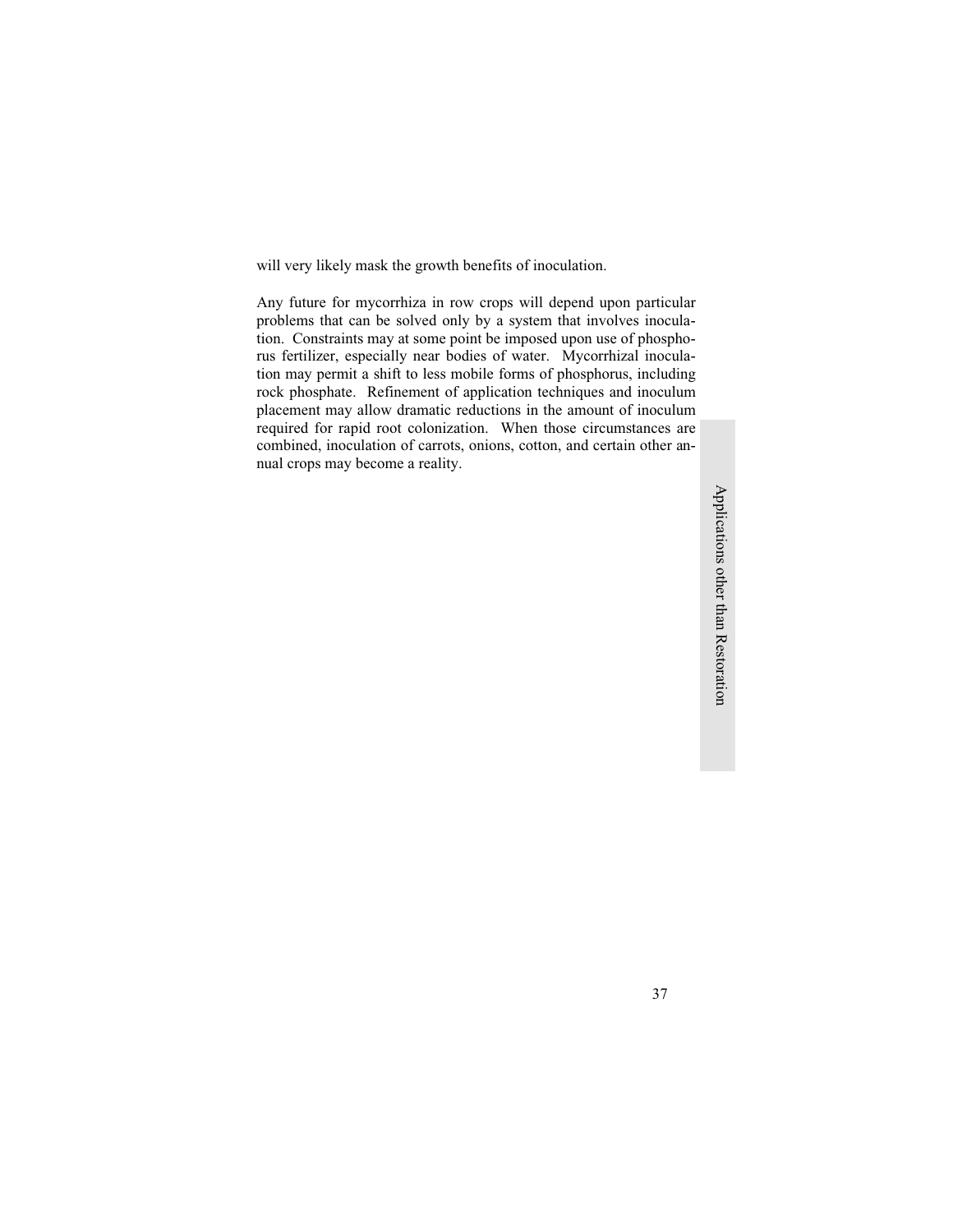# **Learn more about mycorrhiza**

#### *Further reading*

Bethlenfalvay, G. J. and R. G. Linderman (eds.). 1992. Mycorrhizae in sustainable agriculture. American Society of Agronomy Special Publication Number 54. American Society of Agronomy, Madison, WI.

Brundrett, M. C. 1991. Mycorrhizas in natural ecosystems. Pages 171-313 in: A. Macfaydn, M. Begon, and A. H. Fitter, Eds. Advances in Ecological Research. Vol. 21. Academic Press, London.

F. L. Pfleger and R. G. Linderman (eds.). 1994. Mycorrhizae and plant health. APS Press, St. Paul.

Francis, R., and D. J. Read. 1994. The contributions of mycorrhizal fungi to the determination of plant community structure. Pp. 11-25 in: A. D. Robson, L. K. Abbott, and N. Malajczuk (eds.). Management of mycorrhizas in agriculture, horticulture, and forestry. Kluwer Academic Publishers, The Netherlands.

Riefner, R., D. Pryor, and T. St. John. 1998. Restoration at San Onofre State Beach, California. Land and Water July/August 1998:15-18.

Smith, S. E., and D. J. Read. 1997. Mycorrhizal symbiosis. Second Edition. Academic Press, San Diego.

Resources Resources

St. John, Ted. 1996. Mycorrhizal inoculation: advice for growers and restorationists. Hortus West 7(2):10.

St. John, Ted, Bob Dixon, and Mick St. John. 1998. Habitat restoration at Discovery Park, Arizona. Land and Water March/April 1998:6-11.

St. John, Ted. 1998. Mycorrhizal inoculation in habitat restoration. Land and Water, September/October, 1998.

#### *Web resources*

INVAM: By far the best mycorrhizal web site for fungal identification, you can learn more about AM fungi and fungal taxonomy from this web site than from any available book: http:\\Invam.caf.wvu.edu/

Microbe Zoo: http://commtechlab.msu.edu/ctlprojects/dlc-me/zoo/

Mycorrhiza Information Exchange: http://mycorrhiza.ag.utk.edu/

MycoInfo: http://www.mycoinfo.com/

Practical use of mycorrhiza: www.mycorrhiza.org

Dr. David Sylvia: http://www.ifas.ufl.edu/~dmsa/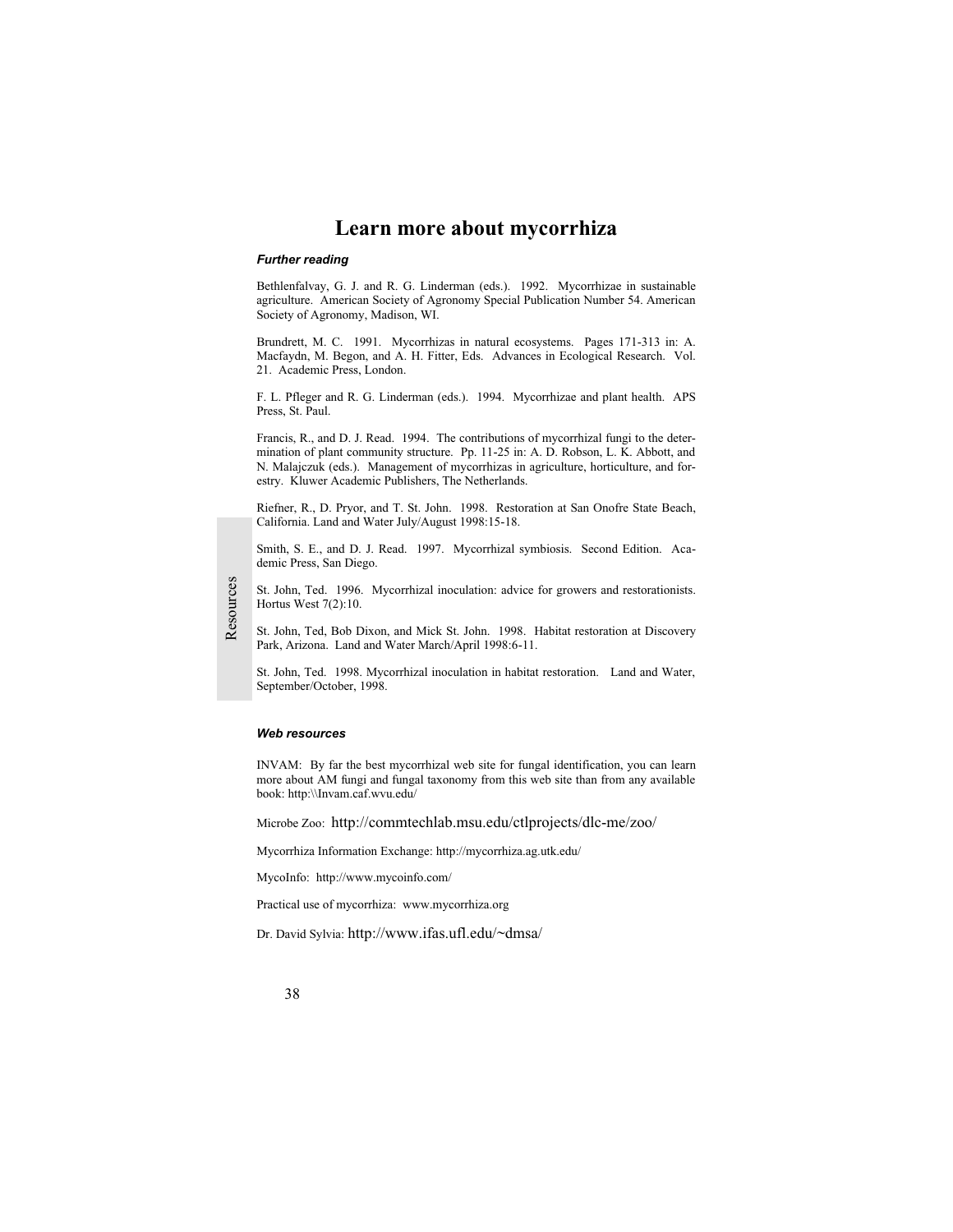# **Examples of experimental results with mycorrhiza from the scientific literature**

#### *Growth Response and Other Benefits to Plants*

**1**. Kough, J., R. Molina, and R. G. 1985. Mycorrhizal responsiveness of *Thuja*, *Calocedrus*, *Sequoia* and *Sequoiadendron* species of western North America. Canadian Journal of Forest Research 15 (6):1049-1054.

**AB**: These forest tree species responded dramatically to AM inoculation, especially *Thuja*.

**2.** Sylvia, D. M. 1990. Inoculation of native woody plants with vesicular-arbuscular mycorrhizal fungi for phosphate mine soil. Agriculture, Ecosystems, and Environment. 31:252-261.

**AB**: Height and stem growth of swamp dogwood was double controls in the nursery, but no effect after 18 months if planted into soil with native VAM.

**3.** Gemma, J. N., R. E. Koske, E. M. Roberts, N. Jackson, and K. De Antonis. 1997. Mycorrhizal fungi improve drought resistance in creeping bentgrass. Journal of Turfgrass Science 73: 15-29.

**AB**: Creeping bentgrass (*Agrostis palustris* cv. 'Penncross') inoculated with the arbuscular mycorrhizal fungus *Glomus intraradices* was able to tolerate drought conditions significantly longer than nonmycorrhizal turf. Protection against drought was conferred by *G. intraradices* when turf was grown under conditions of low phosphorus fertilization (11 mg l-1), but the benefits disappeared when the P concentration of the fertilizer was quadrupled to 44 mg l-1. Mycorrhizal turf maintained significantly higher chlorophyll concentrations (avg. 29% more) than did nonmycorrhizal turf during the 10-daylong drought in the field.

#### *Need for inoculation*

**1**. Bellgard, S. E. 1993. Soil disturbance and infection of *Trifolium repens* roots by vesicular-arbuscular mycorrhizal fungi. Mycorrhiza 3(1):25-29.

**AB**: Severe experimental disturbance disturbed the external hyphal network and root fragments (containing hyphae and vesicles), which in turn *temporarily reduced the infective potential of the fungus to zero*. An observed delay in the initiation of VAM in the most disturbed blocks can, therefore, be explained by the time required for hyphae to grow from other propagules in the soil which survived the disturbance event.

**2**. Powell, C. L. 1980. Mycorrhizal infectivity of eroded soils. Soil Biology and Biochemistry 12 (3):247-250.

**AB**: Mature pasture soils in North Island, New Zealand, had 6-19 mycorrhizal propagules per gram. Of 31 samples of eroded soils, 22 had less than 1 propagule per gram and 13 less than 0.2. In a pot trial mycorrhizal inoculation of white clover increased shoot growth in 7 eroded soils 1-12 fold.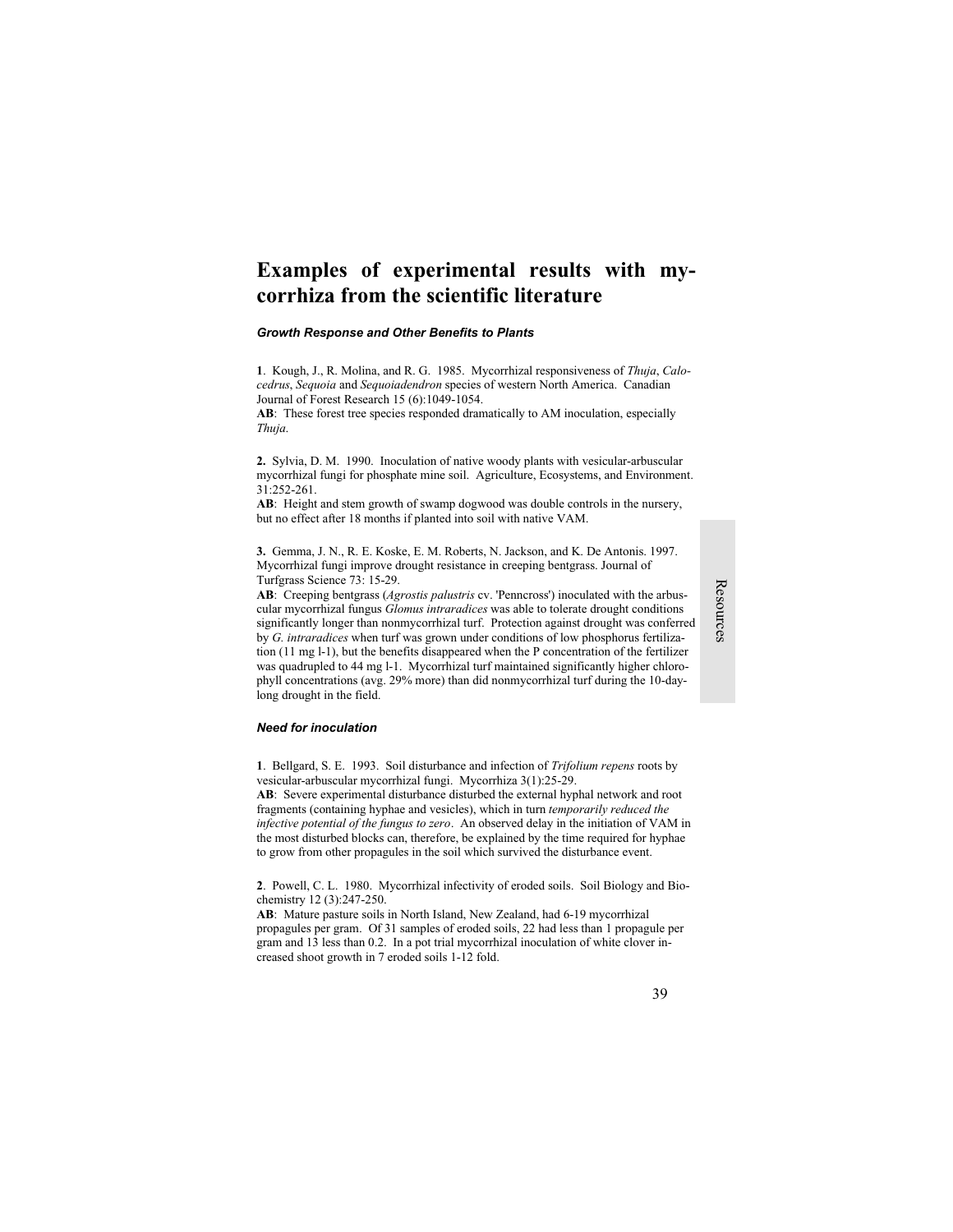**3**. Reeves, F. B., D. Wagner, T. Moorman, and J. Kiel. 1979. The role of endomycorrhizae in revegetation practices in the semi-arid west. I. A comparison of incidence of mycorrhizae in severely disturbed US natural environments. American Journal of Botany 66 (1): 6-13.

**AB**: A comparison of a natural, undisturbed ecosystem, a mid-elevation sage community, with a severely disturbed old roadbed through this community, revealed that more than 99% of the plant cover in the natural community was mycorrhizal (vesiculararbuscular), whereas less than 1% of the plant cover in the disturbed area (roadbed) was mycorrhizal. Examples of non-mycorrhizal plants as primary successional species in severely disturbed habitats are discussed. *The importance of maintaining or reestablishing the mycorrhizal fungal component in reclamation programs* designed to produce stable ecosystems is emphasized*.*

#### *Effects on soil*

**1**. Miller, R. M., and J.. D. Jastrow. 1992. The role of mycorrhizal fungi in soil conservation. P. 29-43 in: G. J. Bethlenfalvay and R. G. Linderman (eds.). Mycorrhizae in sustainable agriculture. American Society of Agronomy Special Publication Number 54. American Society of Agronomy, Madison, WI.

Resources Resources

**2**. Simmons, G. L., and P. E. Pope. 1987. Influence of soil compaction and vesiculararbuscular mycorrhizae on root growth of yellow poplar and sweet gum seedlings. Canadian Journal of Forest Research 17(8):970-975.

**AB**: Weight, length and fibrosity of sweetgum seedling root systems decreased with increase in bulk density. Inoculated yellow poplar seedlings had greater root weight at each bulk density than uninoculated seedlings, but root length was not influenced by mycorrhizal treatments at higher bulk densities. Fibrosity of yellow poplar roots varied with mycorrhizal treatment at each bulk density. Results indicate that compaction effects may outweigh mycorrhizal benefits for yellow poplar at higher bulk densities. At each bulk density, sweetgum seedlings inoculated with *G. fasciculatum* showed the greatest root growth, suggesting that this fungus *may alleviate the effects of soil compaction* for this tree species.

**3**. Tisdall, J. M.; Oades, J. M. 1979. Stabilization of soil aggregates by the root systems of ryegrass. Australian Journal of Soil Research 17 (3):429-441.

AB: The root system of perennial ryegrass was more efficient than that of white clover in stabilizing aggregates of Lemos loam because the ryegrass supported a larger population of vesicular-arbuscular mycorrhizal hyphae in the soil. Electron micrographs showed that the hyphae were covered with a layer of amorphous material to which clay particles were attached.

**4.** Sustainable Agriculture: http://www.ars-grin.gov/ars/PacWest/Corvallis/hcrl/rps003. htm

#### *Top soil storage and handling*

**1**. Abdul-Kareem, A. W. and S. G. McRae. 1984. The effects on topsoil of long-term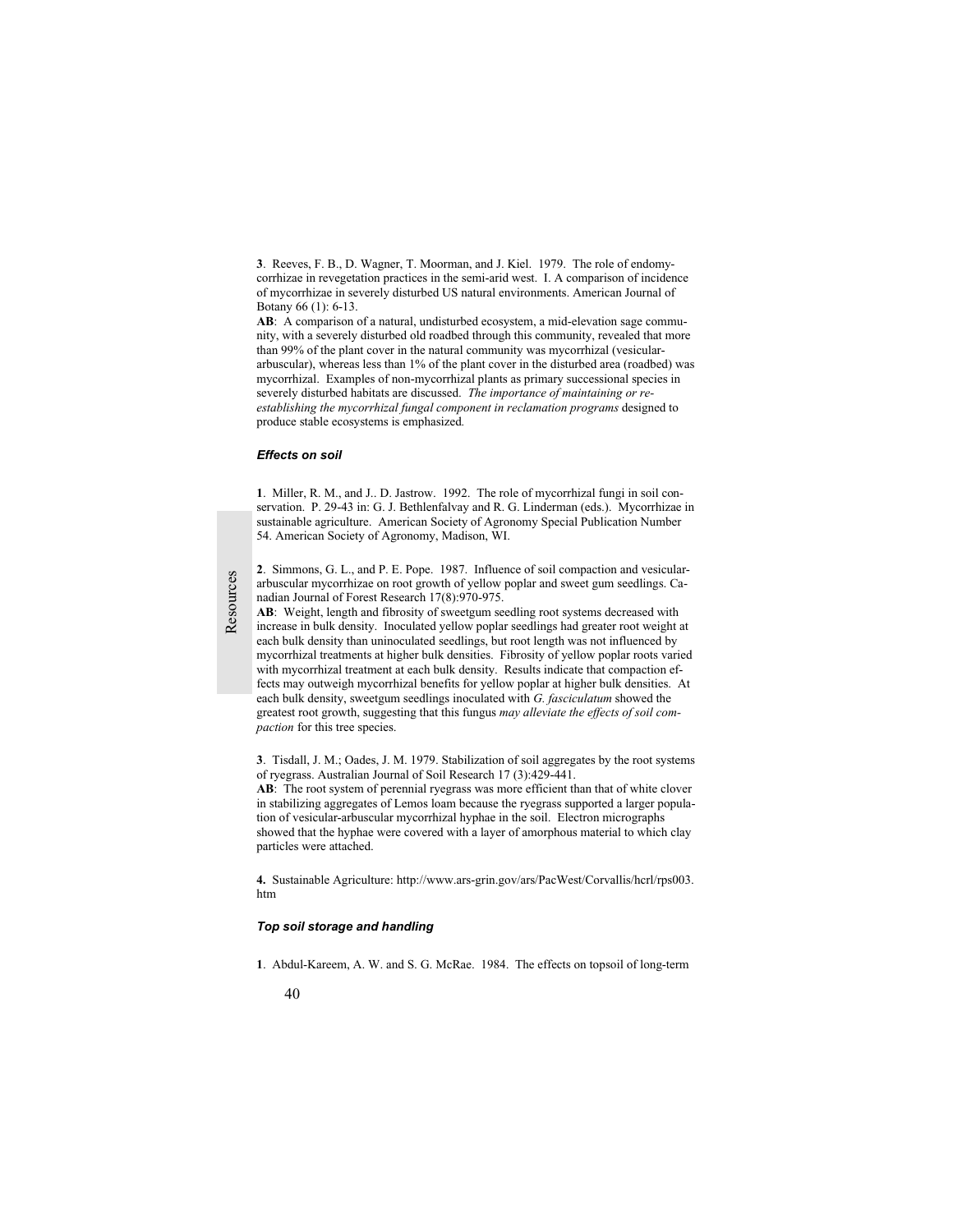storage in stockpiles. Plant and Soil 76 (1/3): 357-363.

**AB**: A study of 18 topsoil stockpiles of different size, age and soil type has revealed that biological, chemical and physical changes occur, mainly as a result of anaerobic conditions within the heaps, but also as a result of mechanized handling during the stripping and stockpiling. Visible changes occur within 0.3 m of the surface of stockpiles of clayey textured soils, but only below about 2m depth for sandy textures. These visible changes are accompanied by chemical changes, particularly in the forms of nitrogen, manganese and iron present but also in the content of available nutrients, pH and organic matter levels. Biological changes include reductions in potential for mycorrhizal infection, soil biomass and especially earthworm population. The soil atmosphere contains high levels of carbon dioxide, methane, ethane and ethylene. Physical changes include reduction in aggregate stability and resistance to compaction, increase in bulk density and changes in pore size distribution and micro-structure, asrevealed by scanning electron microscopy. Limited evidence suggests that many of the adverse effects quickly disappear when the soil is re-spread.

**2**. Gould, A. B., and A. B. Liberta. 1981. Effects of topsoil storage during surface mining on the viability of vesicular-arbuscular mycorrhiza. Mycologia 73(5):914-922. **AB**: Population levels of viable VA mycorrhizal inocula were lower in stored topsoil than in undisturbed soil, and decreased with increasing periods of storage. The populations of viable VA mycorrhizal inocula decreased after topsoil storage for 4 years compared with storage for 3 years.

#### *Plant survival*

**1**. St. John, T. V. 1996. Specially-modified land imprinter inoculates soil with mycorrhizal fungi (California). Restoration and Management Notes 14:84-85. **AB**: The land imprinter was an effective and economical way to add mycorrhizal inoculum on a California restoration site. Mycorrhizal inoculation led to a five-fold increase in plant survival and doubling of plant species richness.

**2**. Sylvia, D. M. 1986. Effect of vesicular-arbuscular mycorrhizal fungi and phosphorus on the survival and growth of flowering dogwood (*Cornus florida*). Canadian Journal of Botany 64 (5): 950-954

**AB**: Mycorrhizal development and growth of *Cornus florida* seedlings were investigated in a field nursery and greenhouse. After 12 weeks., seedlings inoculated with *G. etunicatum* had greater survival, shoot dry mass and root fresh mass than seedlings inoculated with *G. intraradices* or the control. However, *G. etunicatum* did not affect the concentration or total uptake of P into shoots. This fungus can apparently enhance the survival and growth of dogwood seedlings without improving P nutrition.

#### *Species diversity*

**1**. Doerr, T. B., E. F. Redente, and F. B. Reeves. 1984. Effects of soil disturbance on plant succession and levels of mycorrhizal fungi in a sagebrush-grassland community. Journal of Range Management 37(2):135-139.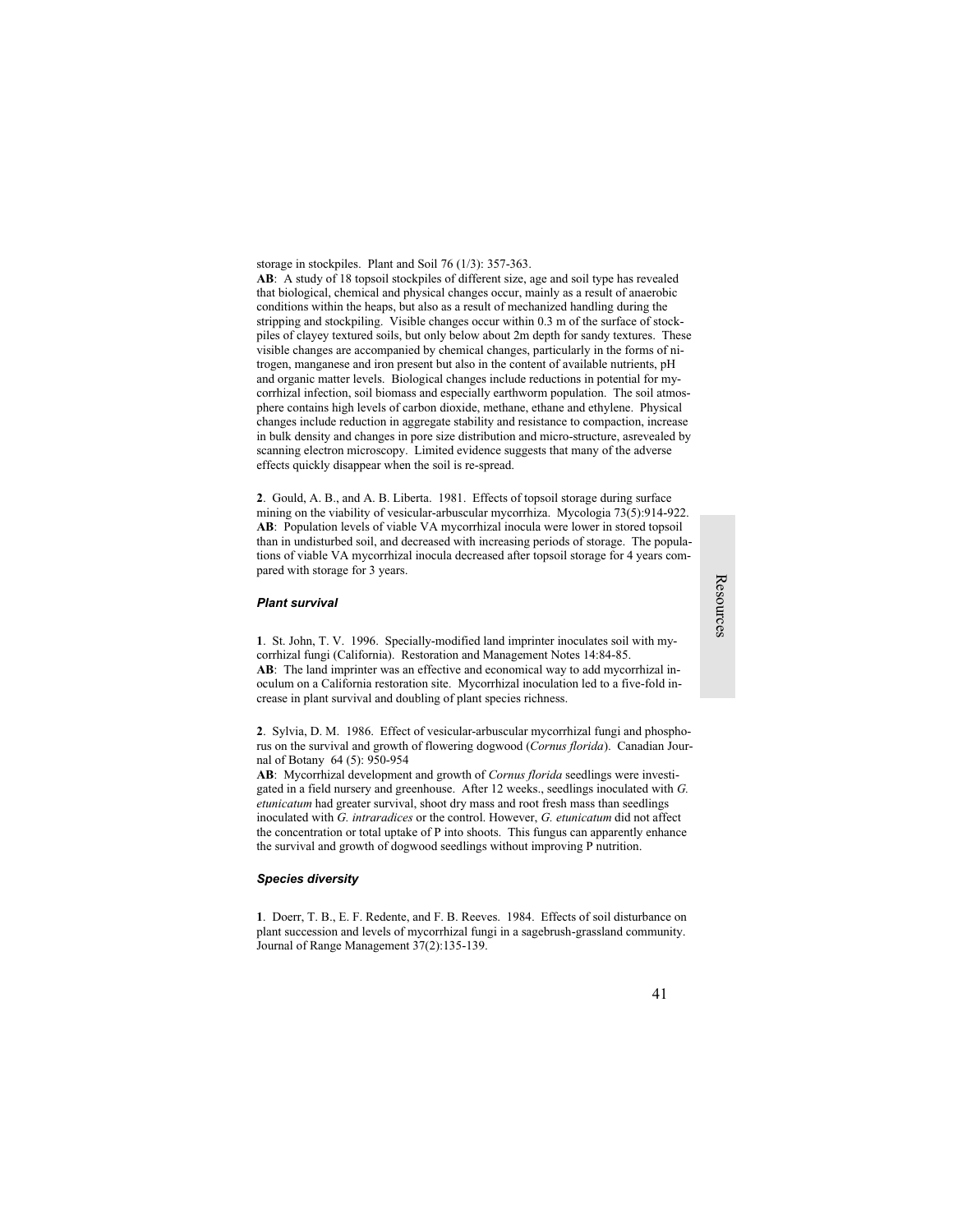**2**. Gange, A. C., V. K. Brown, and L. M. Farmer. 1990. A test of mycorrhizal benefit in an early successional plant community. New-Phytologist 115(1):85-91. **AB**: The fungicide Rovral (iprodione) was applied in granular form in an attempt to reduce VA mycorrhizal infection of plants during the early stages of secondary plant succession, namely the first year of colonization of bare ground. In 7 out of 11 plant species examined, infection levels were reduced by the fungicide. Four of these also showed reduced cover abundance as a result of fungicide application. Since 3 were annual forbs, which as a plant life-history grouping comprised 73% of the community, total cover of the vegetation (as measured by point quadrats) was significantly reduced by the fungicide. In 3 species, reduced infection levels did not appear to result in reduced vegetation cover. The reasons for this are discussed in relation to the dependency of plants on mycorrhizal infection. It was found that fewer plant species recruited into communities where iprodione was applied. The implications of these results, in terms of the role that mycorrhizas play in the structuring of early successionl plant communities, are discussed.

**3**. Grime, J.P., J. L. M. Mackey, S. H. Hillier, and D. J. Read. 1987. Floristic diversity in a model system using experimental microcosms. NATURE; 328(6129):420-421. **AB**: Most investigations of floristic diversity have involved studies of natural vegetation. Progress using these approaches has been limited because some potentially important factors are not amenable to precise field measurement or manipulation. Here the authors describe an alternative research strategy in which communities were allowed to develop in turf microcosms providing factorial combinations of soil heterogeneity, grazing and mycorrhizal infection, all of which are capable in theory of promoting diversity. The effect of grazing is shown to be due to the differential sensitivity of the canopy dominant to defoliation.

#### *Resistance to weeds*

**1**. Allen, M. F., E. B. Allen, and C. F. Friese. 1989. Responses of the nonmycotrophic plant *Salsola kali* to invasion by VA mycorrhizal fungi. New Phytologist 111:45-49.

**AB**: *S. kali* reacted to VAM fungi as to a pathogen.

**2**. Francis, R., and D. J. Read. 1994. The contributions of mycorrhizal fungi to the determination of plant community structure. P. 11-25 in: A. D. Robson, L. K. Abbott, and N. Malajczuk (eds.). Management of mycorrhizas in agriculture, horticulture, and forestry. Kluwer Academic Publishers, The Netherlands.

**AB**: Ruderal species that have been tested are suppressed in undefined ways by proximity of the hyphal network to their root systems (Francis and Read 1992). This suppression is very likely a major component of the resistance to invasion of functional ecosystems.

#### *Pathogen resistance*

**1**. Graham, J. H., and D. S. Egel. 1988. *Phytophthora* root rot development on mycorrhizal and phosphorus-fertilized nonmycorrhizal sweet orange seedlings. Plant Dis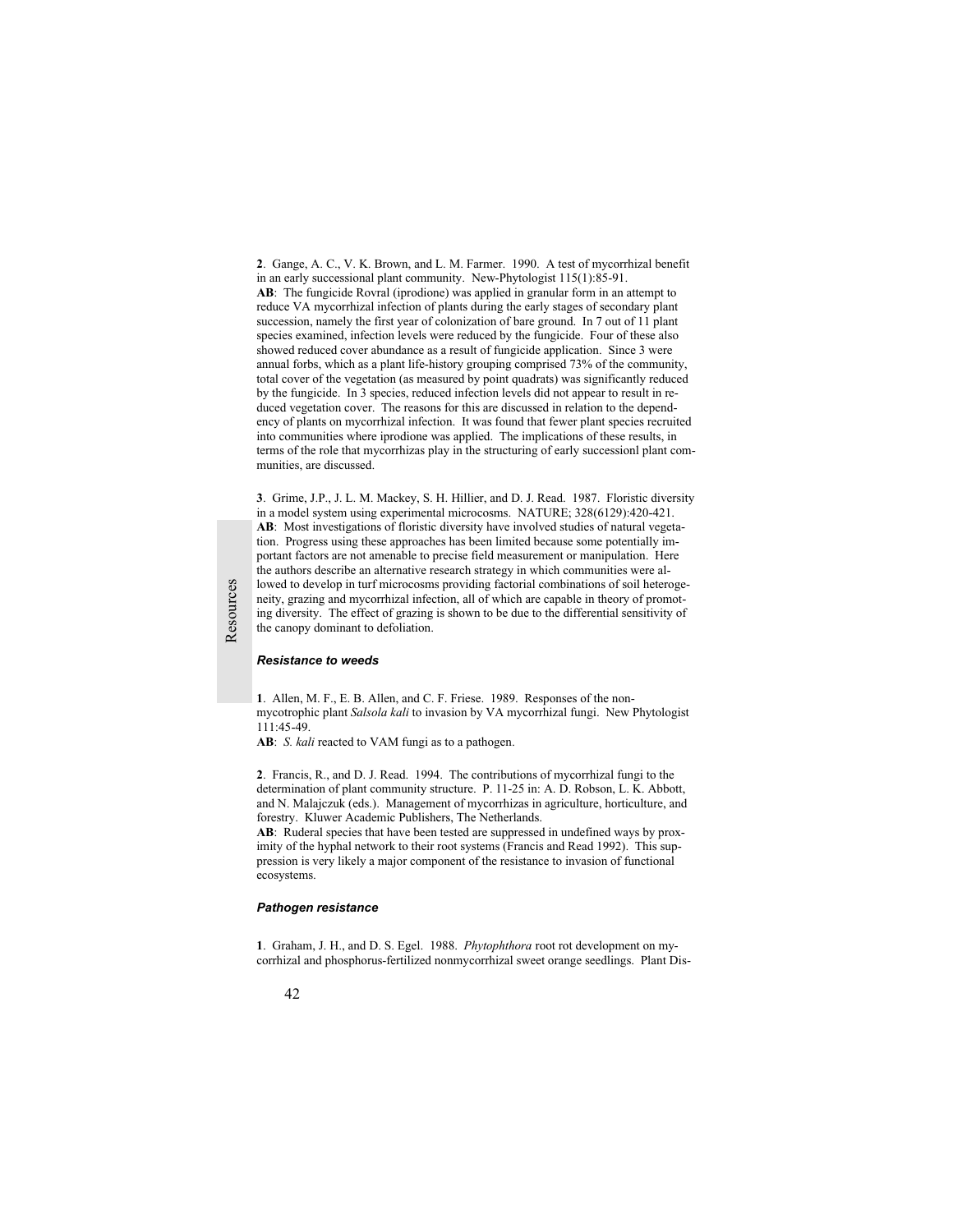ease 72(7):611-614.

**AB**: Root dry weight and leaf P content of noninfested VAM sweet orange seedlings were greater than those of nonmycorrhizal plants, which were nearly deficient in phosphorus. *P. parasitica* reduced leaf P status of VAM and non-mycorrhizal seedlings alike but reduced dry weight of only VAM plants. There were significantly fewer rotted root tips on VAM seedlings. *P. parasitica* reduced VAM colonization as a result of the loss of root tips.

**2**. Linderman, R. G. 1994. Role of VAM fungi in biocontrol. P. 1-26 in: F. L. Pfleger and R. G. Linderman (eds.). Mycorrhizae and plant health. APS Press, St. Paul.

# Resources Resources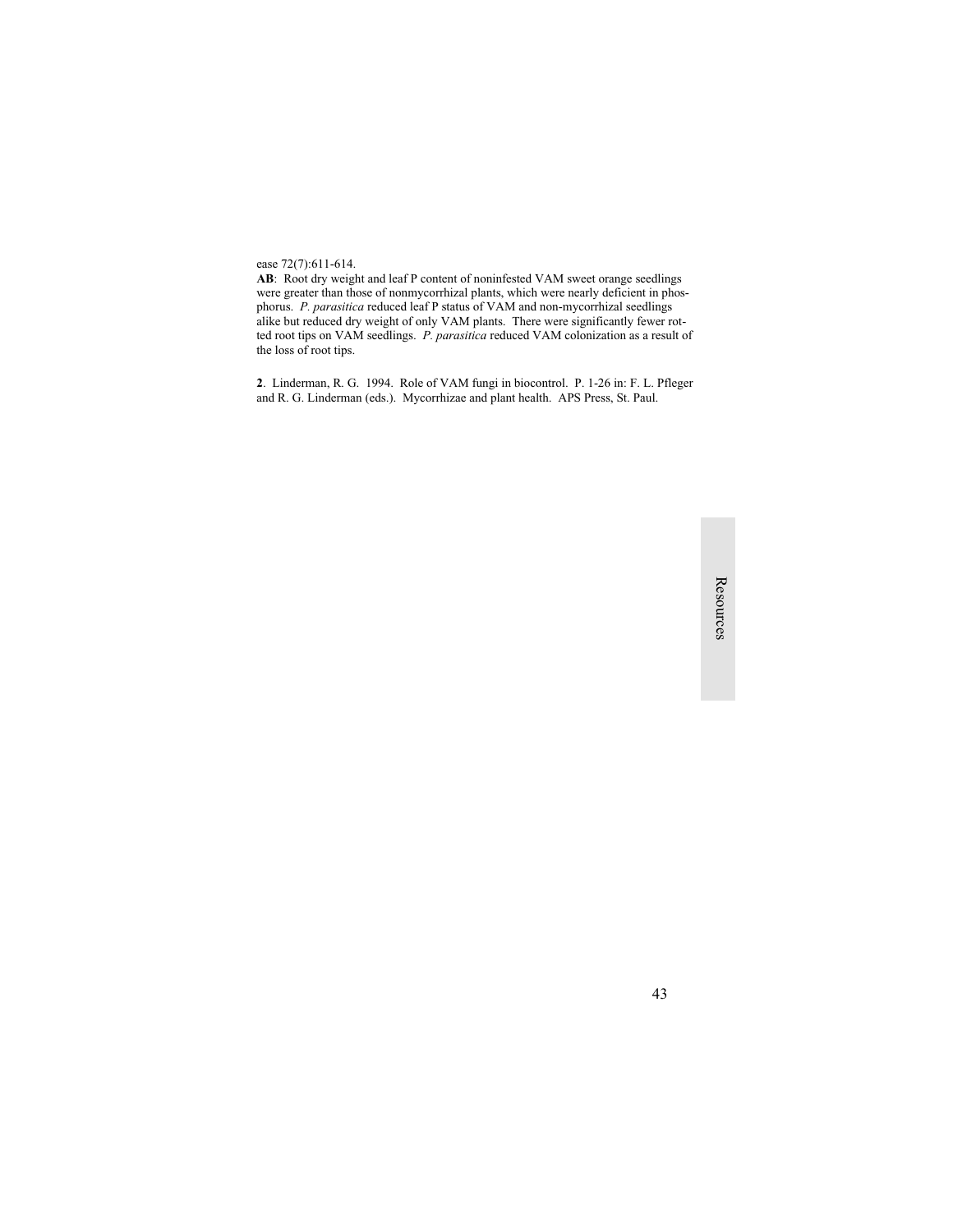# **Specifications for inoculation by hydroseeding equipment**

Endo (arbuscular) mycorrhizal inoculum shall consist of spores, mycelium, and mycorrhizal root fragments in a solid carrier suitable for handling by hydro-seeding equipment. The carrier shall be the material in which the inoculum was originally produced, and may include organic materials, vermiculite, perlite, calcined clay, or other approved materials consistent with mechanical application and with good plant growth.

Each endomycorrhizal inoculum shall carry a supplier's guarantee of number of propagules per unit weight or volume of bulk material. If more than one fungal species is claimed by the supplier, the label shall include a guarantee for each species of mycorrhizal fungus claimed. Endomycorrhizal fungal species shall be suitable for the pH of the soil at the planting site. If the inoculum consists of a mixture of species, no more than 20% of the claimed propagule count shall consist of fungal species known to be unsuitable for the pH of the soil at the planting site.

Endomycorrhizal inoculum shall be applied at the rate of 8,900,000 live propagules per hectare (3,600,000 live propagules per acre), based on the guarantee of the supplier or the analysis returned by an independent laboratory.

Endomycorrhizal inoculum shall be applied in the same application as the seeds. In no case shall endomycorrhizal inoculum be applied after the seeds. Inoculum must be applied within one hour of addition to the mixing tank. The inoculum shall be applied with hydro-seeding equipment within 60 minutes after the seed has been added to the mixture.

Endomycorrhizal inoculum is a live material. It shall be stored, transported and applied at temperatures of less than  $32^{\circ}$  C (90° F). If temperatures exceed  $32^{\circ}$  C (90º F), remaining erosion control applications must be applied within three hours of the application of the inoculum.

A sample of approximately 28 grams (one ounce) of inoculum will be taken from each inoculum container by the Engineer. The number of propagules will be determined by laboratory testing. Propagules shall include live spores, mycelial fragments, and viable mycorrhizal root fragments.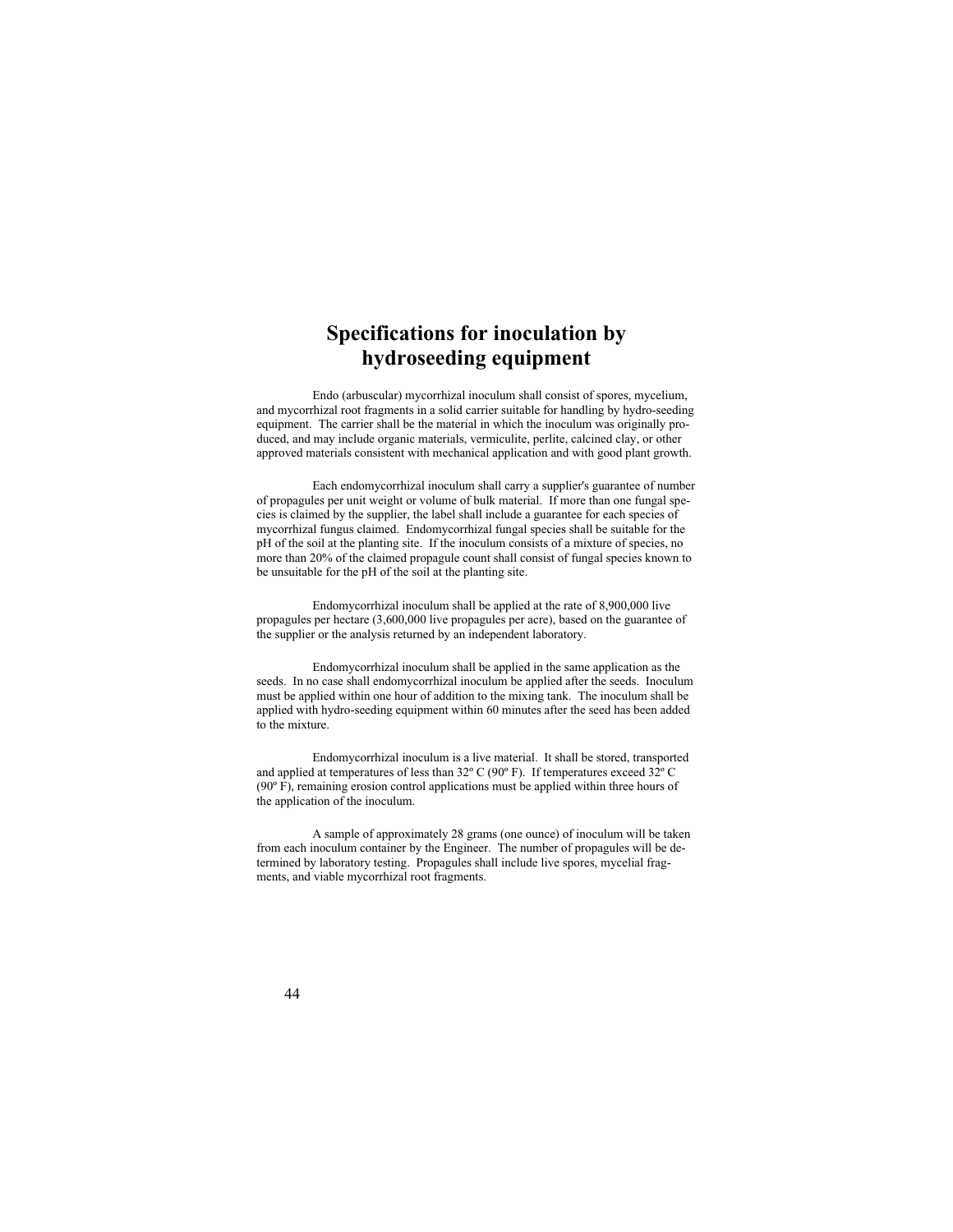Acknowledgements

I thank Dr. Jim Bever, Dr. Margot Griswold, Mr. Peter Nebb, and Ms. Maria Anderson for constructive comments on an earlier version of this publication.